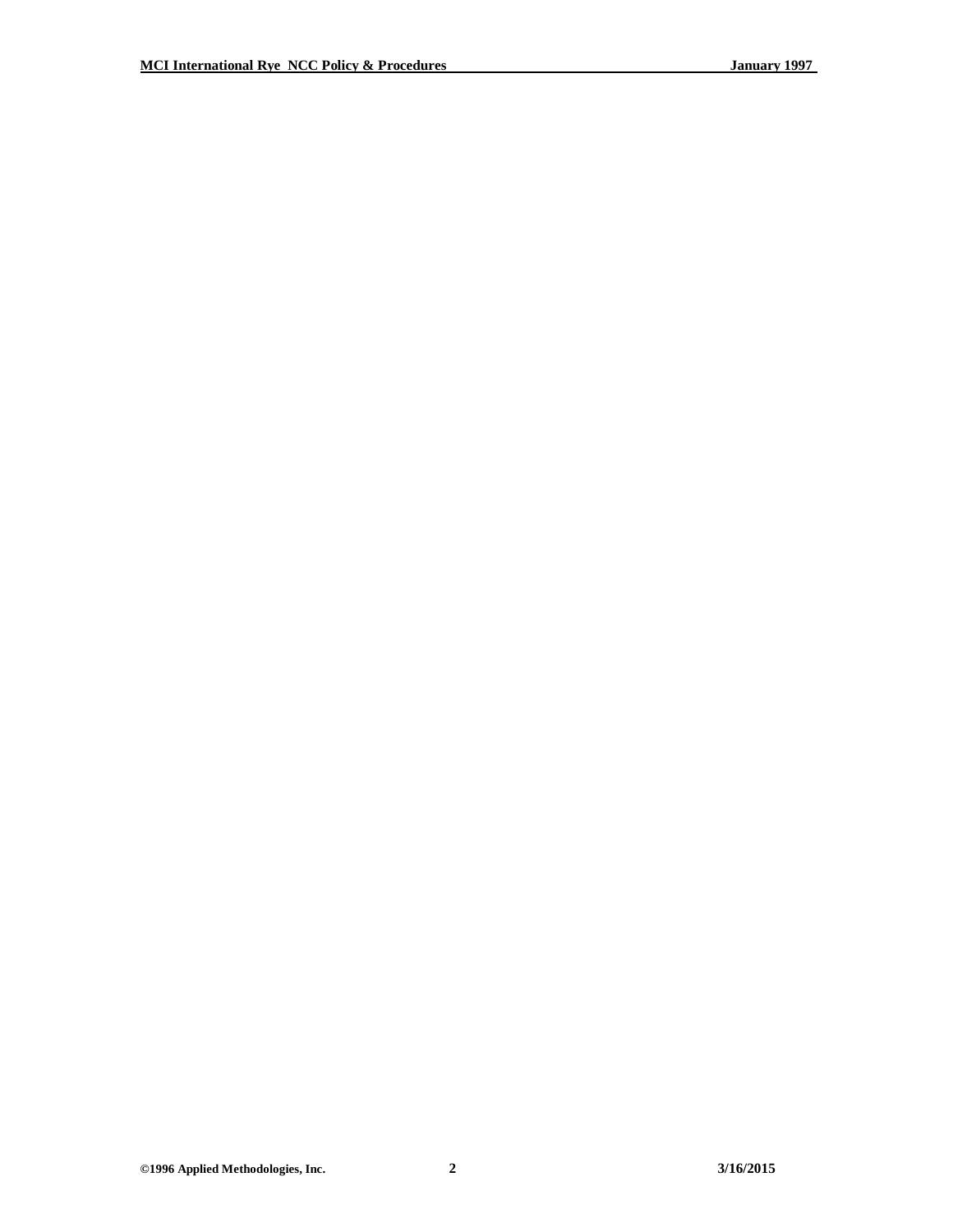# **Procedures Table of Contents**

| 4.3.1 |  |
|-------|--|
|       |  |
|       |  |
|       |  |
|       |  |
|       |  |
|       |  |
|       |  |
|       |  |
|       |  |
|       |  |
|       |  |
|       |  |
|       |  |
|       |  |
|       |  |
|       |  |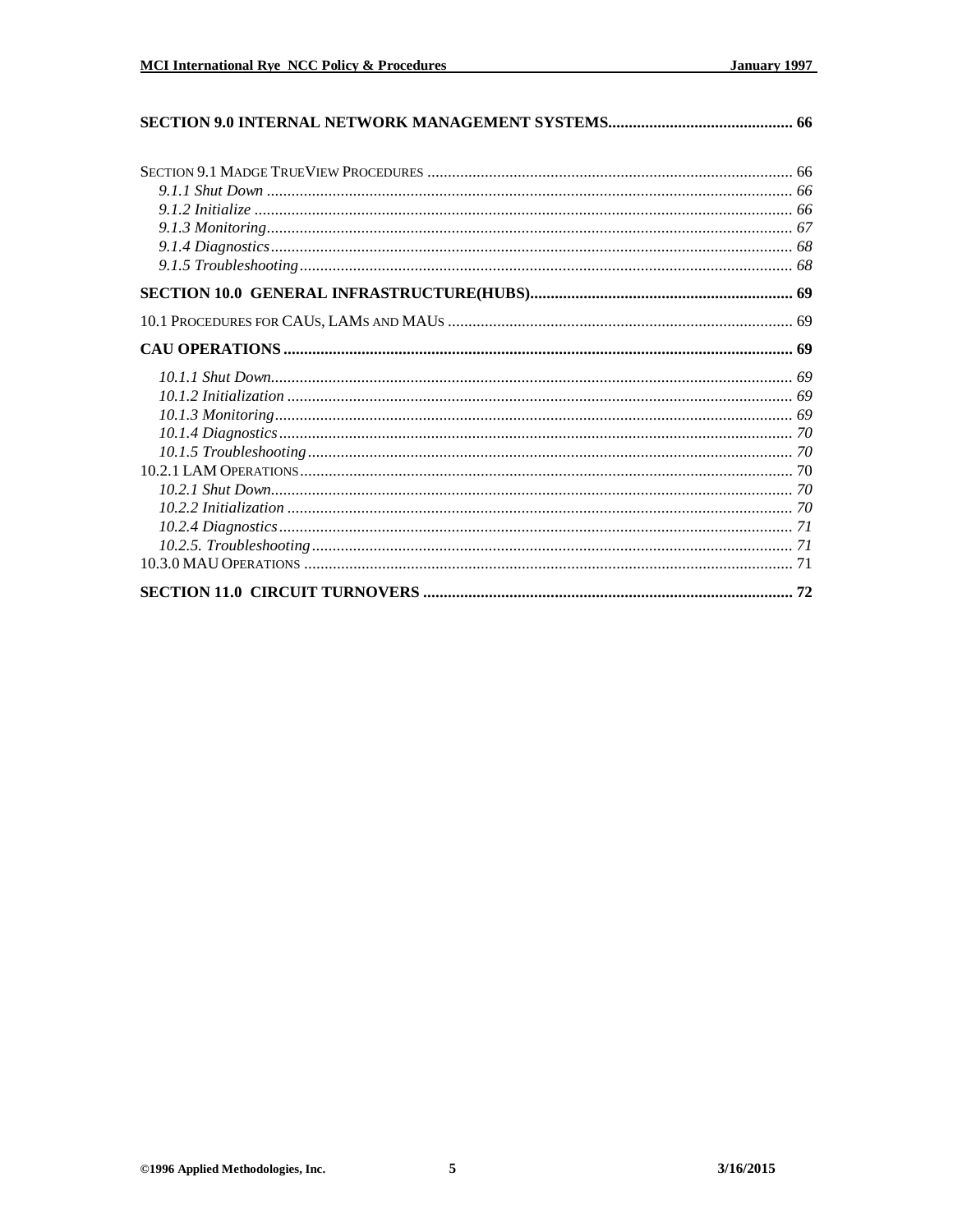# **Section 1.0 LAN Router Procedures**

The procedures are outlined in the following manner

**Note:** *This section applies to all CISCO routers , specific procedures for the WAN routers are not listed.*

# *SECTION 1.1 CISCO Routers*

- 1.1.1 Shut Down
- 1.1.2 Initialize
- 1.1.3 Monitor
- 1.1.4 Diagnostics
- 1.1.5 Troubleshooting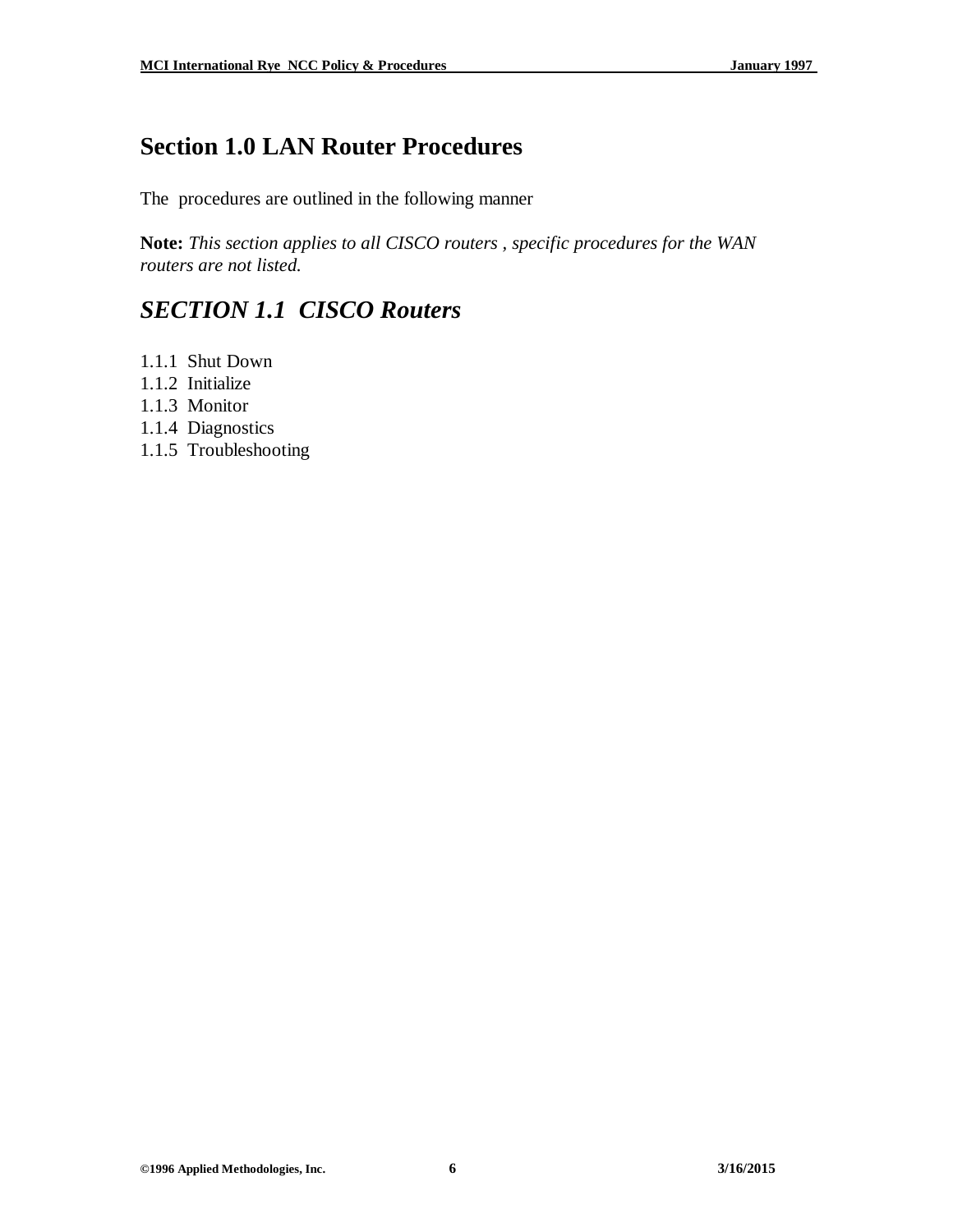## **1.1.1 Shut down**

## **To Shut down a CISCO router Interface**

- 1. Login to router
- 2. Enter login password
- 3. type **ENABLE** enter
- 4. type the password for this router *enter*
- 5. A new prompt with the suffix # appears
- 6. type **CONFIG T** *enter*
- 7. A a new prompt with the suffix config# appears

|  | 8. type <b>INT TOK 1</b> | <i>enter</i> this is for a token ring interface the number 1 can                          |
|--|--------------------------|-------------------------------------------------------------------------------------------|
|  |                          | be changed to any interface number                                                        |
|  |                          | 9. type <b>INT SER 1</b> enter this is for a serial interface the number 1 can be changed |
|  |                          | to any interface number                                                                   |

- 10. You will now get a prompt with the the suffix inf#
- 11. type **SHUTDOWN** enter you will get a console message notifying you that the interface is administrativily down
- 12. Press the **CRTL-Z** keys
- 13. The config# prompt will disappear
- 14. Type **WRI MEM**
- 15. Wait for a message that the configuration was written from console
- *16.* Check with performing a **SH INT** *int # and see if the first line says" administrativly down"*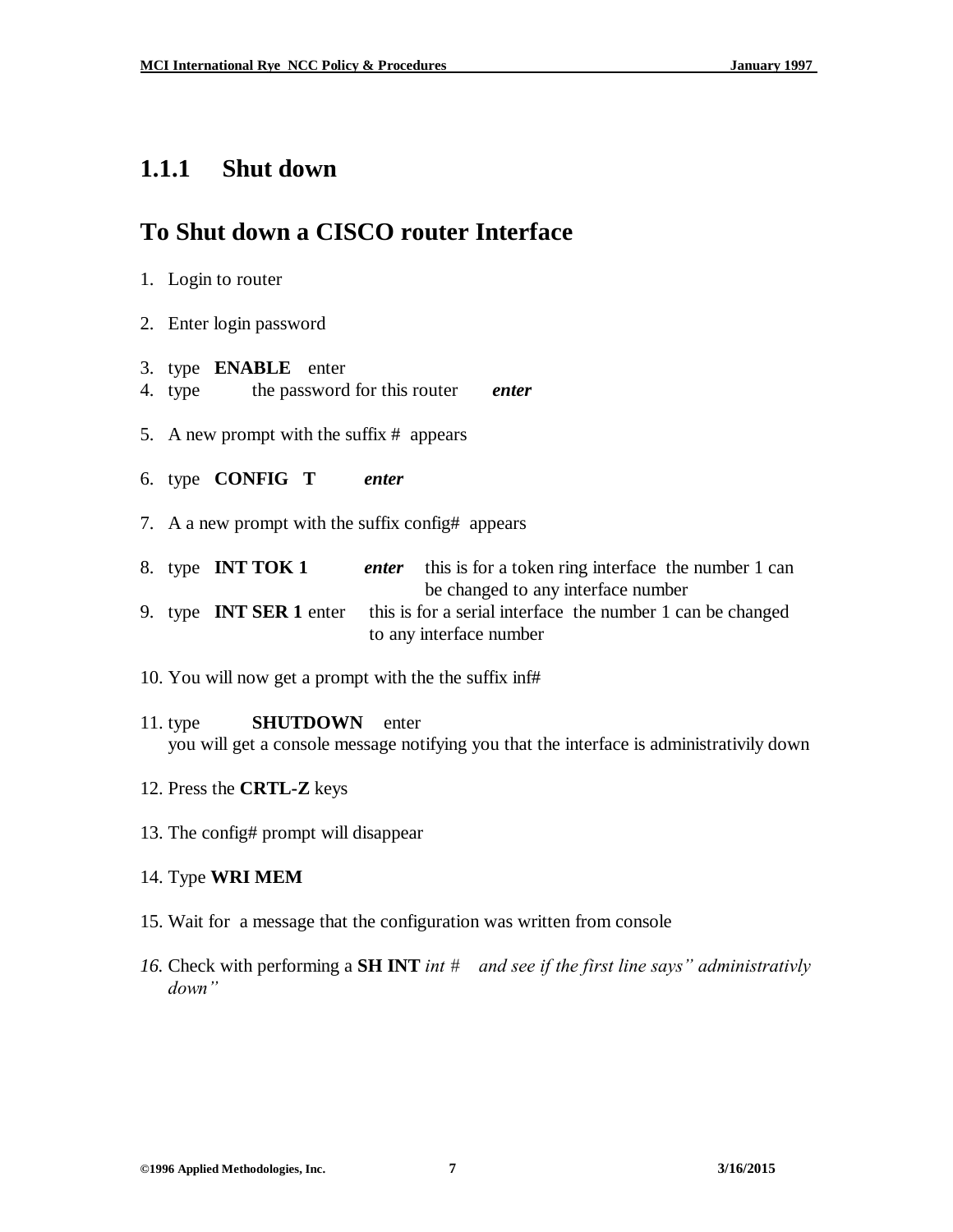## **To shut down the Router completely**

Shut down each interface as descrbed in section 1.1

### *1.* Type **ENABLE** *enter*

- 2. Enter the enable passsword
- 3. Type **WRI MEM** *enter*
- 4. Wait for **OK**
- 5. Physically shut off power to router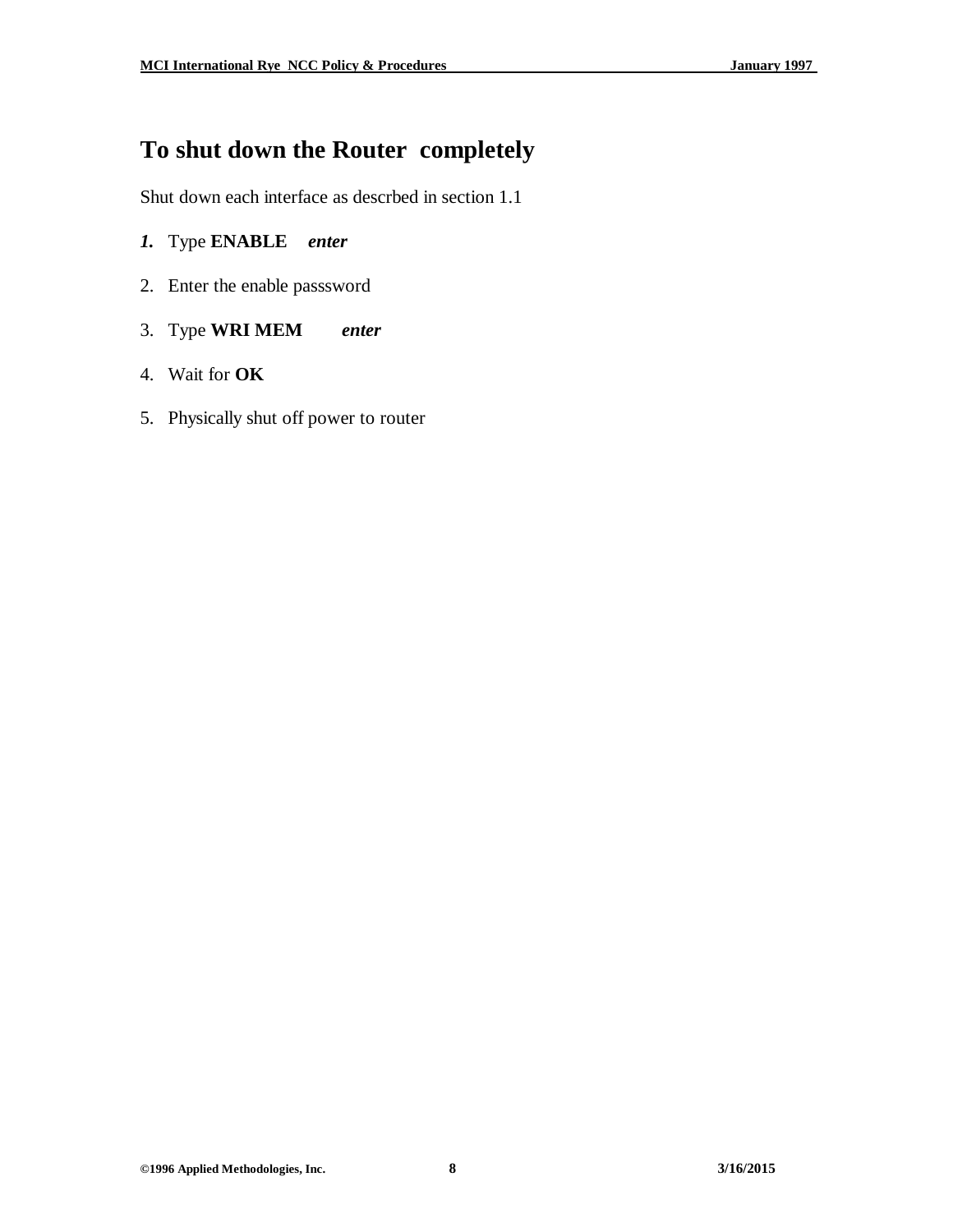## **1.1.2 To INITIALIZE a CISCO router**

## **To Bring up(Initialize) an interface that was shutdown administrativly**

|  |  |  | Login to router |  |
|--|--|--|-----------------|--|
|--|--|--|-----------------|--|

- 2. Enter login password
- 3. type **ENABLE** enter
- 4. type the password for this router *enter*
- 5. A a new prompt with the suffix # appears
- 6. type **CONFIG T** *enter*
- 7. A new prompt with the suffix config# appears

|  | 8. type INT TOK 1        | enter | this is for a token ring interface the number 1 can |
|--|--------------------------|-------|-----------------------------------------------------|
|  |                          |       | be changed to any interface number                  |
|  | 9. type <b>INT SER 1</b> | enter | this is for a serial interface the number 1 can be  |
|  |                          |       | changed to any interface number                     |

A a prompt with the the suffix inf# appears

- *10.* type **NO SHUTDOWN** *enter*
- 11. Wait for the console message notifying that the interface is administrativily down
- 1. Press the **CRTL-Z** keys The config# prompt will disappear
- **2.** Type **WRI MEM**
- 3. Wait for a message that the configuration was written from console
- *4.* Check with performing a **SH INT** *int # and see if the first line says"Serial or Token Ring UP , Line protocol up "*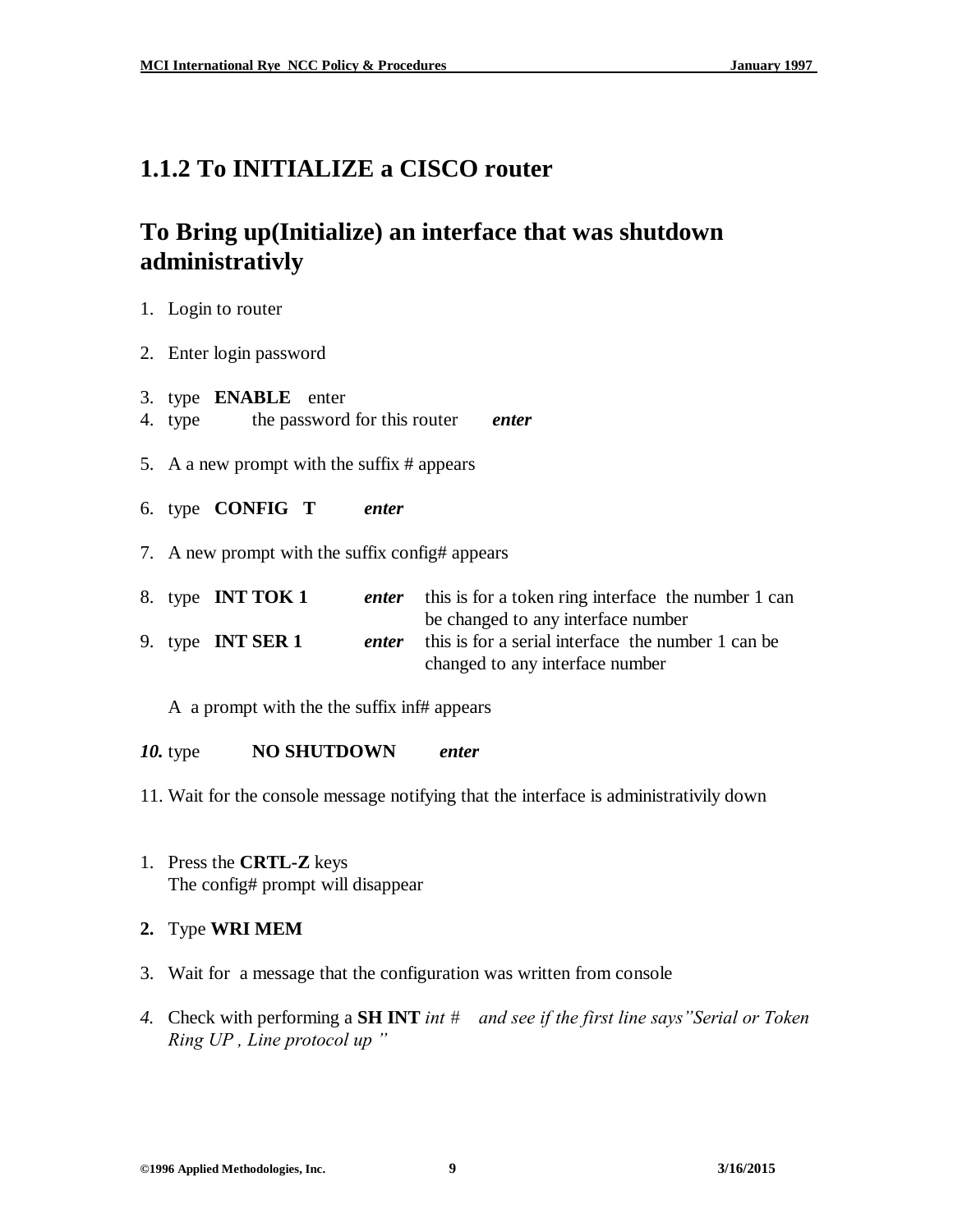## **To start up the Router**

- 1. Ensure that all cables are inserted to their respective ports
- 2. Ensurre that all CSU/DSU (for WAN routers ) are online
- 3. Turn router on
- 4. Monitor console for the following
- Memory test
- Router IOS banner
- Interface initialization
- Command prompt
- 5. Use monitor commands to determin proper operation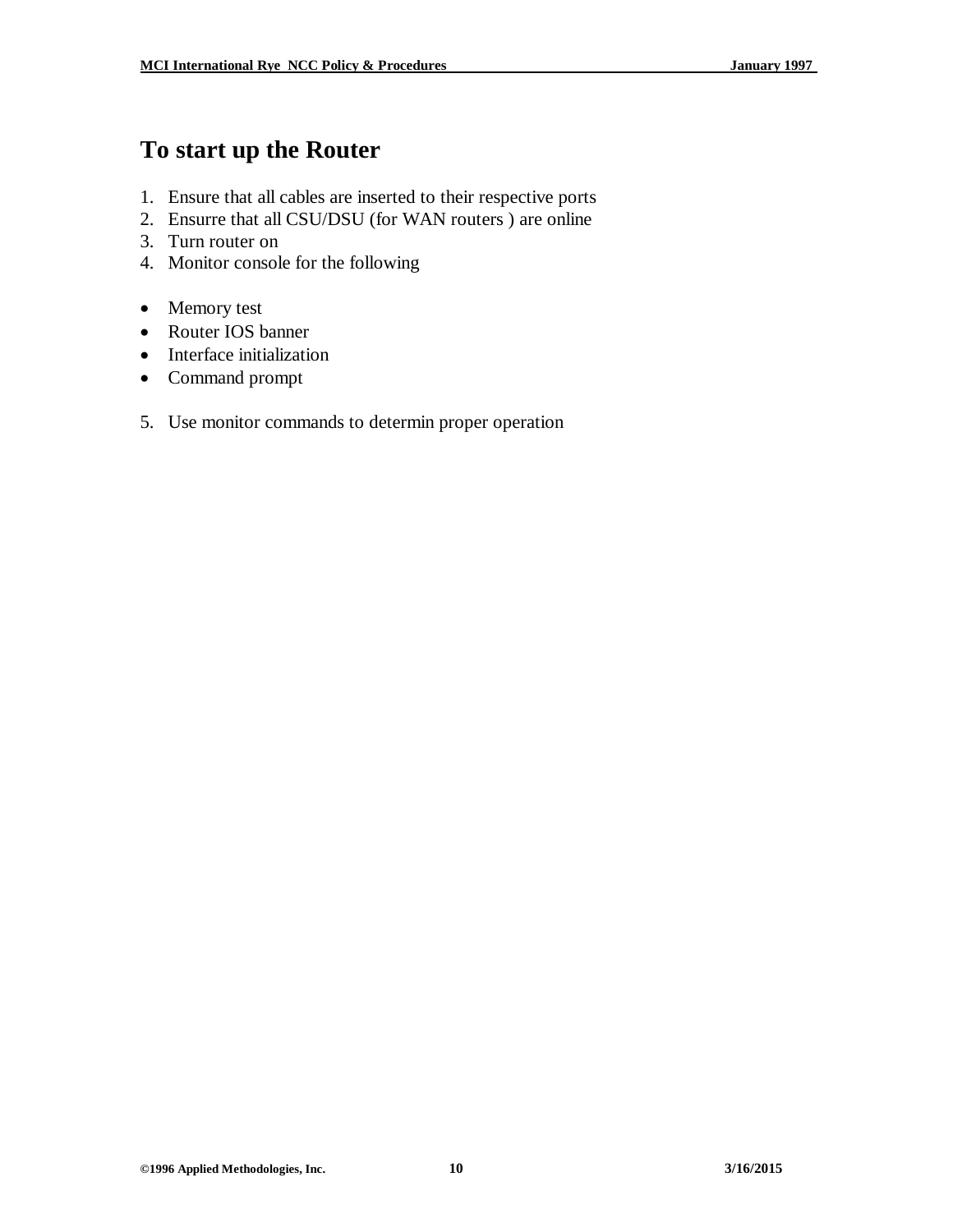## **1.1.3 Monitoring A CISCO Router**

## **Monitoring commands**

*Command*

## **sh int t 0** *Press Enter*

*Result*

TokenRing0 is up, line protocol is up Hardware is TMS380, address is 0000.3072.1a3b (bia 0000.3072.1a3b) Description: TO BACKBONE IN NCC Internet address is 166.44.0.1 255.255.252.0 MTU 4464 bytes, BW 16000 Kbit, DLY 630 usec, rely 255/255, load 1/255 Encapsulation SNAP, loopback not set, keepalive set (60 sec) ARP type: SNAP, ARP Timeout 4:00:00 Ring speed: 16 Mbps Multiring node, Source Route Transparent Bridge capable Source bridging enabled, srn 256 bn 1 trn 401 (ring group) proxy explorers disabled, spanning explorer disabled, NetBIOS cache disabled Group Address: 0x00000000, Functional Address: 0x0880011A Ethernet Transit OUI: 0x0000F8 Last input 0:00:00, output 0:00:00, output hang never Last clearing of "show interface" counters 5d06 Output queue 0/40, 78 drops; input queue 0/75, 0 drops 5 minute input rate 395000 bits/sec, 129 packets/sec 5 minute output rate 70000 bits/sec, 84 packets/sec 506819018 packets input, 185298384 bytes, 0 no buffer Received 37794559 broadcasts, 0 runts, 0 giants 0 input errors, 0 CRC, 0 frame, 0 overrun, 0 ignored, 0 abort 434186832 packets output, 2412632617 bytes, 0 underruns 0 output errors, 0 collisions, 0 interface resets, 0 restarts 0 output buffer failures, 0 output buffers swapped out 0 transitions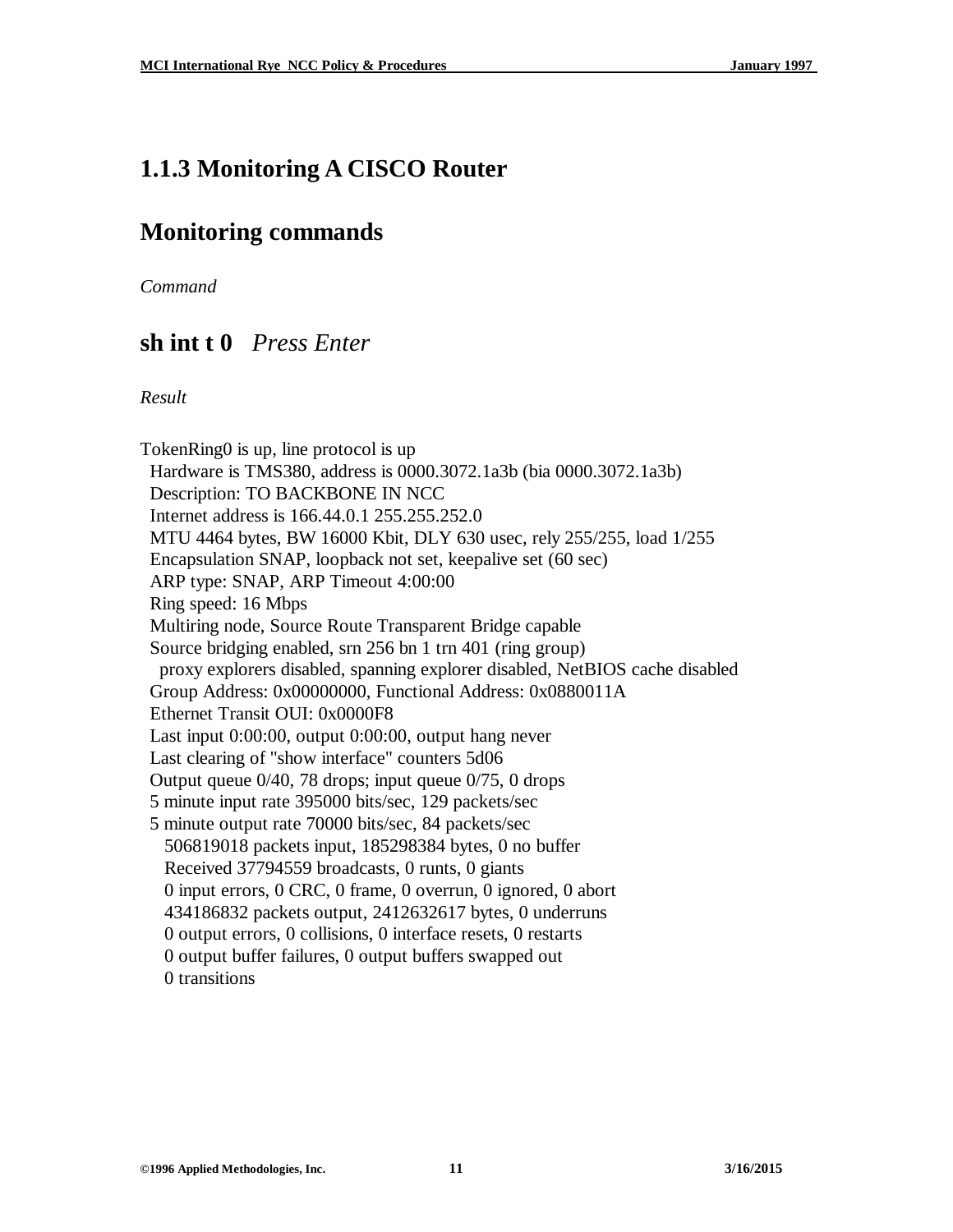# **To view the configuration file**

- 1. Login to router
- 2. Enter login password

### **3.** type **ENABLE** *enter*

*4.* type the password for this router *enter*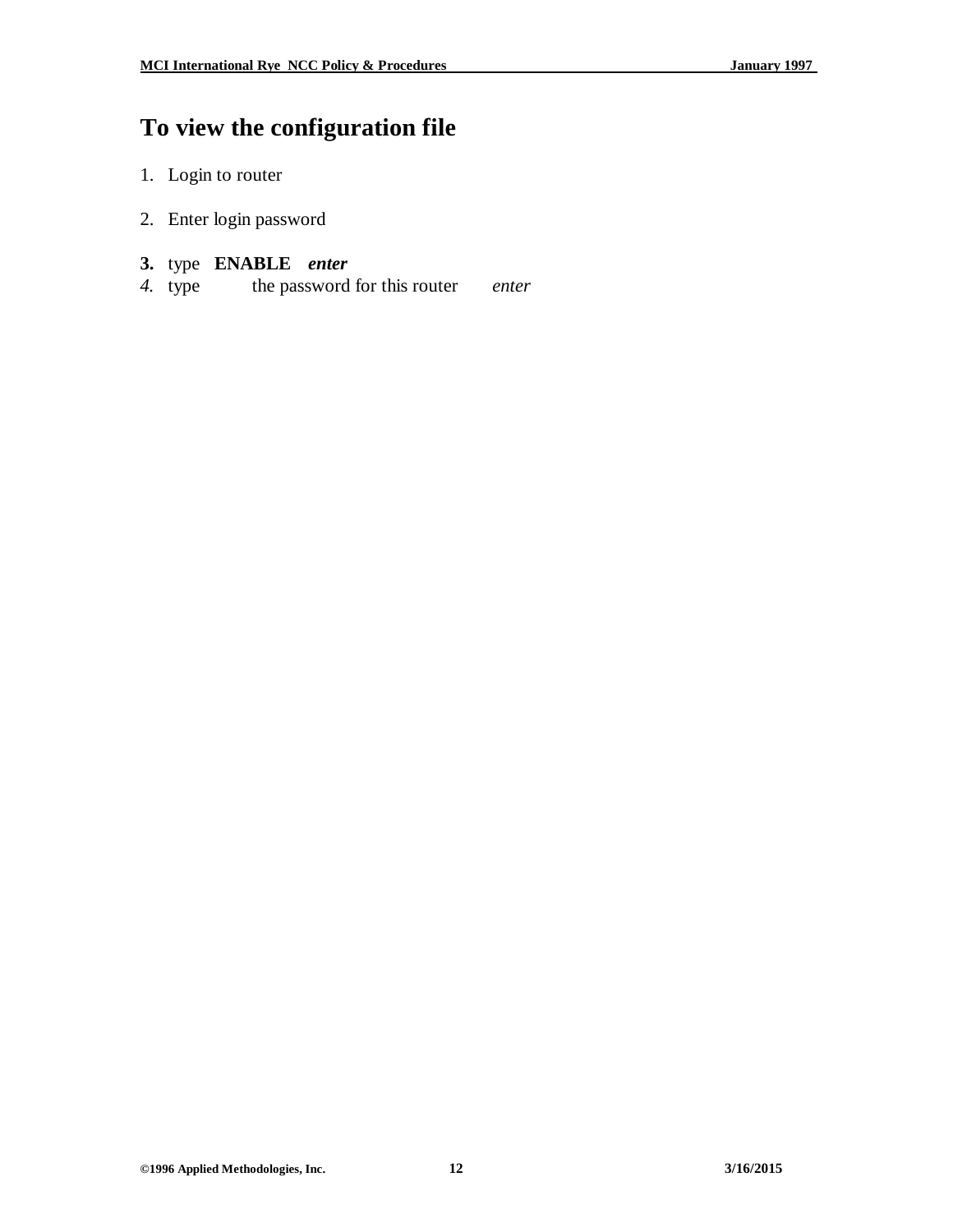#### *command*

**sh config** *press ENTER*

#### *Result*

Using 3105 out of 32762 bytes ! ! Last configuration change at 09:46:50 UTC Mon Dec 16 1996 ! NVRAM config last updated at 10:02:23 UTC Mon Dec 16 1996 ! version 10.3 ! hostname RYEBROOK ! enable password desktop ! ip subnet-zero ipx routi interface Ethernet0 no ip address shutdown ! interface Serial0 description T1 TO WASH MGC95591-0236 ip address 166.44.15.129 255.255.255.252 ip ospf authentication-key MCII ip ospf cost 5 ipx input-sap-filter 1000 ipx network A62C0F80 ! interface Serial1 description T-1 to KCC MGC95591-0229 ip address 166.44.15.133 255.255.255.252 ip ospf authentication-key MCII ip ospf cost 1 ipx input-sap-filter 1000 ipx network A62C0F84 ! interface TokenRing0 description TO BACKBONE IN NCC ip address 166.44.0.1 255.255.252.0 ip ospf authentication-key MCII ip ospf cost 1 bandwidth 16000 keepalive 60 ipx network A62C0000 ring-speed 16 multiring all source-bridge 256 1 401 ! router ospf 3372 network 166.44.0.0 0.0.255.255 area 0.0.0.0 area 0.0.0.0 authentication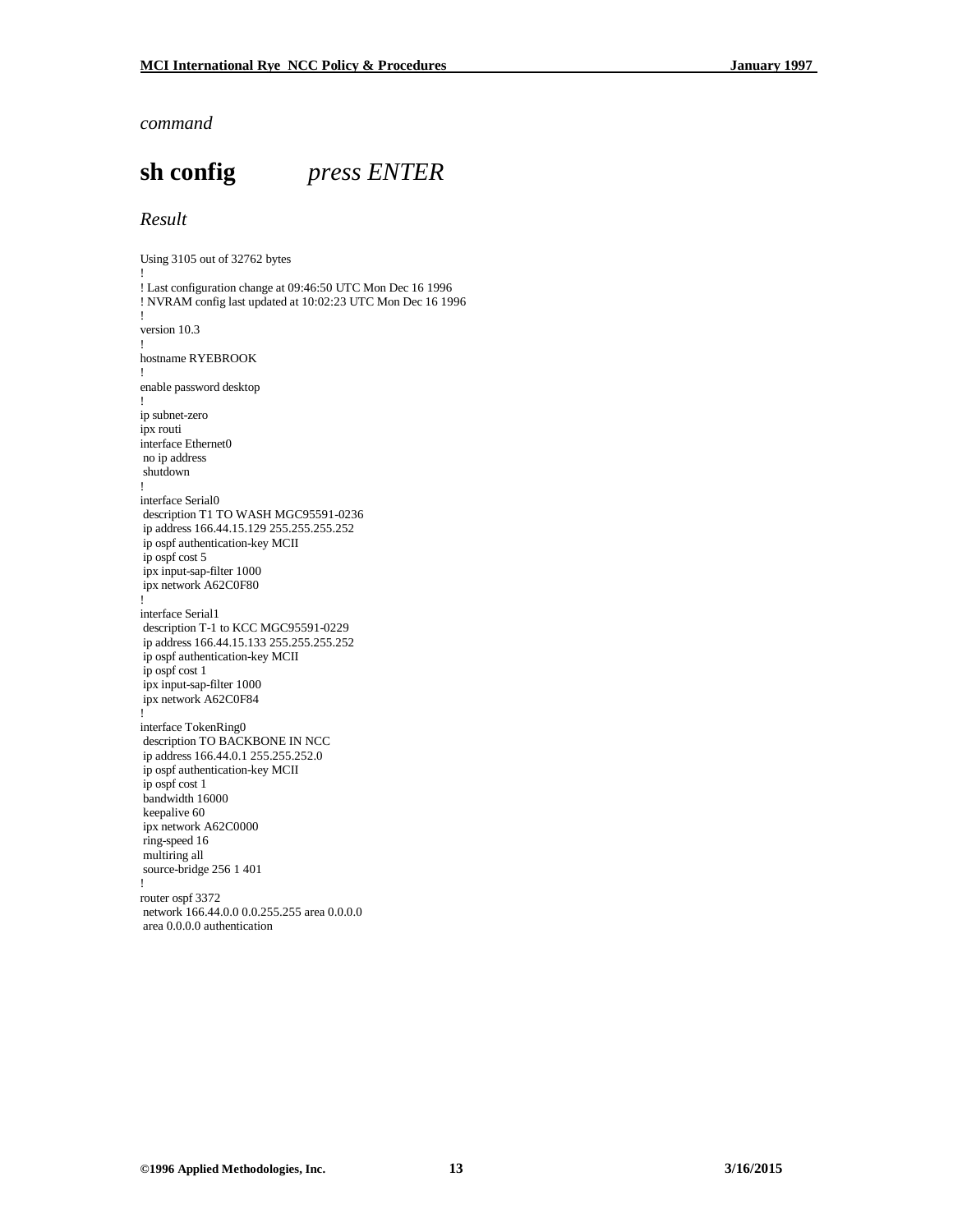#### **(config continued)**

ip route 166.44.10.6 255.255.255.255 166.44.10.2 ip route 166.44.17.65 255.255.255.255 166.44.0.14 ip ospf-name -lookup access -list 1000 permit 11111001 4 access -list 1000 permit 10001005 4 access -list 1000 permit 10002001 4 access -list 1000 permit ACE 4 access -list 1000 permit 10001001 4 access -list 1000 permit 10001002 4 access -list 1000 permit 10001003 4 access -list 1000 permit 10001004 4 access -list 1000 permit 6001 4 access -list 1000 permit 1001007 4 access -list 1000 permit 10004002 4 access -list 1000 permit ABC123D 4 access -list 1000 permit 11004002 4 access -list 1000 permit A62C080A 4 access -list 1000 permit A62C0809 4 access -list 1000 permit A62C080E 4 access -list 1000 permit A62C080F 4 access -list 1000 permit 30CC95A3 4 access -list 1000 permit 30CDE890 4 access -list 1000 permit A62C0014 4 access -list 1000 permit 312B52C5 4 access -list 1000 permit 3149CA55 4 access -list 1000 permit 3149BA54 4 access -list 1000 permit A62C061E 4 access -list 1000 permit B040901 4 access -list 1000 permit BACBAC 4 access -list 1000 permit 19950405 4 access -list 1000 permit EA69 4 access -list 1000 permit 2E50DD52 4 access -list 1000 permit ABCDDD 4 access -list 1000 permit ACDC3 4 access -list 1000 permit 313C8A84 4 access -list 1000 permit 10131703 4 access -list 1000 permit 1111 4 access -list 1000 permit 5AA84FED 4 access -list 1000 permit 5AA85FED 4 access -list 1000 permit A62C0000 39B access -list 1000 permit A62C0400 39B access -list 1000 permit A62C120E 39B access -list 1000 permit A62C0000 1E4 access -list 1000 permit 2FDF2DEF 4 access -list 1000 permit FFFFFFFF 5 access -list 1000 permit 6352431A 4 access -list 1000 deny FFFFFFFF 4 access -list 1002 permit FFFFFFFF 5 snmp -server community public RO snmp -server trap -source TokenRing0 !!!! bridge 1 protocol ieee ! line con 0 exec -timeout 0 0 line aux 0 exec -timeout 0 0 line vty 0 4 exec -timeout 0 0 password notepad login ! end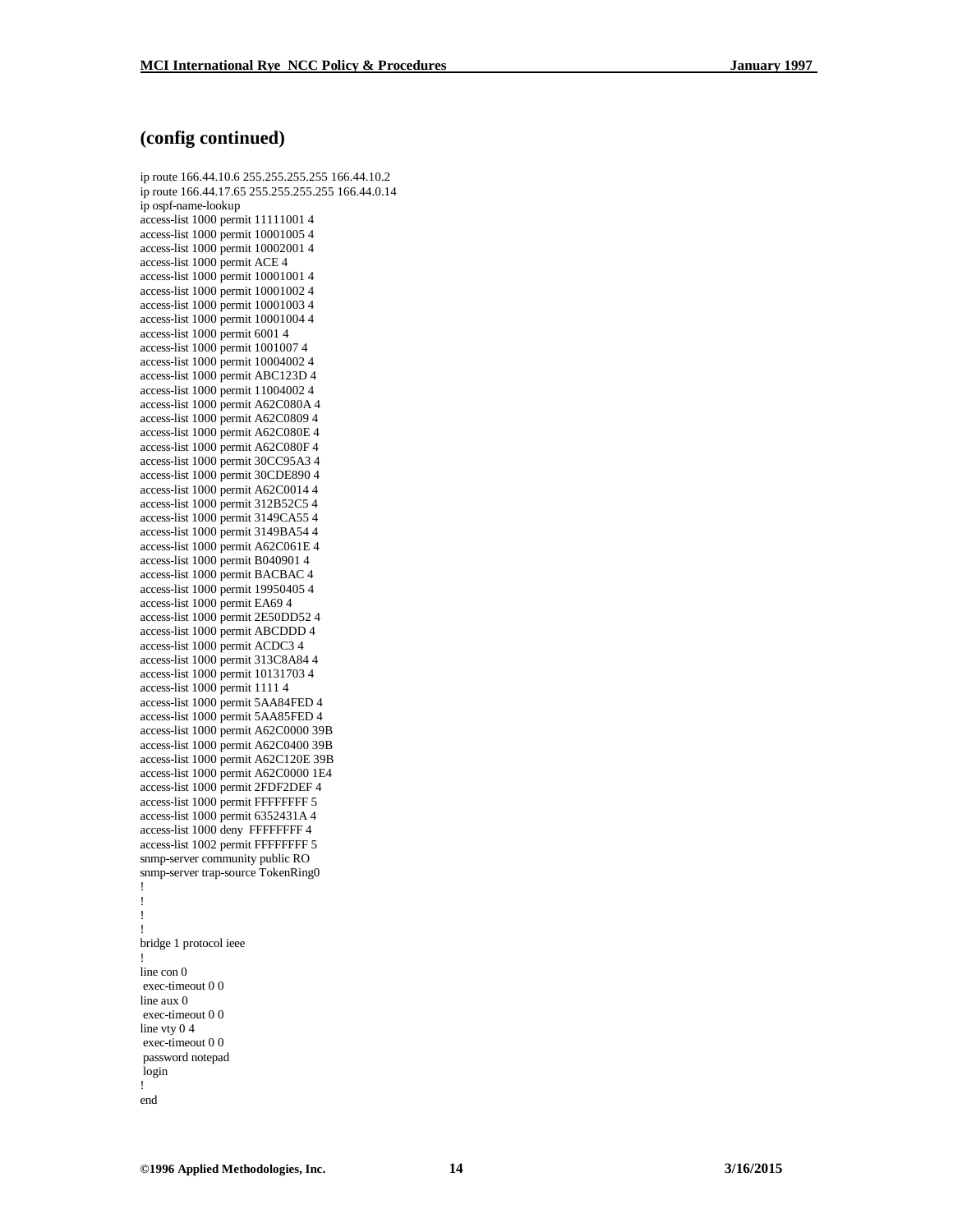### **sh int s 0** *Press Enter*

#### *Result*

Serial0 is up, line protocol is up Hardware is HD64570 Description: T1 TO WASH MGC95591-0236 Internet address is 166.44.15.129 255.255.255.252 MTU 1500 bytes, BW 1544 Kbit, DLY 20000 usec, rely 255/255, load 1/255 Encapsulation HDLC, loopback not set, keepalive set (10 sec) Last input 0:00:00, output 0:00:00, output hang never Last clearing of "show interface" counters 5d06 Output queue 0/40, 0 drops; input queue 1/75, 0 drops 5 minute input rate 1000 bits/sec, 5 packets/sec 5 minute output rate 6000 bits/sec, 4 packets/sec 326295173 packets input, 1775050860 bytes, 0 no buffer Received 474202 broadcasts, 0 runts, 0 giants 245684 input errors, 221648 CRC, 21815 frame, 216 overrun, 2988 ignored, 159542 abort 319989354 packets output, 2557156472 bytes, 0 underruns 0 output errors, 0 collisions, 245 interface resets, 0 restarts 0 output buffer failures, 0 output buffers swapped out 459 carrier transitions DCD=up DSR=up DTR=up RTS=up CTS=up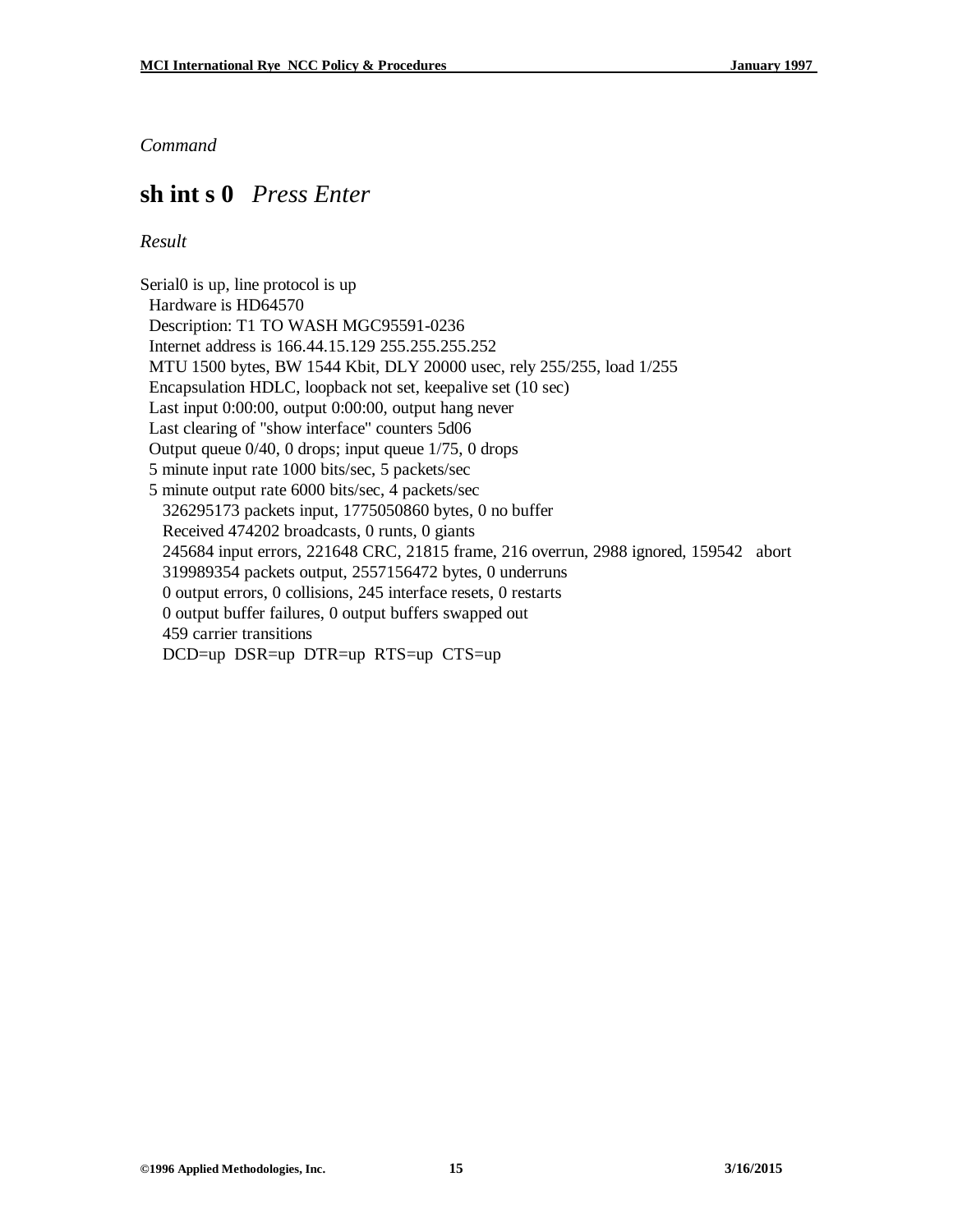## **SH INT** *Press Enter*

*Result*

shows all router interfaces active or down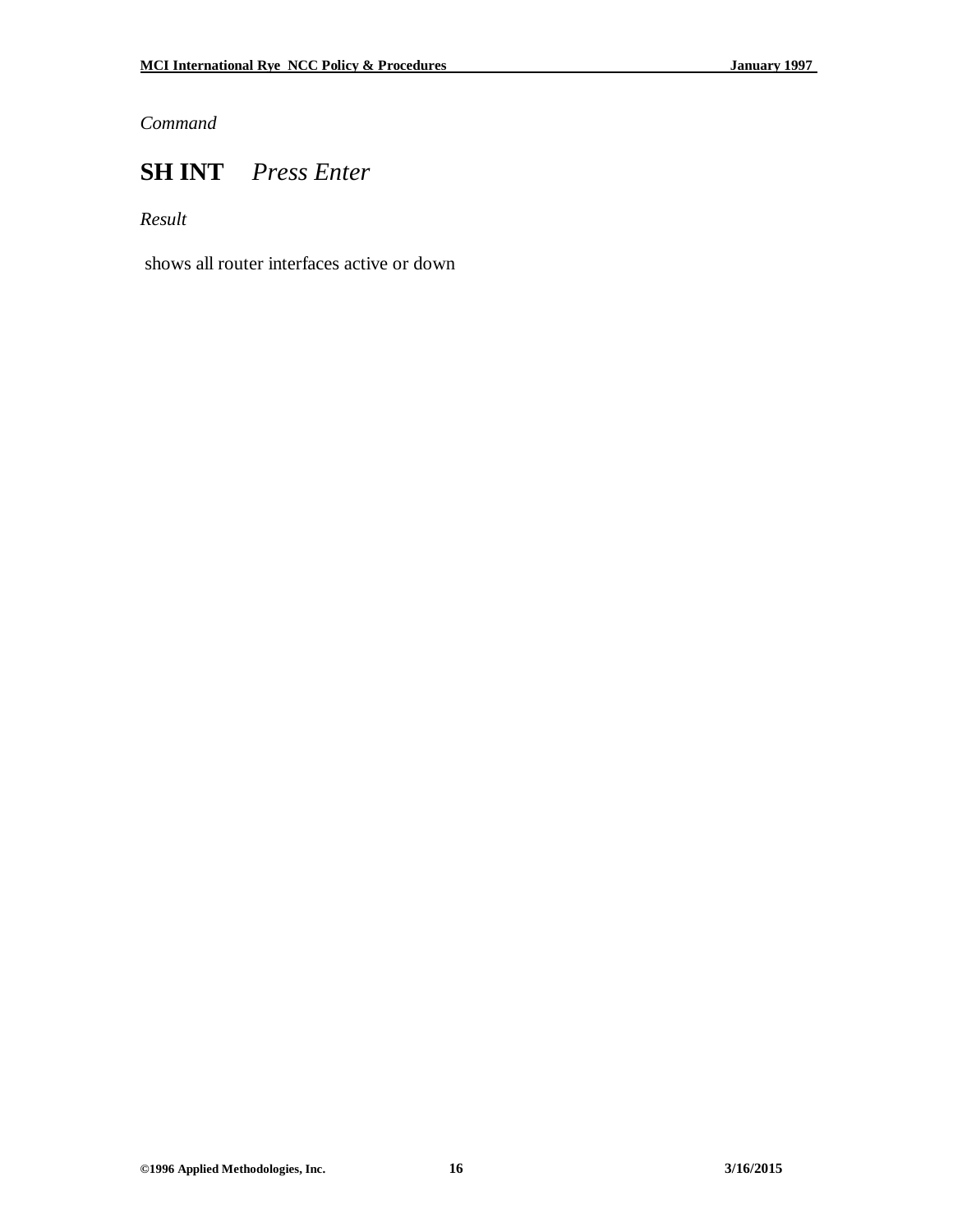# **sh process** *Press Enter*

*Result*

|                        | CPU utilization for five seconds: 13%/12%; one minute: 14%; five minutes: 15% |
|------------------------|-------------------------------------------------------------------------------|
|                        | PID Q T PC Runtime (ms) Invoked uSecs Stacks TTY Process                      |
| 1 M E 31A3CB0          | 19695912 6333944 3109 886/1500 0 OSPF Router                                  |
|                        | 2 L E 303E816 699150472 6194611 112867 906/1000 0 Check heaps                 |
| 3 M E 3064E0E          | 2012376 45058889<br>44 550/1000 0 Timers                                      |
|                        | 4 L E 3093A3A 13875792 10744579 1291 540/1000 0 ARP Input                     |
| 5 L E 30BC886          | 0 926/1000 0 Probe Input<br>$0 \qquad 1$                                      |
| 6 M E 30BC41E          | 948 6804<br>139 942/1000 0 RARP Input                                         |
|                        | 7 H E 30AF020 12211368 22219551 549 1448/2000 0 IP Input                      |
| 8 M E 30D4834          | 19 390/1000 0 TCP Timer<br>72656 3771081                                      |
| 9 L E 30D648A          | 872<br>350 2491 578/1000 0 TCP Protocols                                      |
|                        | 10 M E 30B966E 13780 50325 273 796/1000 0 BOOTP Server                        |
|                        | 11 M E 3112BDE 1847572 3449139 535 744/1000 0 CDP Protocol                    |
| 12 M E 316787A         | 740 32611 22 840/1000 0 MOP Protocols                                         |
| 13 L T 3181126         | 256524 310731 825 750/1000 0 IP Cache Ager                                    |
| 14 M E 321DCB6         | 0 1900/2000 0 SNMP Traps<br>$\overline{0}$<br>1                               |
| 15 M E 3034E10         | 3625<br>600 452/1000 0 Net Background<br>2176                                 |
| 16 L E 305F428         | 48<br>642<br>74 860/1000 0 Logger                                             |
| 17 M P 303F51E 9512800 | 510 384/1000 0 TTY Background<br>18644901                                     |
|                        | 18 H E 30350C2 24973816 135203470 184 270/500 0 Net Input                     |
|                        | 19 M P 3034D44 18815876 310748 60551 560/1000 0 Per-minute Jobs               |
| 20 H E 3296DE6         | 56798912 51672160<br>1099 582/1000 0 IPX Input                                |
| 21 L E 32A43B2         | 18380136 7906327 2324 696/1000 0 IPX RIP                                      |
|                        | PID Q T PC Runtime (ms) Invoked uSecs Stacks TTY Process                      |
| 22 L E 32A0272         | 70170188 37336786 1879 734/1000 0 IPX SAP                                     |
|                        | 23 M E 32A15FA 142592 718328 198 674/1000 0 IPX RSUpdate                      |
| 24 L E 32A2416         | 395 698/1000 0 IPX GNS<br>13136<br>33214                                      |
| 25 L E 32A4106 64076   | 292131 219 920/1000 0 IPX Forwarder                                           |
| 26 M E 32A1350 3008052 | 2260037 1330 868/1000 0 IPX OutputFork                                        |
| 27 L E 32C4CC2         | 0 952/1000 0 IPXWAN Input<br>$\boldsymbol{0}$<br>2                            |
| 28 L E 32C5808         | $\overline{2}$<br>0 952/1000 0 IPXWAN Timer<br>$\boldsymbol{0}$               |
| 29 M E 31E8A50         | 0 968/1000 0 TCP Driver<br>$\theta$<br>1                                      |
| 30 M E 3391548         | 1864067<br>4 944/1000 0 LLC2 Timer<br>7960                                    |
| 31 M E 342A3D2         | 0 958/1000 0 LOCACK LinkUp<br>$\boldsymbol{0}$<br>$\overline{2}$              |
| 32 M T 342A062         | 2564<br>621449<br>4 946/1000 0 LOCACK Backgnd                                 |
| 33 M E 33EC29A         | 27847628<br>76249624<br>365 682/1000 0 LanNetMgr Supt                         |
| 34 H E 340E82C         | 1166832<br>19528196<br>0 SRB Background<br>59 1650/2000                       |
| 35 M E 31A3FD0         | 9674345<br>0 OSPF Hello<br>3759400<br>388 316/1000                            |
| 36 M E 3484428         | 18307960<br>4380832<br>239 916/1000<br>0 Spanning Tree                        |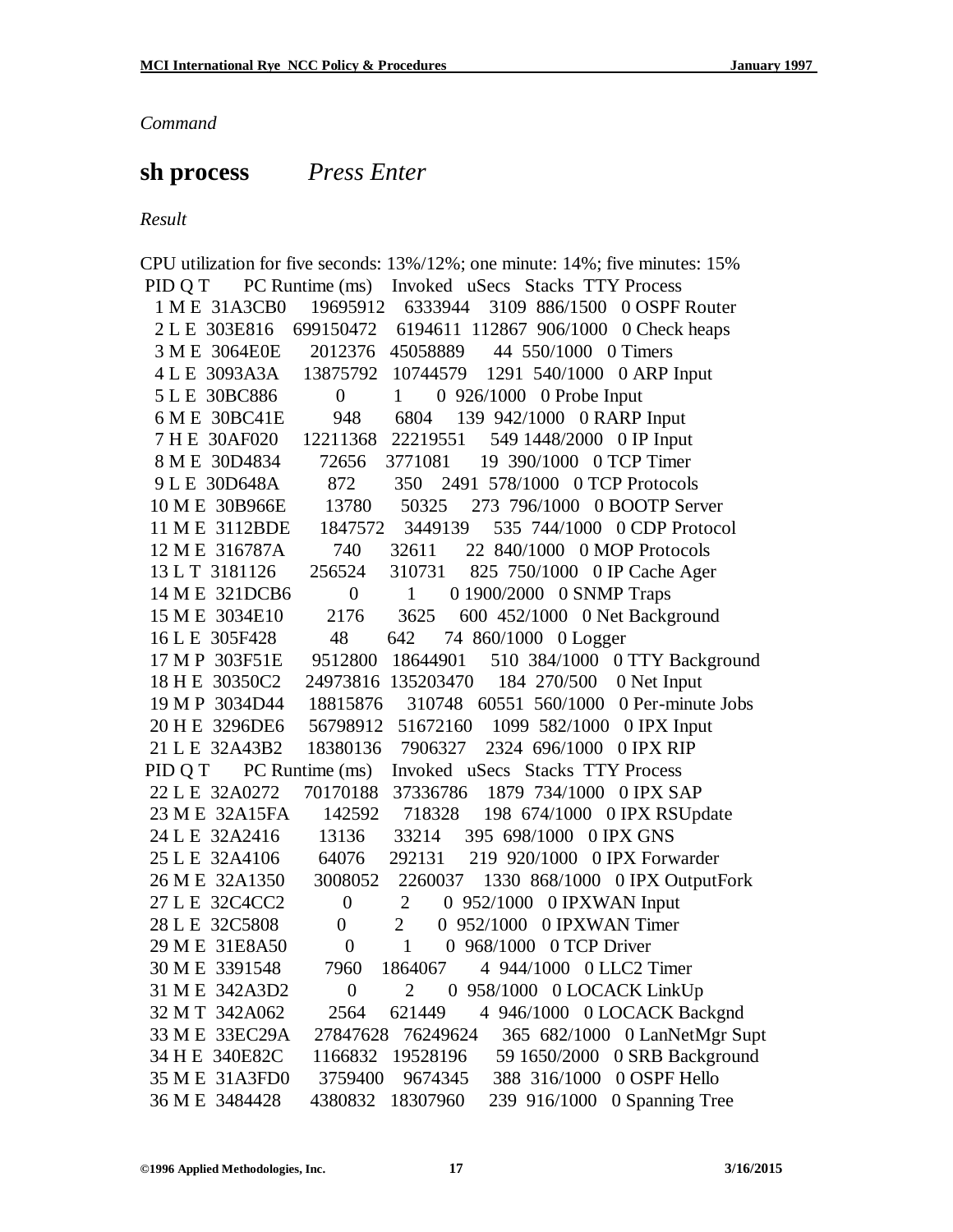### **who** *Press Enter*

#### *Result*

|                    | Line User | Host(s) | <b>Idle Location</b> |
|--------------------|-----------|---------|----------------------|
| $0 \text{ con } 0$ |           | idle    |                      |
| $1$ aux $0$        |           | idle    |                      |
| $*$ 2 vty 0        |           | idle    | 0 166.44.1.116       |
| Command            |           |         |                      |

### **systat** *Press Enter*

### *Result*

|                    | Line User | Host(s) | <b>Idle Location</b> |
|--------------------|-----------|---------|----------------------|
| $0 \text{ con } 0$ |           | idle    |                      |
| $1$ aux $0$        |           | idle    |                      |
| $*$ 2 vty 0        |           | idle    | 0 166.44.1.116       |

### *Command*

## *sh protocol Press Enter*

### *Result*

Global values: Internet Protocol routing is enabled Novell routing is enabled Ethernet0 is administratively down, line protocol is down Serial0 is up, line protocol is up Internet address is 166.44.15.129 255.255.255.252 Novell address is A62C0F80.0000.0c4e.58dd Serial1 is up, line protocol is up Internet address is 166.44.15.133 255.255.255.252 Novell address is A62C0F84.0000.0c4e.58dd TokenRing0 is up, line protocol is up Internet address is 166.44.0.1 255.255.252.0 Novell address is A62C0000.0000.3072.1a3b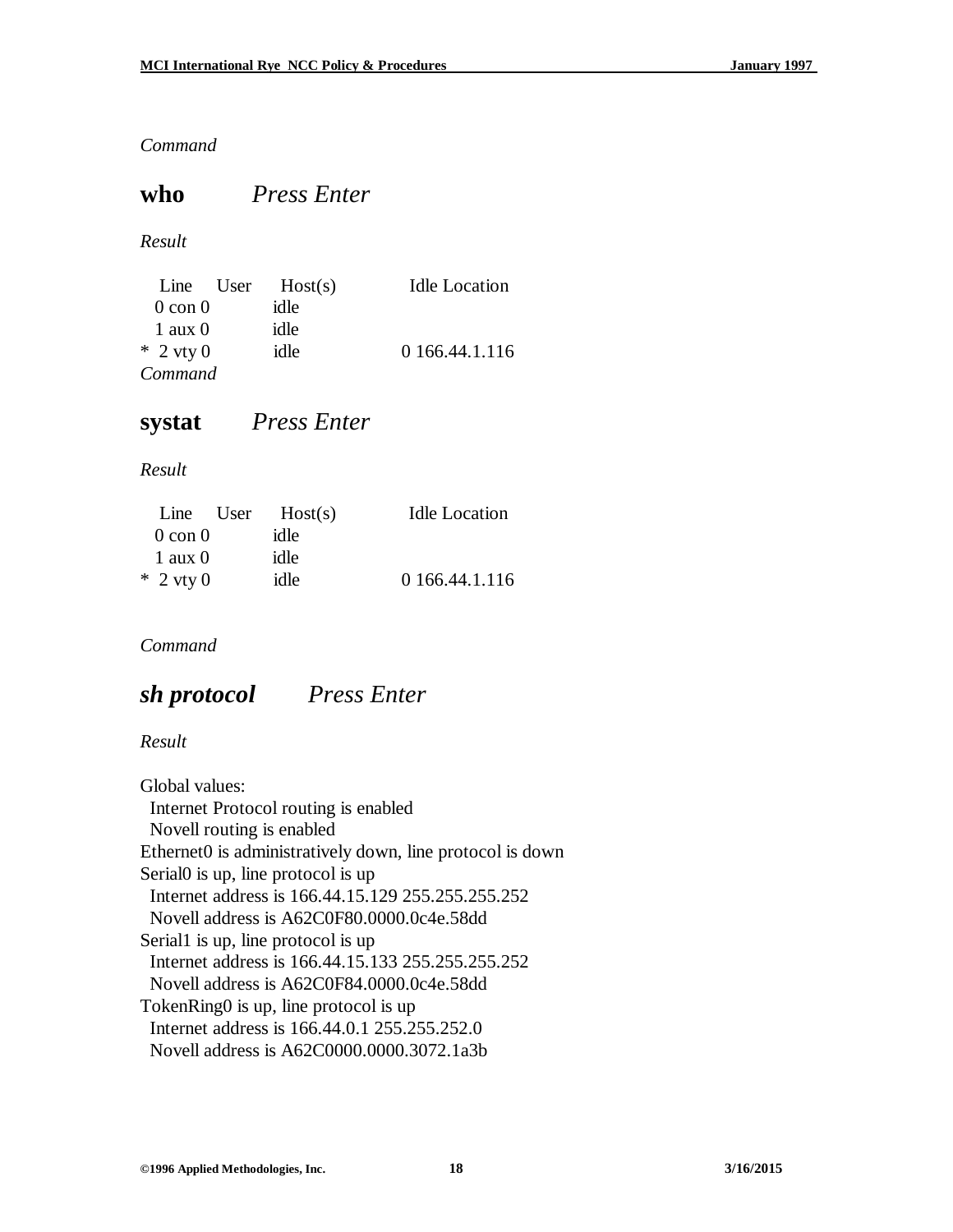## **sh ip traffic** *Press Enter*

#### *Result*

IP statistics:

 Rcvd: 267854989 total, 20442249 local destination 0 format errors, 4 checksum errors, 3856 bad hop count 0 unknown protocol, 0 not a gateway 0 security failures, 0 bad options Frags: 0 reassembled, 0 timeouts, 0 couldn't reassemble 68 fragmented, 2261 couldn't fragment Bcast: 3156912 received, 423453 sent Mcast: 13826906 received, 9202598 sent Sent: 12224042 generated, 247375226 forwarded 28633 encapsulation failed, 2958 no route ICMP statistics: Rcvd: 0 format errors, 0 checksum errors, 1284 redirects, 924302 unreachable 357243 echo, 499 echo reply, 0 mask requests, 0 mask replies, 0 quench 0 parameter, 0 timestamp, 0 info request, 0 other 0 irdp solicitations, 0 irdp advertisements Sent: 78289 redirects, 6705 unreachable, 1050 echo, 357241 echo reply 0 mask requests, 0 mask replies, 0 quench, 0 timestamp 0 info reply, 3824 time exceeded, 0 parameter problem 0 irdp solicitations, 0 irdp advertisements UDP statistics: Rcvd: 2914894 total, 0 checksum errors, 2184512 no port Sent: 680955 total, 33 forwarded broadcasts TCP statistics: Rcvd: 129103 total, 0 checksum errors, 61 no port Sent: 135939 total EGP statistics: Rcvd: 0 total, 0 format errors, 0 checksum errors, 0 no listener Sent: 0 total IGRP statistics: Rcvd: 0 total, 0 checksum errors Sent: 0 total OSPF statistics: Rcvd: 15596300 total, 0 checksum errors 9603608 hello, 153565 database desc, 58 link state req 1439472 link state updates, 4311264 link state acks Sent: 10960209 total IGMP statistics: Sent/Received Total: 0/0, Format errors: 0/0, Checksum errors: 0/0 Host Queries: 0/0, Host Reports: 0/0, DVMRP: 0/0, PIM: 0/0 ARP statistics: Rcvd: 11386925 requests, 35685 replies, 6881 reverse, 0 other Sent: 48326 requests, 73249 replies (19243 proxy), 0 reverse Probe statistics: Rcvd: 0 address requests, 0 address replies 0 proxy name requests, 0 where-is requests, 0 other Sent: 0 address requests, 0 address replies (0 proxy) 0 proxy name replies, 0 where-is replies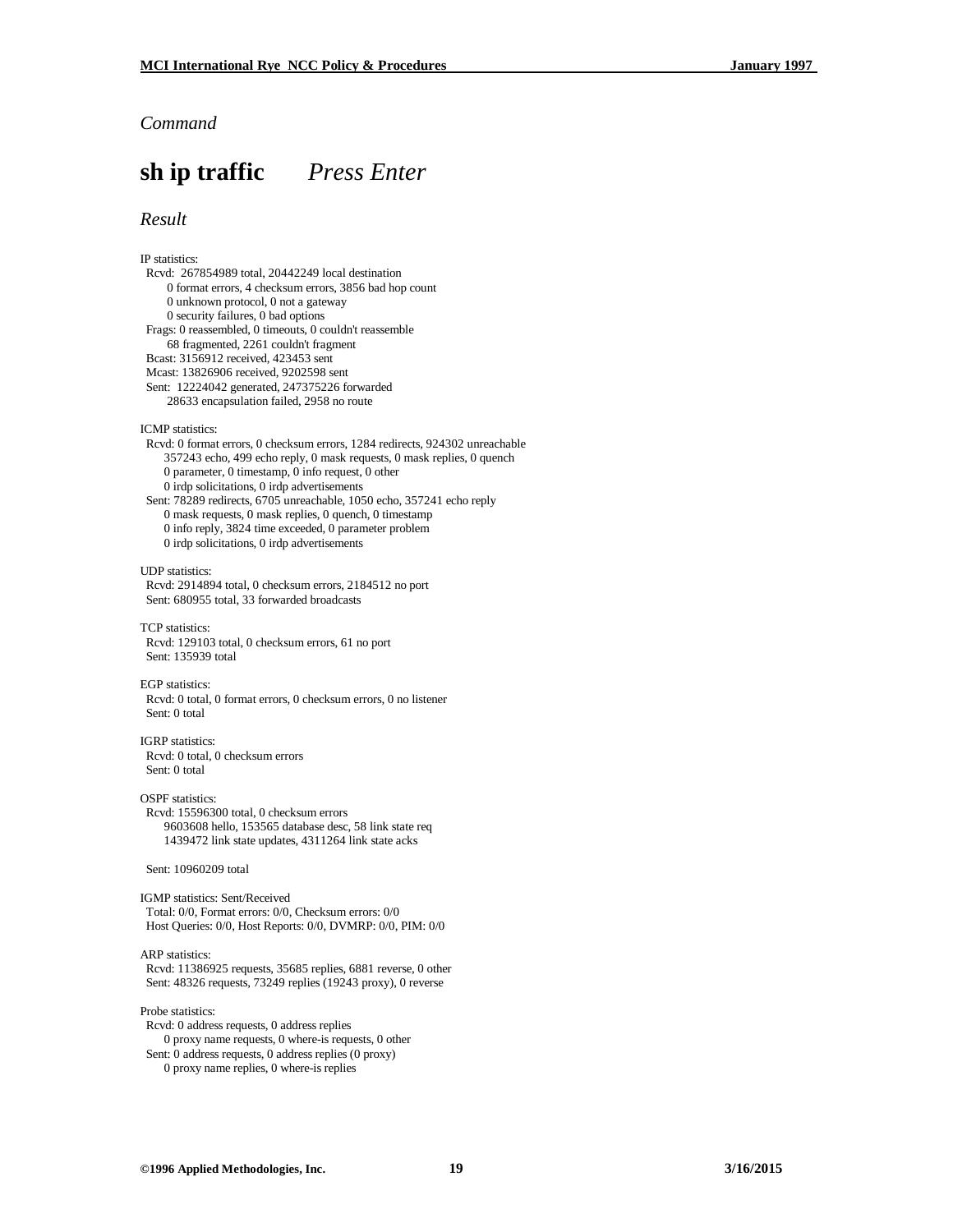## **sh ipx serv** *Press Enter*

*Result*

Codes: S - Static, P - Periodic, E - EIGRP, N - NLSP, H - Holddown, + = detail 93 Total IPX Servers

Table ordering is based on routing and server info

|              | <b>Type Name</b>    | Address<br>Net.              | Port                         | Route Hops Itf                                 |
|--------------|---------------------|------------------------------|------------------------------|------------------------------------------------|
| P            | 4 BK                |                              | 11111001.0000.0000.0001:0451 | $2/01$ 1 To <sub>0</sub>                       |
| P            | 4 CDROM 1           |                              | 10001005.0000.0000.0001:0451 | 2/01<br>1 T <sub>0</sub> 0                     |
| P            | 4 HELP DESK 1       |                              | ACE.0000.0000.0001:0451      | 1 T <sub>0</sub> 0<br>2/01                     |
| P            | 4 MIS SERVER 1      |                              | 10001001.0000.0000.0001:0451 | 2/01<br>1 T <sub>0</sub> 0                     |
| P            | 4 MIS SERVER 2      |                              | 10001002.0000.0000.0001:0451 | 2/01<br>T <sub>o</sub> 0<br>$\mathbf{1}$       |
| $\mathbf{P}$ | 4 MIS SERVER 3      |                              | 10001003.0000.0000.0001:0451 | T <sub>o</sub> 0<br>2/01<br>$\mathbf{1}$       |
| P            | 4 MIS SERVER 4      |                              | 10001004.0000.0000.0001:0451 | 2/01<br>T <sub>o</sub> 0<br>$\mathbf{1}$       |
| P            | <b>4 PALINDROME</b> |                              | 6001.0000.0000.0001:0451     | 2/01<br>$1~\mathrm{To}0$                       |
| $\mathbf{P}$ | 4 QUE               |                              | 11004002.0000.0000.0001:0451 | 2/01<br>$1 \text{ } \text{T}$ <sub>0</sub> $0$ |
| P            | 4 HELP DESK 2       |                              | ACE2.0000.0000.0001:0451     | $3/02$ 2 To <sub>0</sub>                       |
| P            | <b>4 NEWSERVER</b>  |                              | 10004002.0000.0000.0001:0451 | 3/02<br>$2 \text{ To} 0$                       |
| P            | 4 APPS RYE 1        |                              | 5AA84FED.0000.0000.0001:0451 | 3 T <sub>0</sub> 0<br>4/03                     |
| P            | 4 APPS RYE 2        |                              | 5AA85FED.0000.0000.0001:0451 | 5/04<br>$4 \text{ To} 0$                       |
| P            | 4 FS00300101        | A62C080E.0000.0000.0001:0451 |                              | 8/02 2 Se0                                     |
| P            | 4 FSR0100112        |                              | 30CC95A3.0000.0000.0001:0451 | 2 Sel<br>8/02                                  |
| P            | 4 MCIMAIL 1         |                              | A62C080A.0000.0000.0001:0451 | 8/02 2 Se0                                     |
| P            | 4 MCIMAIL SYBASE    |                              | A62C0809.0000.0000.0001:0451 | 8/02<br>2 Se <sub>0</sub>                      |
|              |                     |                              |                              |                                                |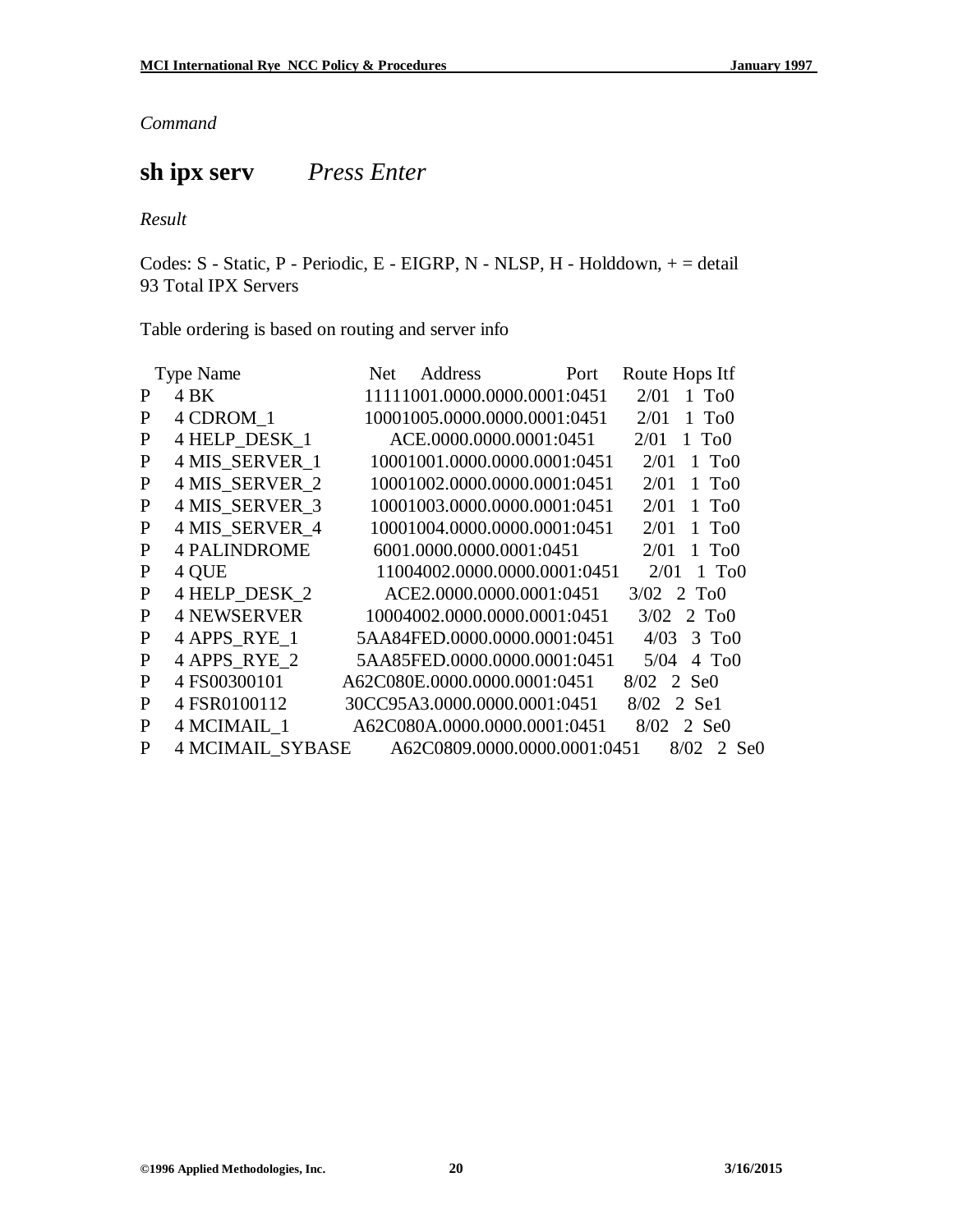### **sh ipx traffic** *Press Enter*

#### *Result*

System Traffic for 0.0000.0000.0001 System-Name: RYEBROOK Rcvd: 3097831621 total, 42713 format errors, 0 checksum errors, 77594 bad hop 7226574 packets pitched, 41712100 local destination, 0 multicast Bcast: 41707247 received, 12025198 sent Sent: 49027387 generated, 3047802307 forwarded 3002 encapsulation failed, 991572 no route SAP: 86779 SAP requests, 86814 SAP replies, 93 servers 34030585 SAP advertisements received, 8356021 sent 0 SAP flash updates sent, 0 SAP poison sent 12 SAP format errors, last seen from 0.0000.0000.0000 RIP: 780092 RIP requests, 29809 RIP replies, 215 routes 6454297 RIP advertisements received, 3336588 sent 158113 RIP flash updates sent, 0 RIP poison sent 0 RIP format errors RIP: 0 RIP format errors Echo: Rcvd 0 requests, 0 replies Sent 0 requests, 0 replies 301667 unknown: 1043 no socket, 0 filtered, 294919 no helper 0 SAPs throttled, freed NDB len 0 Watchdog: 0 packets received, 0 replies spoofed Queue lengths: IPX input: 0, SAP 0, RIP 0, GNS 0 SAP throttling length: 0/(no limit), 0 nets pending lost route reply EIGRP: Total received 0, sent 0 Updates received 0, sent 0 Queries received 0, sent 0 Replies received 0, sent 0 SAPs received 0, sent 0 NLSP: Level-1 Hellos received 0, sent 0 PTP Hello received 0, sent 0 Level-1 LSPs received 0, sent 0 LSP checksum errors received: 0 Level-1 CSNPs received 0, sent 0 Level-1 PSNPs received 0, sent 0 Level-1 DR Elections: 0 Level-1 SPF Calculations: 0 Level-1 Partial Route Calculations: 0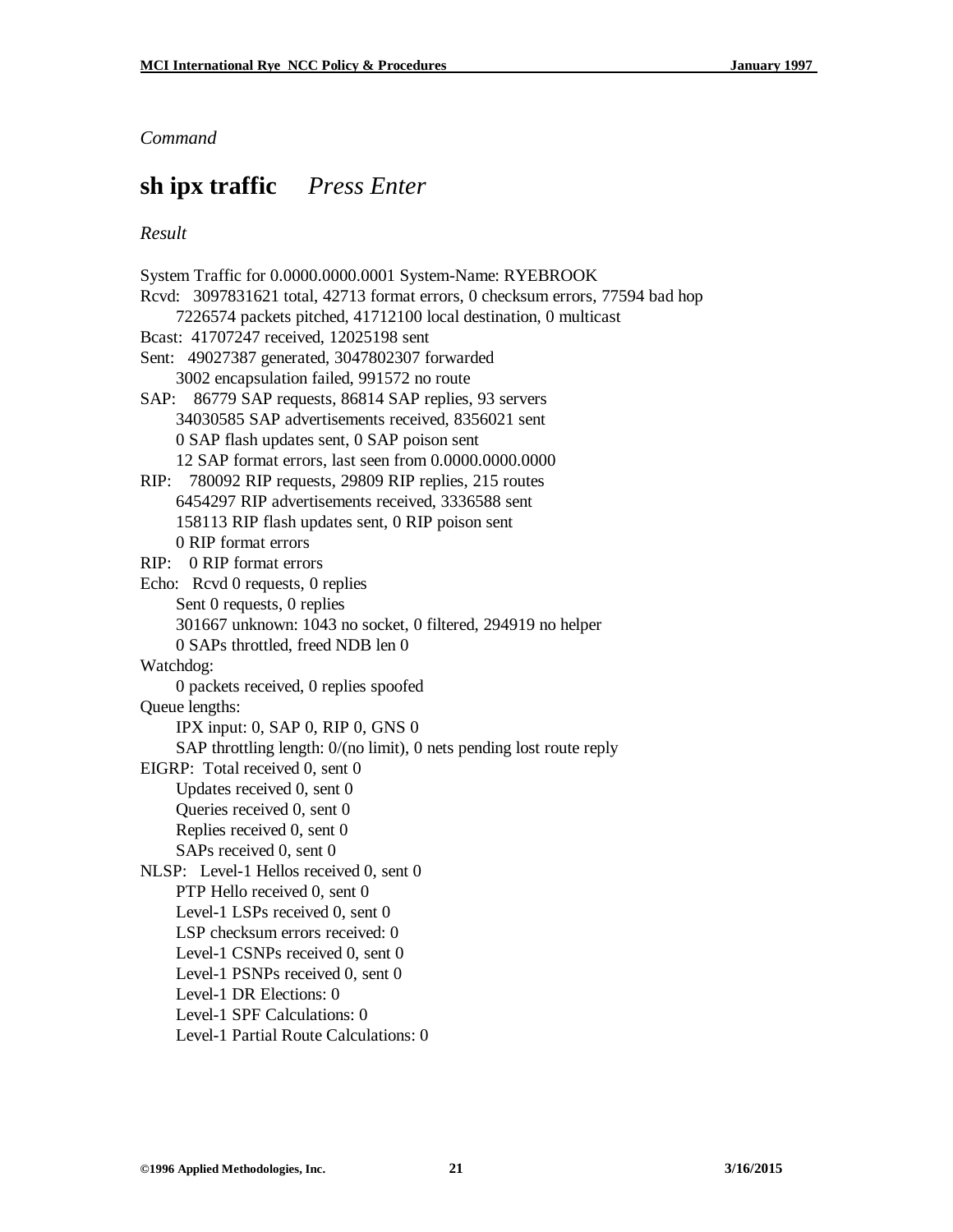### **1.1.4 Diagnostics Commands**

*Command*

**sh buffers** *Press Enter*

#### *Result*

Buffer elements: 336 in free list (500 max allowed) 195257816 hits, 0 misses, 0 created

Public buffer pools:

Small buffers, 104 bytes (total 1187, permanent 50): 149 in free list (20 min, 150 max allowed) 1609622433 hits, 3179 misses, 346 trims, 1483 created Middle buffers, 600 bytes (total 219, permanent 25): 120 in free list (10 min, 150 max allowed) 227039372 hits, 1540 misses, 0 trims, 194 created Big buffers, 1524 bytes (total 127, permanent 50): 41 in free list (5 min, 150 max allowed) 33540030 hits, 25 misses, 0 trims, 77 created VeryBig buffers, 4520 bytes (total 91, permanent 10): 84 in free list (0 min, 100 max allowed) 20293260 hits, 1010 misses, 199 trims, 280 created Large buffers, 5024 bytes (total 0, permanent 0): 0 in free list (0 min, 10 max allowed) 0 hits, 0 misses, 0 trims, 0 created Huge buffers, 18024 bytes (total 1, permanent 0): 0 in free list (0 min, 4 max allowed) 0 hits, 1 misses, 0 trims, 1 created Interface buffer pools: Ethernet0 buffers, 1524 bytes (total 32, permanent 32): 8 in free list (0 min, 32 max allowed) 24 hits, 0 fallbacks 8 max cache size, 8 in cache

Serial0 buffers, 2108 bytes (total 16, permanent 16): 5 in free list (0 min, 16 max allowed) 445534 hits, 1129993 fallbacks 4 max cache size, 1 in cache Serial1 buffers, 2108 bytes (total 16, permanent 16): 3 in free list (0 min, 16 max allowed) 225044 hits, 401929 fallbacks

 4 max cache size, 4 in cache TokenRing0 buffers, 4516 bytes (total 48, permanent 48): 0 in free list (0 min, 48 max allowed) 14677 hits, 98457 fallbacks 16 max cache size, 16 in cache

5720 failures (0 no memory)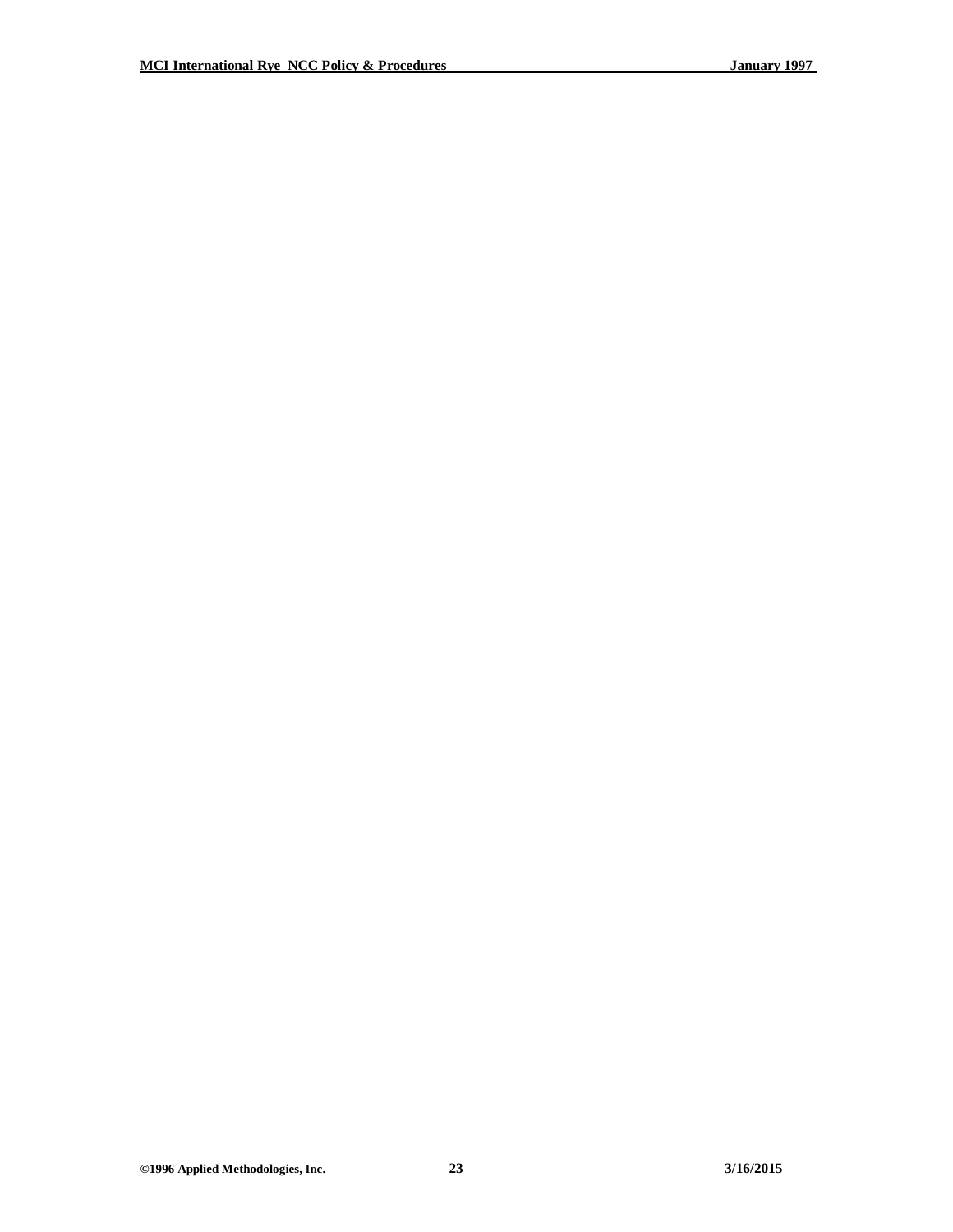## **sh controller serial 0** *Press Enter*

*Result*

HD unit 0,  $idb = 0x93388$ , driver structure at  $0x94E08$ buffer size 2108 HD unit 0, V.35 DTE cable  $cpb = 0x1$ , eda = 0x4850, cda = 0x4864 RX ring with 8 entries at 0x4014800 00 bd\_ptr=0x4800 pak=0x097BE8 ds=0x4016CE0 status=80 pak\_size=45 01 bd\_ptr=0x4814 pak=0x097A70 ds=0x4021DD8 status=80 pak\_size=50 02 bd\_ptr=0x4828 pak=0x1FAE08 ds=0x40FA7EC status=80 pak\_size=45 03 bd\_ptr=0x483C pak=0x097608 ds=0x40163E0 status=80 pak\_size=44 04 bd\_ptr=0x4850 pak=0x1FA828 ds=0x4015AE0 status=80 pak\_size=45 05 bd\_ptr=0x4864 pak=0x095150 ds=0x40202D8 status=80 pak\_size=44 06 bd ptr=0x4878 pak=0x0952C8 ds=0x40FB9EC status=80 pak size=44 07 bd ptr=0x488C pak=0x1FAB18 ds=0x40F95EC status=80 pak size=45 08 bd\_ptr=0x48A0 pak=0x0978F8 ds=0x40214D8 status=80 pak\_size=45  $cpb = 0x1$ , eda = 0x503C, cda = 0x503C TX ring with 4 entries at 0x4015000 00 bd ptr=0x5000 pak=0x000000 ds=0x40569A6 status=80 pak size=50 01 bd\_ptr=0x5014 pak=0x000000 ds=0x4044326 status=80 pak\_size=50 02 bd\_ptr=0x5028 pak=0x000000 ds=0x404558E status=80 pak\_size=50 03 bd ptr=0x503C pak=0x000000 ds=0x4047A5E status=80 pak size=50 04 bd\_ptr=0x5050 pak=0x000000 ds=0x40F1AF4 status=80 pak\_size=50 4414 missed datagrams, 1124 overruns 0 bad datagram encapsulations, 0 memory errors 0 transmitter underruns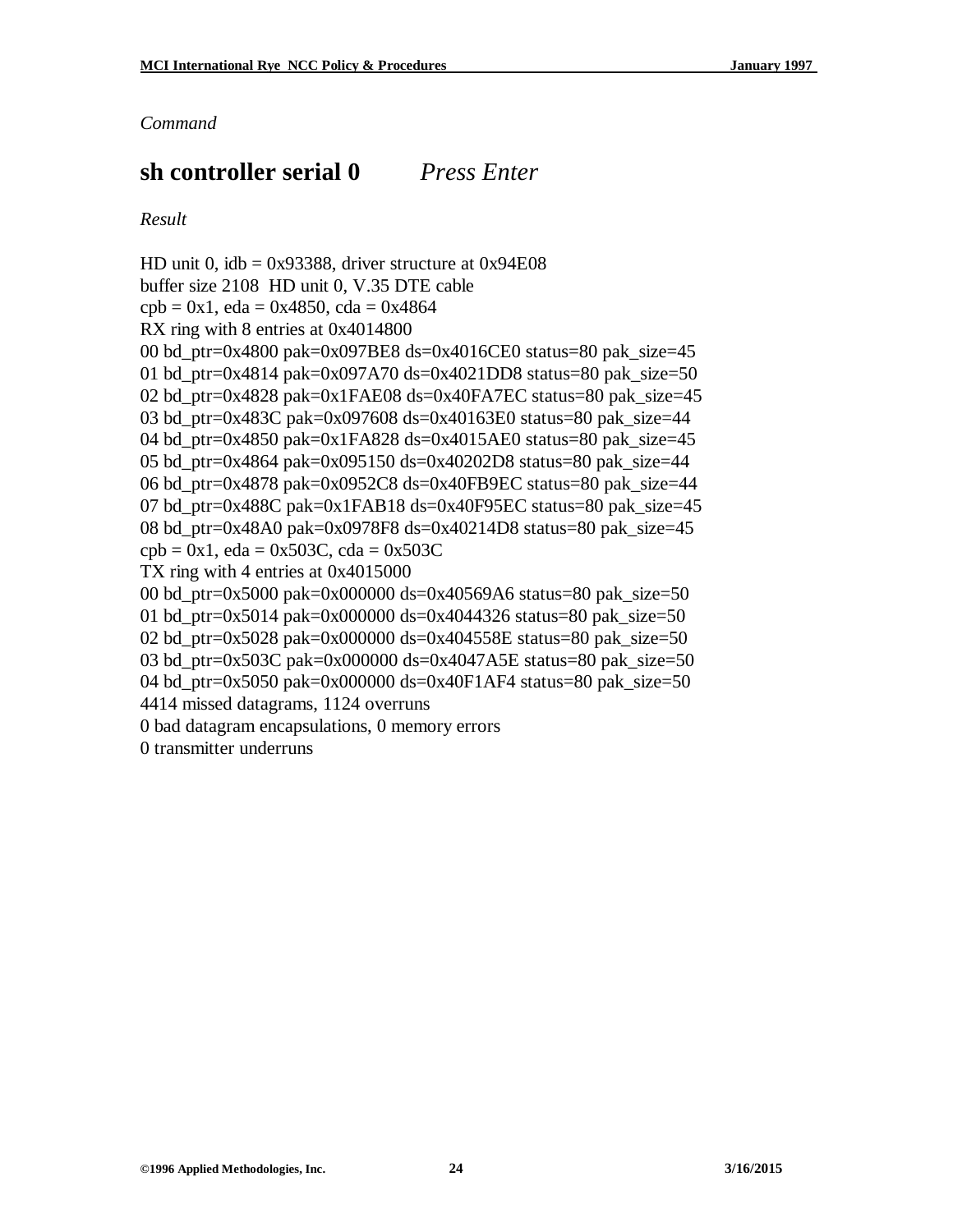### **sh controller tok 0** *Press Enter*

*Result shows all Token-Ring controller status*

TMS380 unit 0: 512 Kb RAM, state 4, idb 0x9CAB0, ds 0x9E530 current address: 0000.3072.1a3b, burned in address: 0000.3072.1a3b

 ssb\_ptr 0x1040, srb\_ptr 0x1140, arb\_ptr 0x1240, stb\_ptr 0x1400, ipb\_ptr 0x1356 bia\_addr 0x8CE, swlev\_addr 0x5FC, address\_addr 0x902, parm\_addr 0x6D8 mac\_buff 0x406, ti\_ring\_speed\_ptr 0x8CA, adapter\_ram\_ptr 0x448 adapter\_ram 486, ti\_ring\_speed 65535, memory paragraphs 8 sifsts 0x0000, sifacl 0x042E, sifadr 0x1AE0, sifadrx 0x0001 rx internal buf size 40, rx total buffers avail 1016, rx buffers in use 0, rx frames lost 0,

 Last Ring Status: none Stats: soft: 123/212, hard: 9/11, sig loss: 0/0 tx beacon: 0/2, wire fault 0/0, recovery: 68/112 only station: 0/2, remote removal: 0/0 Bridge: local 256, bnum 1, target 401 max\_hops 7, target idb: 0x0, not local Interface failures: 0 Monitor state: (active) flags 0xC0, code 0x0, reason 0x0 chip f/w: MDGME31100, [bridge capable] SMT versions: 1.01 kernel, 130.00 fastmac ring mode: F00, internal enables: SRB REM RPS CRS/NetMgr internal functional: 0880011A, group: 00000000 if\_state: 1, ints: 0/0, ghosts: 0/0, bad\_states: 0/0 ring: 256, bridge num: 1, target: 401, max hops: 7 last open options: (00001180)

 error log reads 2, error log failures 0 too big packets 0, full tx buffer errors 378 input\_throttled 0 receive delimitor error 552, receive implicit errors 208092 receive explicit error 208113, receive dma overrun 22 receive buffer runout 22 Packet counts: receive total: 1956141952/0, small: 1956133896/0, large 12578/0 runts: 0/0, giants: 0/0 local: 1808523207/0, bridged: 147623267/0, promis: 0/0 bad rif: 0/0, multiframe: 0/0 ring num mismatch 0/0, spanning violations 0 transmit total: 1642448519/0, small: 1642448519/0, large 0/0 runts: 0/0, giants: 0/0, errors 0/0 bad fs: 0/0, bad ac: 0/0 congested: 0/0, not present: 0/0 Unexpected interrupts: 0/0, last unexp. int: 0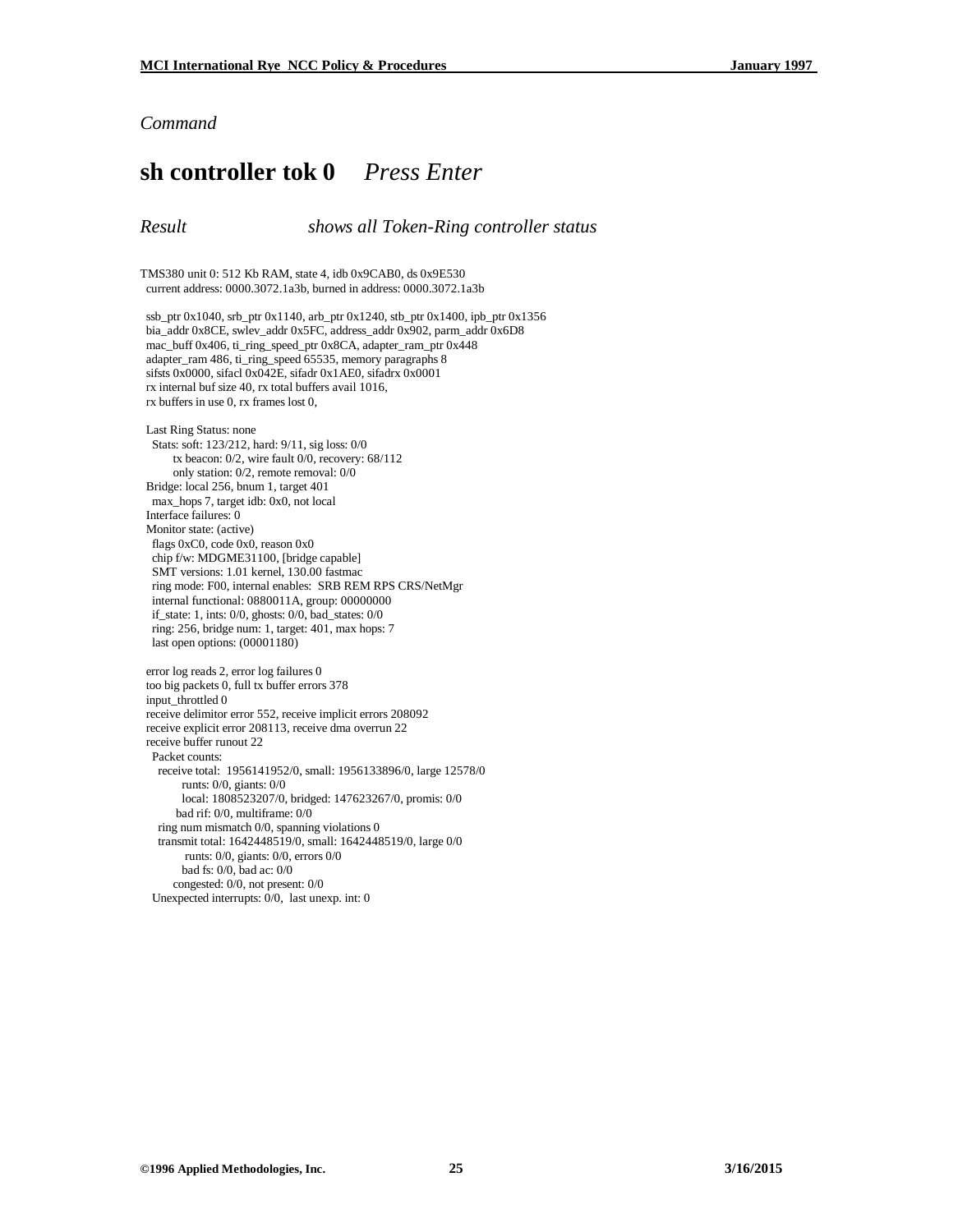**Internal controller counts: line errors: 0/2, internal errors: 0/0 burst errors: 0/510, ari/fci errors: 0/0 abort errors: 0/0, lost frame: 0/3 copy errors: 0/0, rcvr congestion: 0/2 token errors: 0/0, frequency errors: 0/0 dma bus errors: -/-, dma parity errors: -/ adapter checks 0, info from last adapter check: status 0x0, parm0 0x0, parm1 0x0, parm2 0x0, intval 0x0 Internal controller smt state: Adapter MAC: 0000.3072.1a3b, Physical drop: 00000050 NAUN Address: 0000.30ec.4613, NAUN drop: 00000000 Last source: 0000.f648.44f1, Last poll: 0000.f648.44f1 Last MVID: 0005, Last attn code: 0005 Txmit priority: 0006, Auth Class: 7FFF Monitor Error: 0002, Interface Errors: FFFF Correlator: 8B65, Soft Error Timer: 00C8 Local Ring: 0100, Ring Status: 2000 Beacon rcv type: 0001, Beacon txmit type: 0004 Beacon type: 0001, Beacon NAUN: 4000.0000.9001 Beacon drop: 01CB, Reserved: 0000 Reserved2: 0000**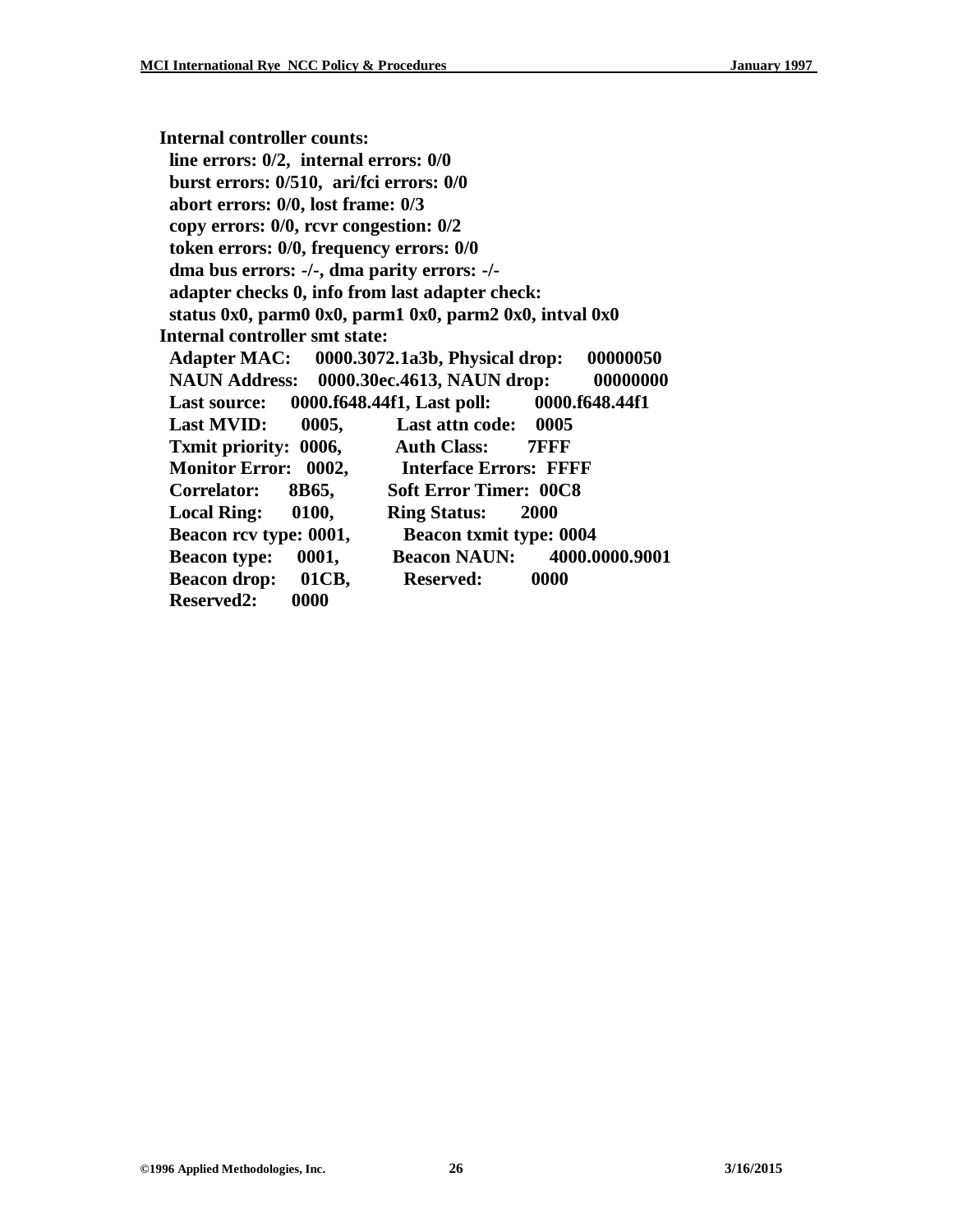## **1.1.5 Troubleshooting commands**

*Command*

## **ping 166.44.0.1** *Press Enter*

*Result*

Type escape sequence to abort. Sending 5, 100-byte ICMP Echos to 166.44.0.1, timeout is 2 seconds: !!!!! 100% complete

*Command*

## **sh ip route**

*Result*

Codes: C - connected, S - static, I - IGRP, R - RIP, M - mobile, B - BGP D - EIGRP, EX - EIGRP external, O - OSPF, IA - OSPF inter area E1 - OSPF external type 1, E2 - OSPF external type 2, E - EGP i - IS-IS, L1 - IS-IS level-1, L2 - IS-IS level-2, \* - candidate default

Gateway of last resort is 166.44.0.15 to network 0.0.0.0

O E1 147.147.0.0 [110/66] via 166.44.0.15, 01:04:54, TokenRing0 O E1 147.151.0.0 [110/66] via 166.44.0.15, 01:04:54, TokenRing0 O E1 193.36.224.0 [110/66] via 166.44.0.15, 01:04:54, TokenRing0 O E1 147.150.0.0 [110/66] via 166.44.0.15, 01:04:54, TokenRing0 O E1 147.149.0.0 [110/66] via 166.44.0.15, 01:04:54, TokenRing0 O E1 193.113.183.0 [110/66] via 166.44.0.15, 01:04:54, TokenRing0 O E1 147.148.0.0 [110/66] via 166.44.0.15, 01:04:54, TokenRing0 O E1 193.113.184.0 [110/66] via 166.44.0.15, 01:04:54, TokenRing0 10.0.0.0 255.255.0.0 is subnetted, 1 subnets O E1 10.19.0.0 [110/66] via 166.44.0.15, 01:04:54, TokenRing0 192.135.75.0 255.255.255.128 is subnetted, 1 subnets O E1 192.135.75.0 [110/66] via 166.44.0.15, 01:04:54, TokenRing0 192.135.74.0 255.255.255.128 is subnetted, 1 subnets O E1 192.135.74.0 [110/66] via 166.44.0.15, 01:04:54, TokenRing0 O E1 192.135.72.0 [110/66] via 166.44.0.15, 01:04:54, TokenRing0 O E1 131.146.0.0 [110/66] via 166.44.0.15, 01:04:54, TokenRing0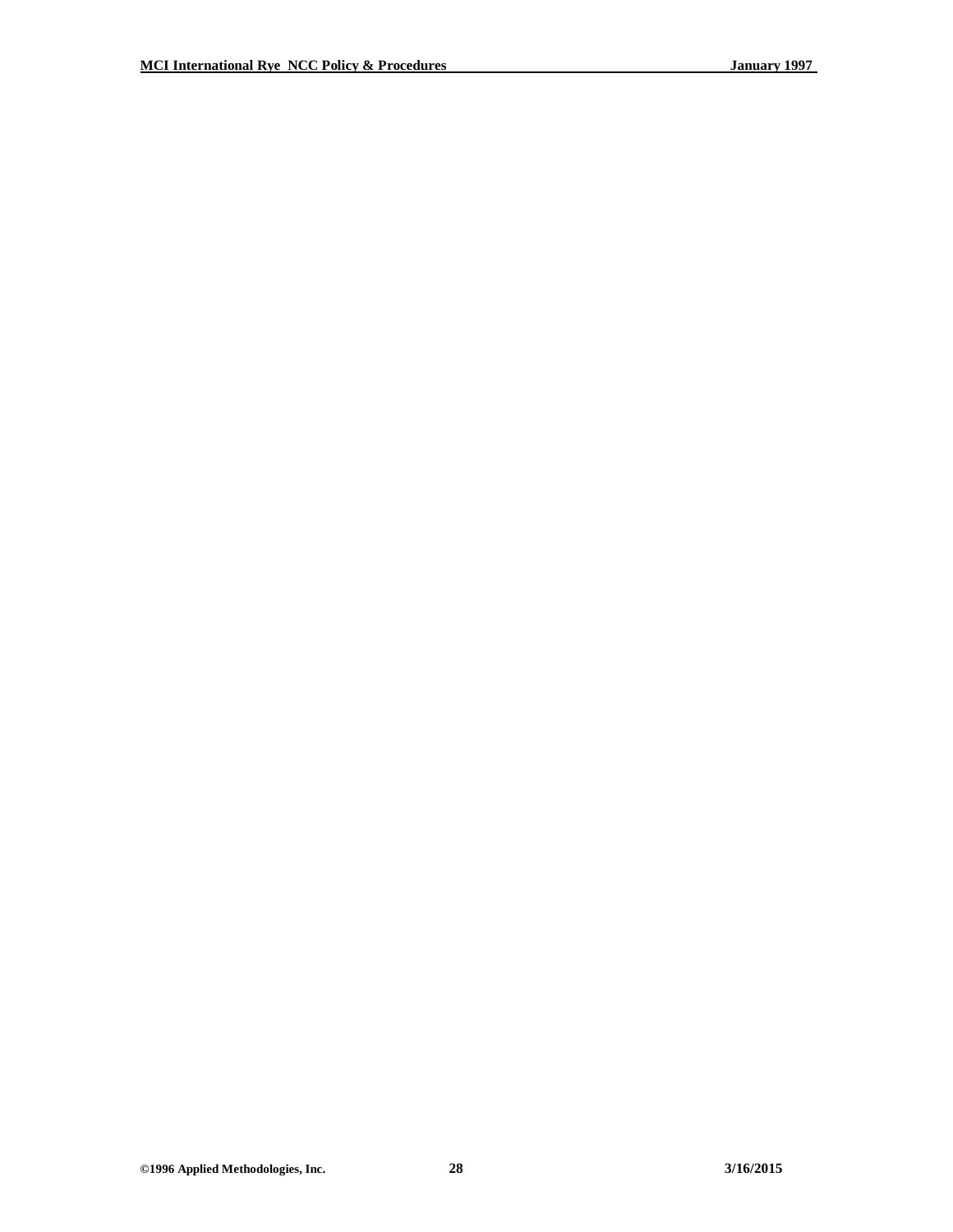## **sh ip cache** *Press Enter*

### *result*

IP routing cache 153 entries, 22604 bytes

Minimum invalidation interval 2 seconds, maximum interval 5 seconds,

quiet interval 3 seconds, threshold 0 requests

Invalidation rate 0 in last second, 0 in last 3 seconds

Last full cache invalidation occurred 1:06:59 ago

| Prefix/Length  | Age     | Interface  | <b>MAC</b> Header                |
|----------------|---------|------------|----------------------------------|
| 10.19.0.0/16   | 1:06:55 | TokenRing0 | 000030E0551F000030721A3BAAAA0300 |
|                |         | 00000800   |                                  |
| 10.24.0.0/16   | 0:09:22 | TokenRing0 | 000030E0551F000030721A3BAAAA0300 |
|                |         | 00000800   |                                  |
| 39.0.0.0/8     | 0:45:41 | TokenRing0 | 000030E0551F000030721A3BAAAA0300 |
|                |         | 00000800   |                                  |
| 135.145.0.0/16 | 0:01:03 | TokenRing0 | 000030E0551F000030721A3BAAAA0300 |
|                |         | 00000800   |                                  |
| 165.91.0.0/16  | 0:22:17 | TokenRing0 | 000030E0551F000030721A3BAAAA0300 |
|                |         | 00000800   |                                  |
| 166.32.0.0/16  | 0:07:41 | TokenRing0 | 000030E0551F000030721A3BAAAA0300 |
|                |         | 00000800   |                                  |
| 166.35.0.0/16  | 0:06:10 | TokenRing0 | 000030E0551F000030721A3BAAAA0300 |
|                |         | 00000800   |                                  |
| 166.37.0.0/16  | 0:05:37 | TokenRing0 | 000030E0551F000030721A3BAAAA0300 |
|                |         | 00000800   |                                  |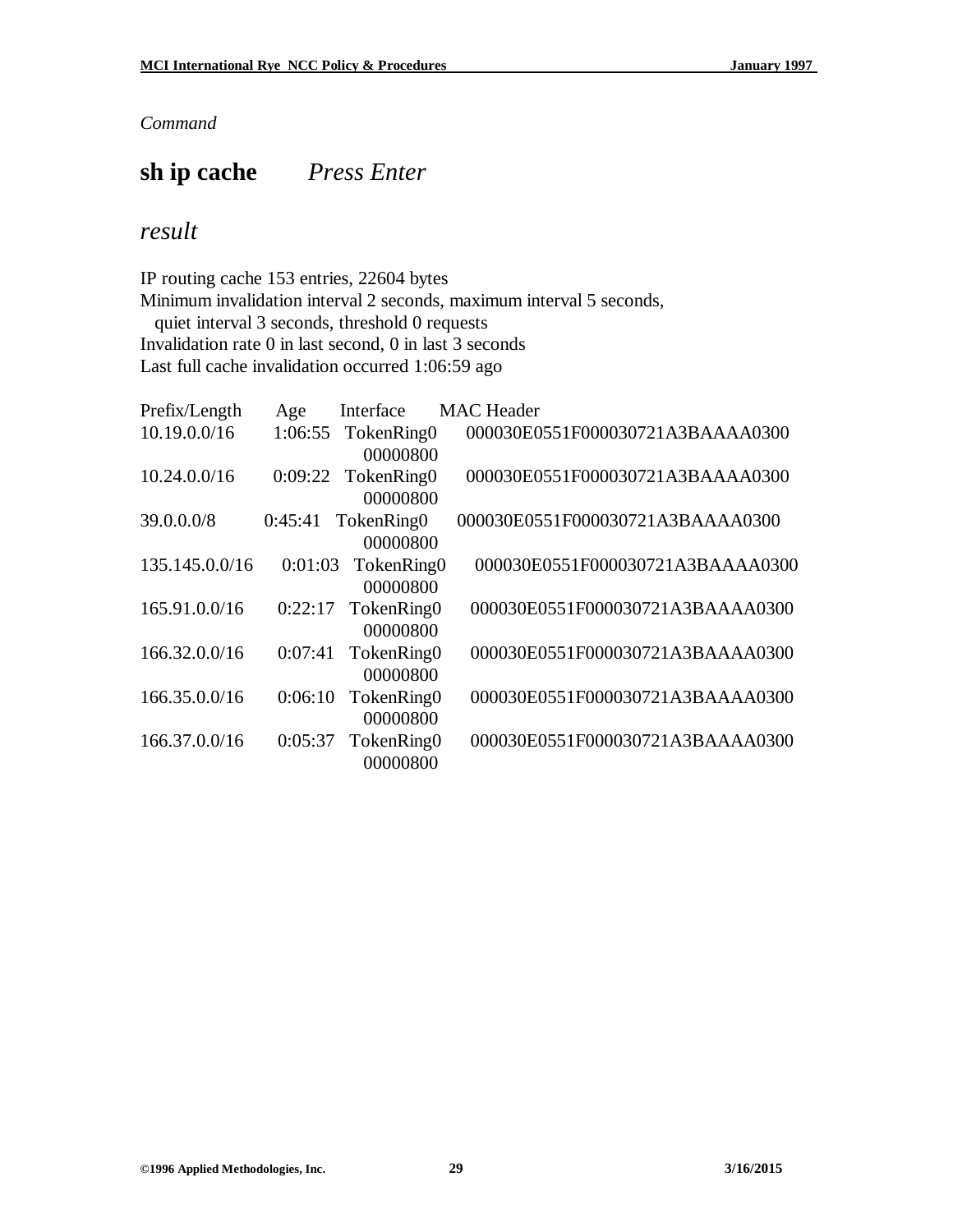# **sh ip arp** *Press Enter*

*Result*

| Protocol Address         | Age (min)      | Hardware Addr Type            | Interface  |
|--------------------------|----------------|-------------------------------|------------|
| Internet 166.44.0.140    | 1              | 4000.0331.6895 SNAP           | TokenRing0 |
| 166.44.1.146<br>Internet | 36             | 4000.0331.6145 SNAP           | TokenRing0 |
| Internet 166.44.3.201    | 1              | 0000.f612.dba2 SNAP           | TokenRing0 |
| Internet 166.44.0.203    | $\overline{0}$ | 0000.f612.b7c6 SNAP           | TokenRing0 |
| Internet 166.44.0.193    | 9              | 0000.f63a.8b09 SNAP           | TokenRing0 |
| Internet 166.44.0.198    | 5              | 0000.3028.7a16 SNAP           | TokenRing0 |
| Internet 166.44.3.198    | $\overline{0}$ | 0000.f628.3635 SNAP           | TokenRing0 |
| Internet 166.44.0.208    | 7              | 0000.f612.d1ae SNAP           | TokenRing0 |
| Internet 166.44.0.11     | 58             | 1000.5aa8.de65 SNAP           | TokenRing0 |
| Internet 166.44.0.14     | $\mathbf{1}$   | 4000.0000.9001<br><b>SNAP</b> | TokenRing0 |
| Internet 166.44.0.15     | $\overline{2}$ | 0000.30e0.551f SNAP           | TokenRing0 |
| Internet 166.44.0.2      | 59             | 0000.3072.c60a SNAP           | TokenRing0 |
| Internet 166.44.0.1      | $\overline{a}$ | 0000.3072.1a3b SNAP           | TokenRing0 |
| Internet 166.44.0.24     | 83             | 0002.d00e.2831 SNAP           | TokenRing0 |
| Internet 166.44.0.25     | 195            | 0000.305c.3665 SNAP           | TokenRing0 |
| Internet 166.44.2.16     | 68             | 4000.0331.6418 SNAP           | TokenRing0 |
| Internet 166.44.0.19     | $\overline{2}$ | 0000.f609.c8e2 SNAP           | TokenRing0 |
| Internet 166.44.0.16     | $\overline{7}$ | 4000.0000.9100 SNAP           | TokenRing0 |
| Internet 166.44.1.17     | 60             | 4000.0331.7130 SNAP           | TokenRing0 |
| Internet 166.44.0.17     | 107            | 1000.5ab1.970b SNAP           | TokenRing0 |
| Internet 166.44.0.22     | 195            | 0000.30ec.4613 SNAP           | TokenRing0 |
| Internet 166.44.0.23     | 97             | 0002.d00e.2f41 SNAP           | TokenRing0 |
| Protocol Address         | Age (min)      | Hardware Addr<br>Type         | Interface  |
| Internet 166.44.2.33     | 66             | 4000.0331.6421 SNAP           | TokenRing0 |
| Internet 166.44.0.62     | $\overline{4}$ | 0000.f612.694a SNAP           | TokenRing0 |
| Internet 166.44.0.60     | $\mathbf{1}$   | 0000.f612.619e SNAP           | TokenRing0 |
| Internet 166.44.0.51     | $\overline{0}$ | 0000.f612.b2ac SNAP           | TokenRing0 |
| Internet 166.44.0.52     | $\mathbf{1}$   | 0000.f612.b3bc SNAP           | TokenRing0 |
| Internet 166.44.1.53     | $\mathbf{1}$   | 0000.f628.3817<br><b>SNAP</b> | TokenRing0 |
| Internet 166.44.0.94     | $\overline{0}$ | 0000.f648.3c15 SNAP           | TokenRing0 |
| Internet 166.44.0.104    | 154            | 0000.f641.662b SNAP           | TokenRing0 |
| Internet 166.44.1.109    | 14             | 0000.f641.3605 SNAP           | TokenRing0 |
| Internet 166.44.1.98     | $\overline{4}$ | 0000.f625.185f SNAP           | TokenRing0 |
| Internet 166.44.1.116    | 3              | 4000.0331.6887 SNAP           | TokenRing0 |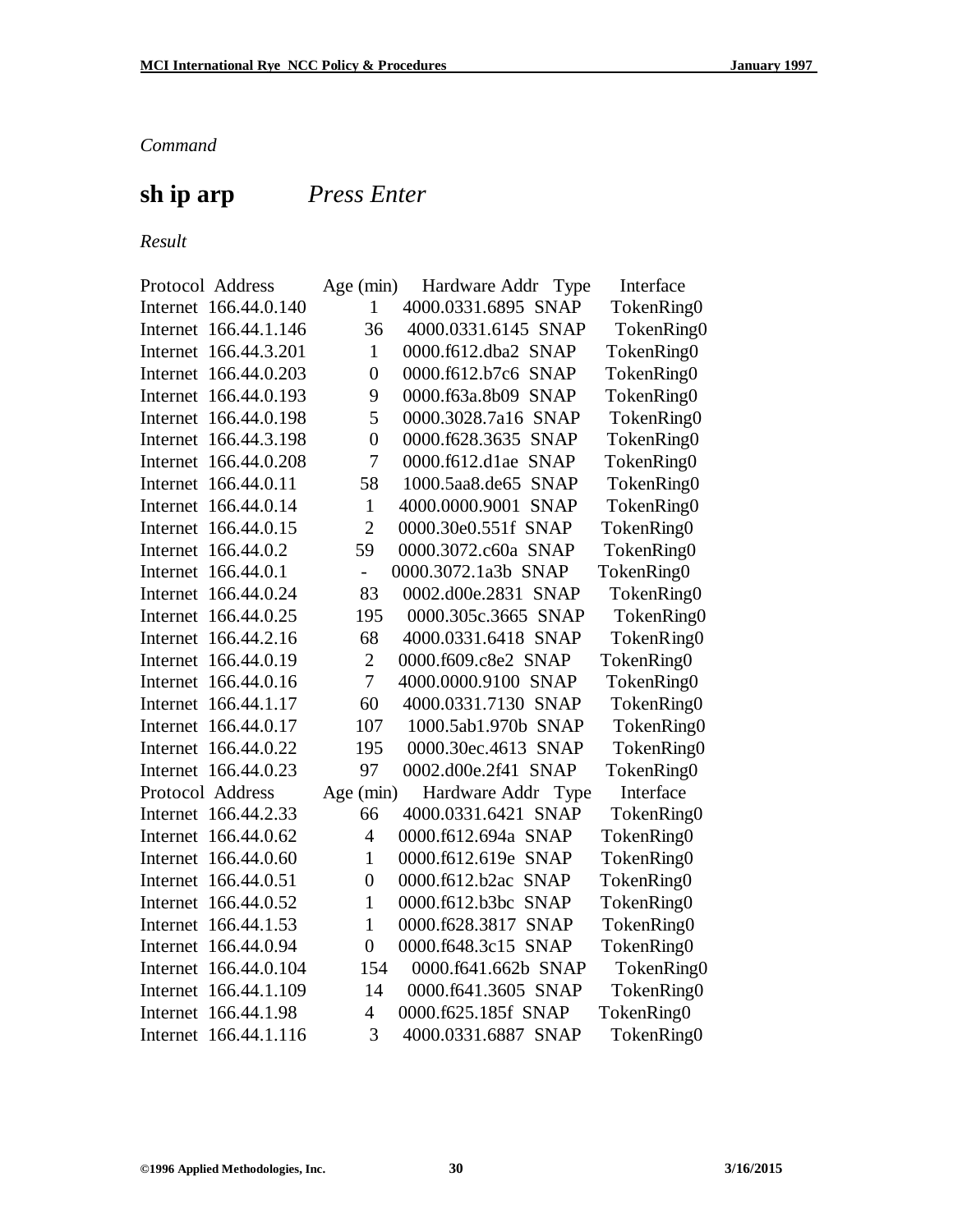## **sh ipx route** *Press Enter*

*Result*

Codes: C - Connected primary network, c - Connected secondary network S - Static, F - Floating static, L - Local (internal), W - IPXWAN R - RIP, E - EIGRP, N - NLSP, X - External, s - seconds, u - uses

215 Total IPX routes. Up to 1 parallel paths and 16 hops allowed.

No default route known.

| C             | A62C0000 (SAP),<br>T <sub>o</sub> 0       |                 |                        |
|---------------|-------------------------------------------|-----------------|------------------------|
| C             | A62C0F80 (HDLC),                          | Se <sub>0</sub> |                        |
| $\mathcal{C}$ | A62C0F84 (HDLC),                          | Se1             |                        |
| R             | 1 [09/03] via A62C0F84.0000.3072.c679,    |                 | 4s, Sel                |
| R             | 2 [11/05] via A62C0F84.0000.3072.c679,    |                 | 4s, Sel                |
| R             | 3 [11/05] via A62C0F84.0000.3072.c679,    |                 | 4s, Sel                |
| $\mathbf R$   | 5 [09/03] via A62C0F84.0000.3072.c679,    |                 | 4s, Sel                |
| $\mathbf R$   | B [10/04] via A62C0F84.0000.3072.c679,    |                 | 4s, Sel                |
| $\mathbf R$   | F [11/05] via A62C0F84.0000.3072.c679,    |                 | 4s, Sel                |
| $\mathbf R$   | 10 [10/04] via A62C0F84.0000.3072.c679,   |                 | 4s, Sel                |
| $\mathbf R$   | 100 [10/04] via A62C0F84.0000.3072.c679,  |                 | 4s, Sel                |
| $\mathbf R$   | 165 [10/04] via A62C0F84.0000.3072.c679,  |                 | 4s, Sel                |
| $\mathbf R$   | 777 [10/04] via A62C0F84.0000.3072.c679,  |                 | 4s, Sel                |
| $\mathbf R$   | 800 [11/05] via A62C0F84.0000.3072.c679,  |                 | $4s$ , Se $1$          |
| $\mathbf R$   | ACE [02/01] via A62C0000.0000.f641.611e,  |                 | $2s$ , To <sub>0</sub> |
| $\mathbf R$   | 1080 [08/02] via A62C0F84.0000.3072.c679, |                 | $7s$ , Se $1$          |
| R             | 1111 [09/03] via A62C0F84.0000.3072.c679, |                 | $7s$ , Se $1$          |
| $\mathbf R$   | 1229 [09/03] via A62C0F84.0000.3072.c679, |                 | $7s$ , Se $1$          |
| R             | 2200 [10/04] via A62C0F84.0000.3072.c679, |                 | $7s$ , Se $1$          |
| $\mathbf R$   | 2300 [10/04] via A62C0F84.0000.3072.c679, |                 | $7s$ , Se $1$          |
| R             | 5000 [09/03] via A62C0F84.0000.3072.c679, |                 | $7s$ , Se $1$          |
| R             | 6001 [02/01] via A62C0000.0000.f619.e9a6, |                 | $4s$ , To $0$          |
| R             | 8787 [09/03] via A62C0F84.0000.3072.c679, |                 | $7s$ , Se $1$          |
| R             | 9200 [11/05] via A62C0F84.0000.3072.c679, |                 | $7s$ , Se $1$          |
| R             | 9300 [11/05] via A62C0F84.0000.3072.c679, |                 | $7s$ , Se $1$          |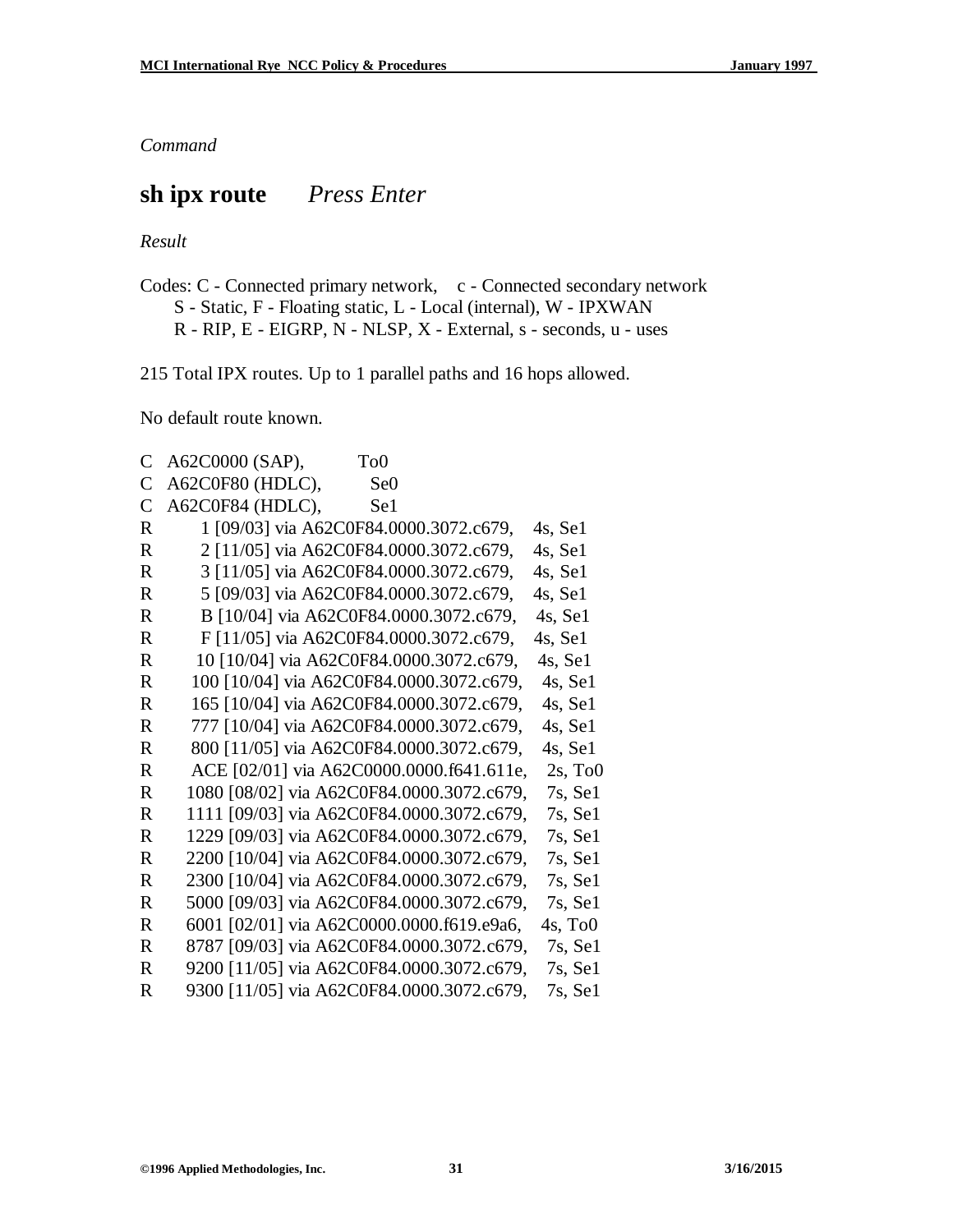## **sh ipx cache** *Press Enter*

*Result*

IPX routing cache version is 178, 496 entries, 496 valid

 Destination Itf MAC Header \* A62C0400.4000.0783.4208 Se1 0F008137 \* 10001001.0000.0000.0001 To0 0000F63A43E3000030721A3BE0E003 \* A62C1195.0000.3072.c68a To0 00003072C60A000030721A3BE0E003 \* 1111.0000.0000.0001 Se1 0F008137 \* 313C8A84.0000.0000.0001 Se1 0F008137 \* 10001003.0000.0000.0001 To0 530003317119000030721A3BE0E003 \* A62C0400.0000.f641.5c66 Se1 0F008137 \* A62C0000.0001.e3ce.bb1e To0 0001E3CEBB1E800030721A3B06B090311000E0E003 \* A62C0A02.4000.0783.4603 Se1 0F008137 \* 10001002.0000.0000.0001 To0 0000F63A47B8000030721A3BE0E003 \* A62C0116.0001.e384.fa05 To0 000030287A16000030721A3BE0E003 \* A62C0000.0001.fa23.2b7d To0 0001FA232B7D800030721A3B06B090611000E0E003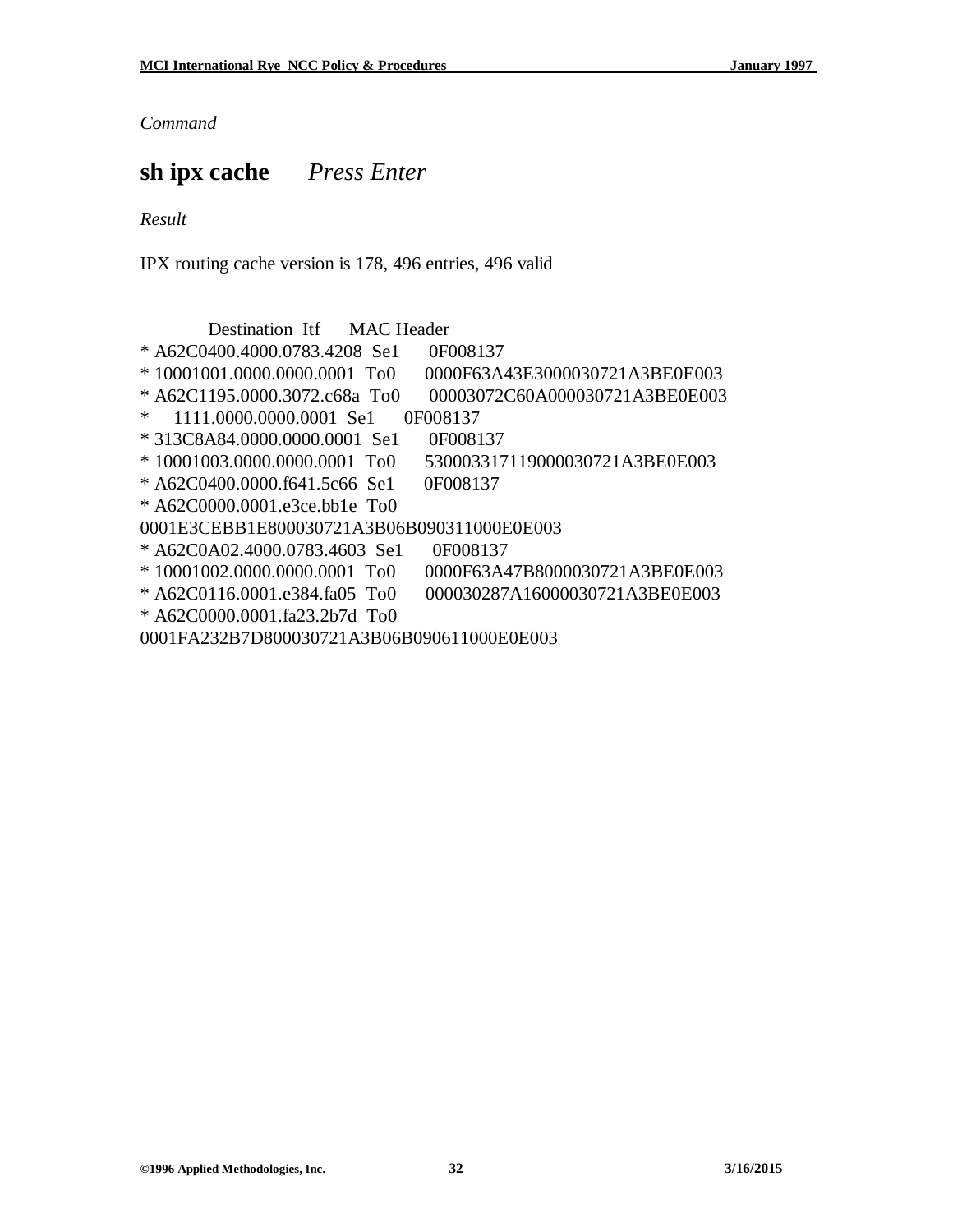# **Section 2.0 LAN Switch Procedures**

The procedures are outlined in the following manner

# **SECTION 2.1 CISCO 1600 Token Ring Switch**

- 2.1.1 Shut Down
- 2.1.2 Initialize
- 2.1.3 Monitor
- 2.1.4 Diagnostics
- 2.1.5 Troubleshooting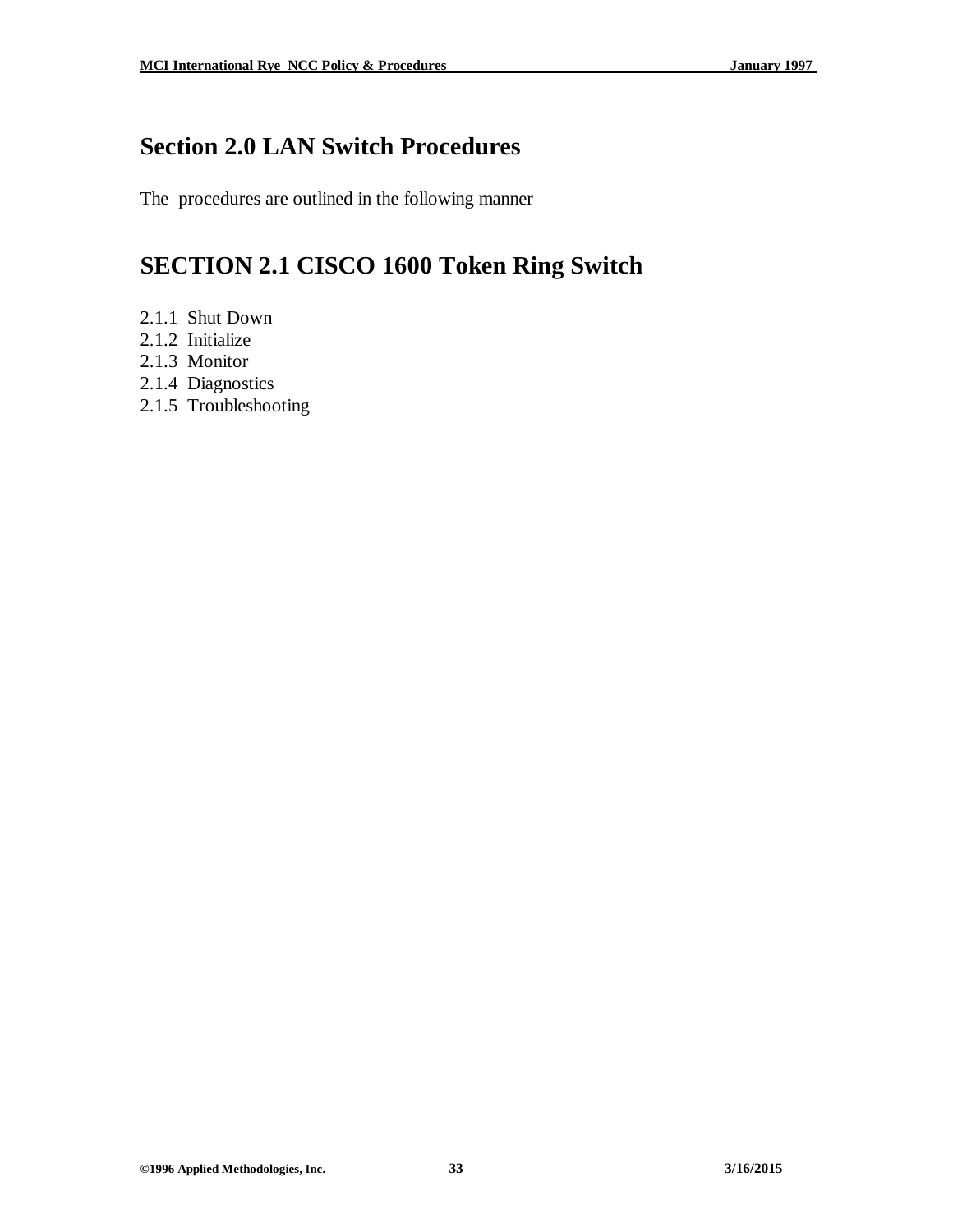# **2.1.1 Shut down**

# **To shut down the Switch completely**

- 1. Check the status of the ports using the comands in section 2.3
- 2.
- 3. Physically turn off the router by flipping the on/off switch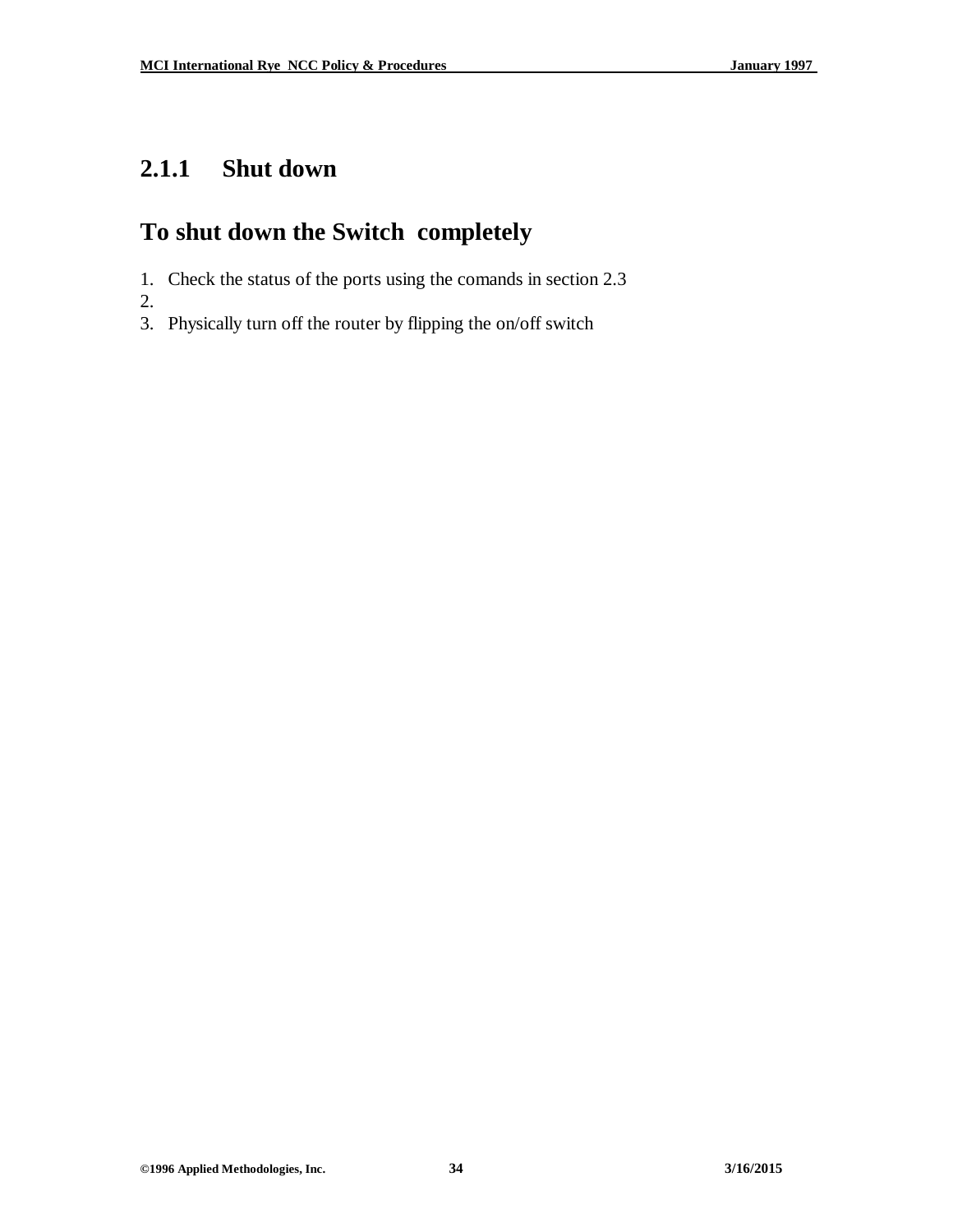# **2.1.2 To INITIALIZE a CISCO switch**

## **To start up the Switch**

- 1. Ensure that all Token Ring segment cables are inserted into their respective ports
- 2. Turn switch on
- 3. Monitor console for the following
- Memory test
- Switch IOS banner
- Interface initialization
- Command prompt
- Green LEDs on TX for each port
- 4. Use monitor commands in section 2.3 to determin proper operation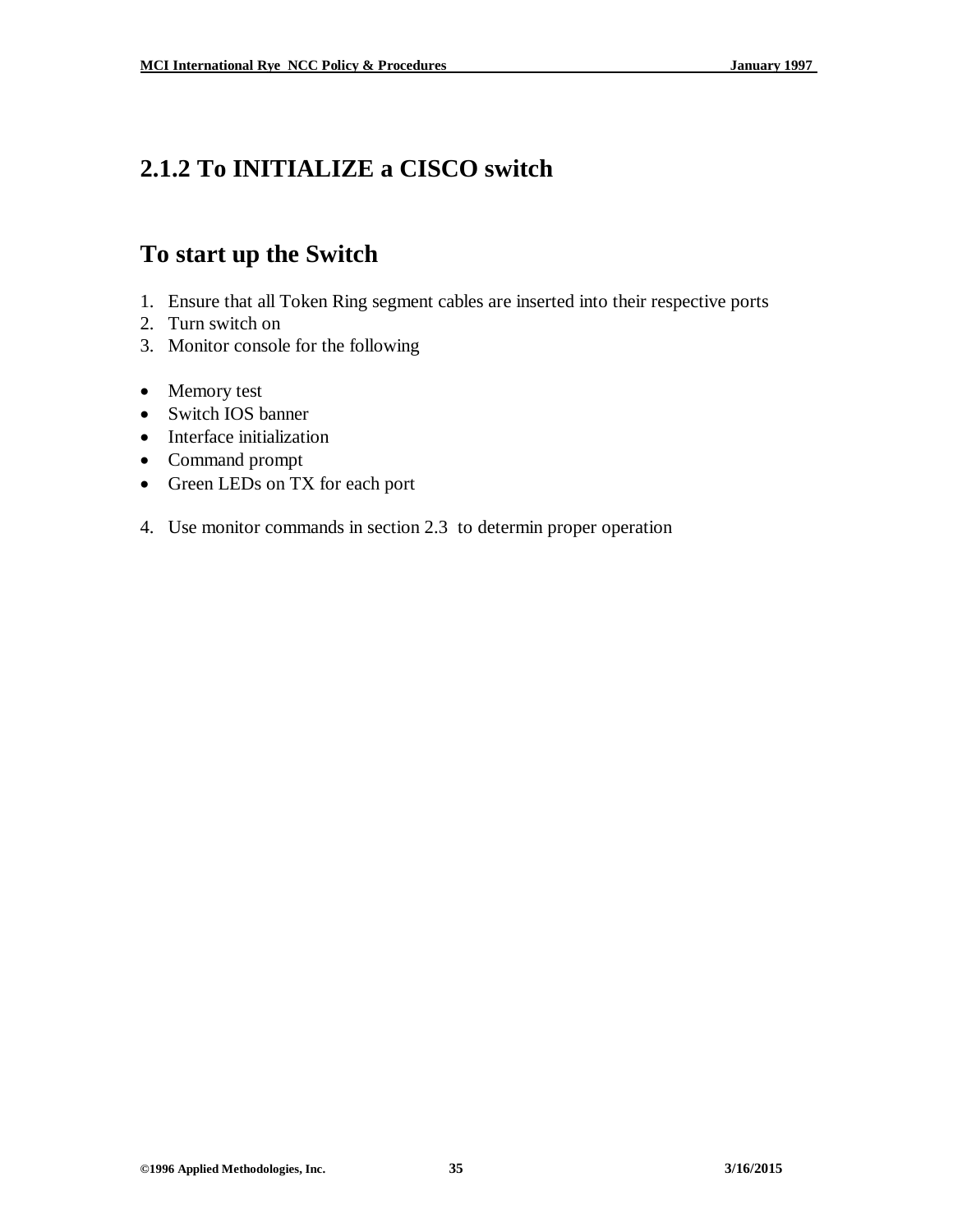# **2.1.3 Monitoring A CISCO Switch**

# **Monitoring commands**

*Command*

**show bridge all** *press ENTER*

*Result*

| <b>Bridge Name:</b>          | RYE-SW-2      |  |
|------------------------------|---------------|--|
| <b>Bridge Number:</b>        |               |  |
| IP Address:                  | 166.44.0.24   |  |
| <b>IP Subnet Mask:</b>       | 255.255.252.0 |  |
| IP Gateway:                  | 0.0.0.0       |  |
| Spanning Tree Root Priority: | 32768         |  |

| Spanning Tree Bridge ID: 00400B70140C         |                   |
|-----------------------------------------------|-------------------|
| Spanning Tree Designated Root Priority: 32768 |                   |
| Spanning Tree Designated Root: 00400B70140C   |                   |
| <b>Software Version:</b>                      | 1.35.00           |
| <b>Boot EPROM Version:</b>                    | 1.00.42           |
| <b>System Self Test Version:</b>              | 1.08.00           |
| <b>Switch Hardware Version:</b>               | 2.00.21           |
| <b>Switch Software Version:</b>               | 1.03.01           |
| <b>MAC Software Version:</b>                  | 2.06.00           |
| <b>Total Frames Transmitted:</b>              | 1,761,447,201     |
| Total Frames Received:                        | 1,317,817,051     |
| Frames Per Second:                            | 195               |
| <b>Bytes Per Second:</b>                      | 37,660            |
| <b>Input Broadcast Discards:</b>              | 1,503             |
| <b>Output Broadcast Discards:</b>             | $\mathbf{\Omega}$ |
| <b>Switched Frame Discards:</b>               | 52,130            |
|                                               |                   |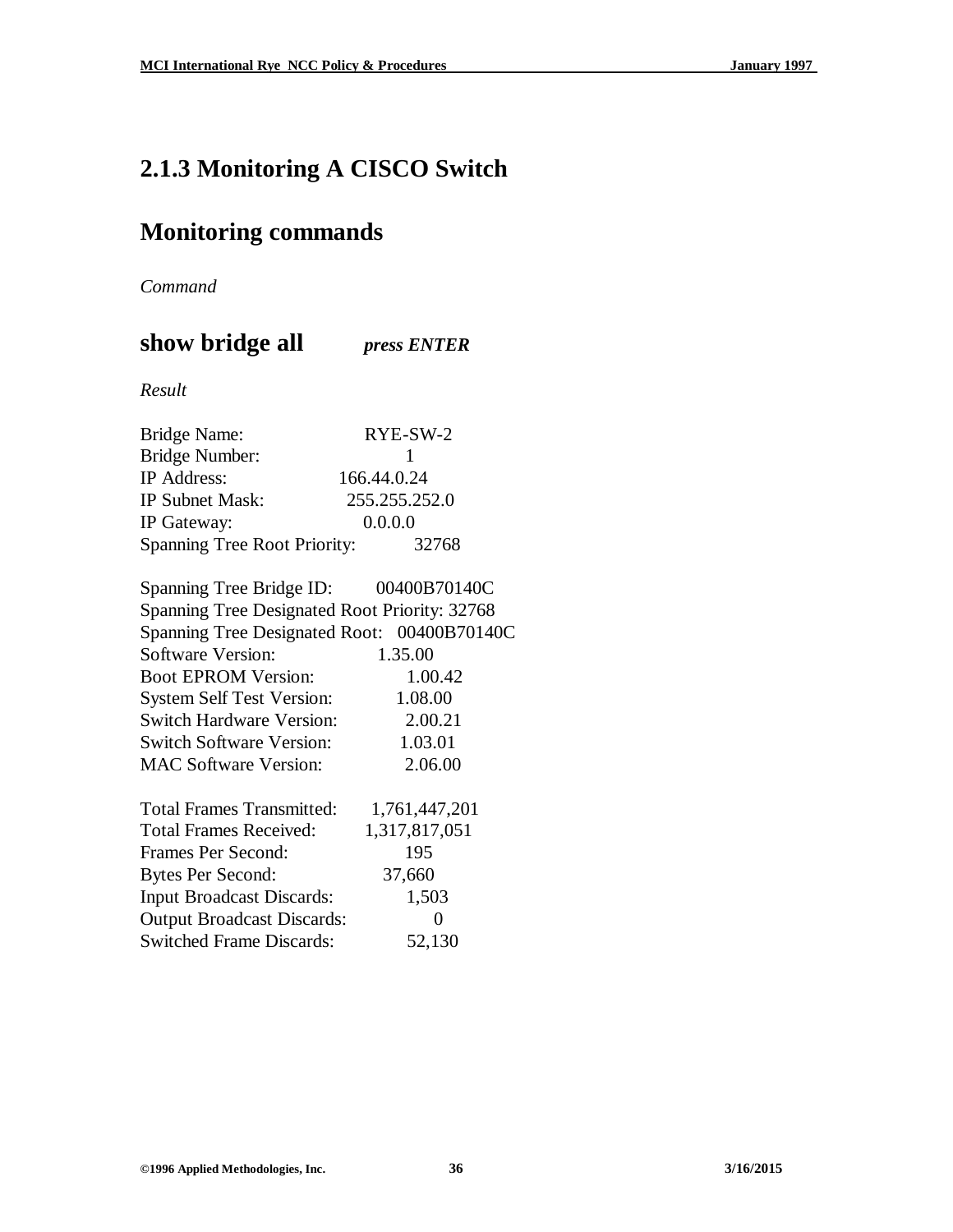#### *Command*

# **show port characteristics {port #}**

## **show port characteristics 1** *press ENTER*

*Result* 

| Interface Admin. Status:                   | <b>Enabled</b>  |                  |
|--------------------------------------------|-----------------|------------------|
| <b>Interface Mode:</b>                     | Node            |                  |
| Interface Speed:                           | 16 Mbps         |                  |
| S.R. Port Admin. Status:                   | <b>Enabled</b>  |                  |
| S.R. Port Segment Number:                  |                 | 100              |
| S.R. Port Spanning Tree Mode:              |                 | Automatic        |
| S.R. Port Hop Count:                       | 3               |                  |
| S.R. Port Spanning Tree Path Cost:         |                 | 100              |
| show port all                              |                 |                  |
| Interface Admin. Status:                   | Enabled         |                  |
| <b>Interface Mode:</b>                     | Node            |                  |
| Interface Speed:                           | 16 Mbps         |                  |
| S.R. Port Admin. Status:                   | Enabled         |                  |
| S.R. Port Segment Number:                  | 100             |                  |
| S.R. Port Spanning Tree Mode:              | Automatic       |                  |
| S.R. Port Hop Count:                       | 7               |                  |
| S.R. Port Spanning Tree Path Cost:         |                 | 100              |
| <b>Interface Actual Status:</b>            | Enabled         |                  |
| <b>Interface Active MAC Address:</b>       | 0002D00E2F41    |                  |
| S.R. Port Actual Status:                   | Operational     |                  |
| S.R. Port Spanning Tree Broadcast:         |                 | Enabled          |
| S.R. Port Designated Bridge:               |                 | 00400B70140C     |
| <b>Bytes Transmitted:</b>                  | 4,196,568,326   |                  |
| <b>Bytes Received:</b>                     | 153,972,034,708 |                  |
| Non-broadcast Frames Transmitted:          |                 | 21,260,735       |
| Non-broadcast Frames Received:             |                 | 22,249,647       |
| All Routes Explorer Frames Received:       |                 | 1,312,346        |
| All Routes Explorer Frames Transmitted:    |                 | 5,200            |
| Spanning Tree Explorer Frames Received:    |                 | 15,664,892       |
| Spanning Tree Explorer Frames Transmitted: |                 | 976,801          |
| Receiving Segment Mismatch Discards:       |                 | $\boldsymbol{0}$ |
| Duplicate Segment Mismatch Discards:       |                 | $\boldsymbol{0}$ |
| <b>ARE Hop Count Exceeded Discards:</b>    |                 | 13,211           |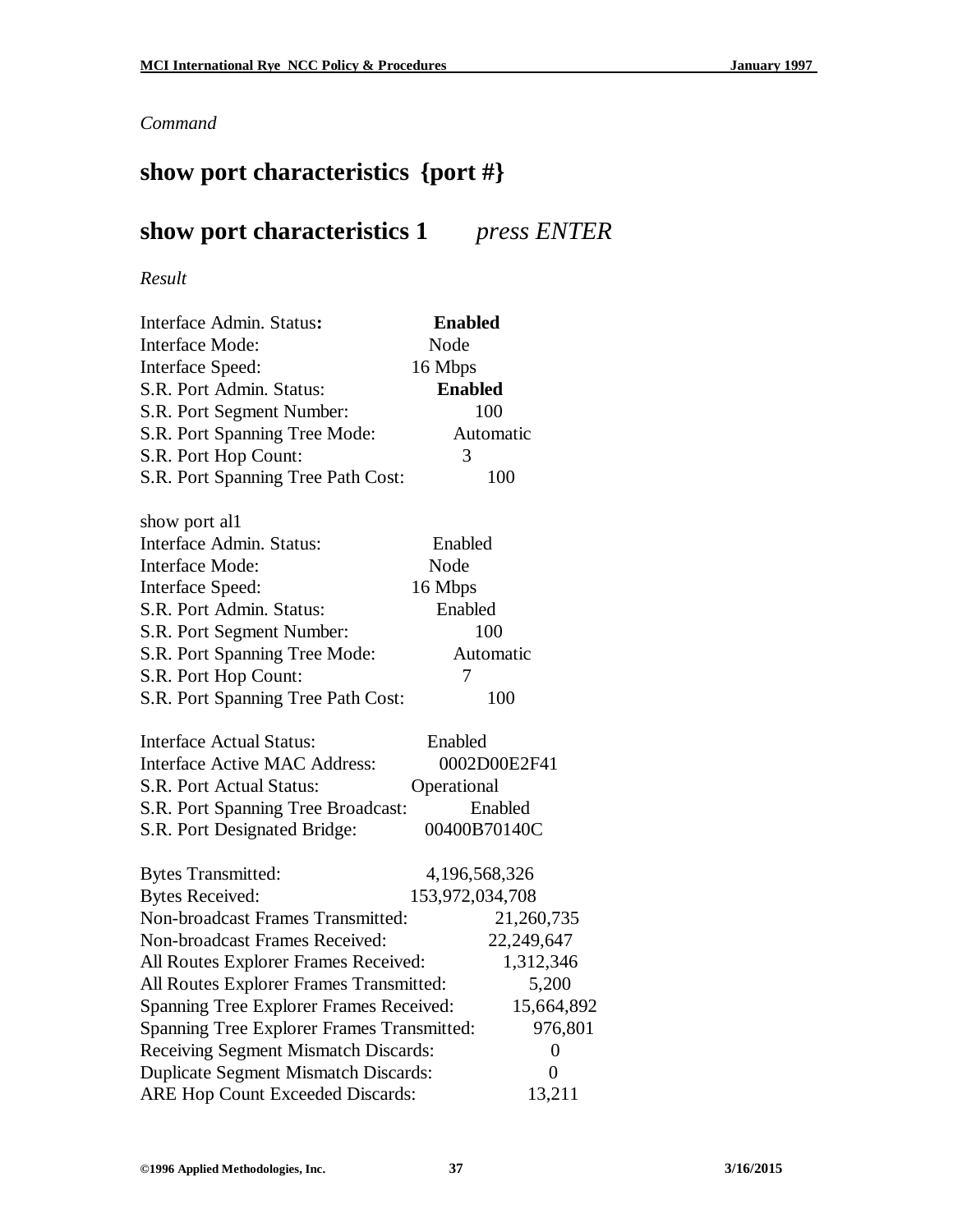## **2.1.4 Diagnostics Commands**

#### *Command*

## **show bridge characteristics** *press ENTER*

Result

| <b>Bridge Name:</b>                           | RYE-SW-2      |  |
|-----------------------------------------------|---------------|--|
| Bridge Number:                                | 1             |  |
| <b>IP</b> Address:                            | 166.44.0.24   |  |
| <b>IP Subnet Mask:</b>                        | 255.255.252.0 |  |
| IP Gateway:                                   | 0.0.0.0       |  |
| Spanning Tree Root Priority:                  | 32768         |  |
| >show bridge all                              |               |  |
| <b>Bridge Name:</b>                           | RYE-SW-2      |  |
| Bridge Number:                                | $\mathbf{1}$  |  |
| <b>IP</b> Address:                            | 166.44.0.24   |  |
| <b>IP Subnet Mask:</b>                        | 255.255.252.0 |  |
| IP Gateway:                                   | 0.0.0.0       |  |
| Spanning Tree Root Priority:                  | 32768         |  |
| Spanning Tree Bridge ID:                      | 00400B70140C  |  |
| Spanning Tree Designated Root Priority: 32768 |               |  |
| Spanning Tree Designated Root: 00400B70140C   |               |  |
| Software Version:                             | 1.35.00       |  |
| <b>Boot EPROM Version:</b>                    | 1.00.42       |  |
| <b>System Self Test Version:</b>              | 1.08.00       |  |
| <b>Switch Hardware Version:</b>               | 2.00.21       |  |
| <b>Switch Software Version:</b>               | 1.03.01       |  |
| <b>MAC Software Version:</b>                  | 2.06.00       |  |
| <b>Total Frames Transmitted:</b>              | 1,761,516,388 |  |
| <b>Total Frames Received:</b>                 | 1,317,867,736 |  |
| Frames Per Second:                            | 209           |  |
| <b>Bytes Per Second:</b>                      | 28,440        |  |
| <b>Input Broadcast Discards:</b>              | 1,510         |  |

Output Broadcast Discards: 0 Switched Frame Discards: 52,132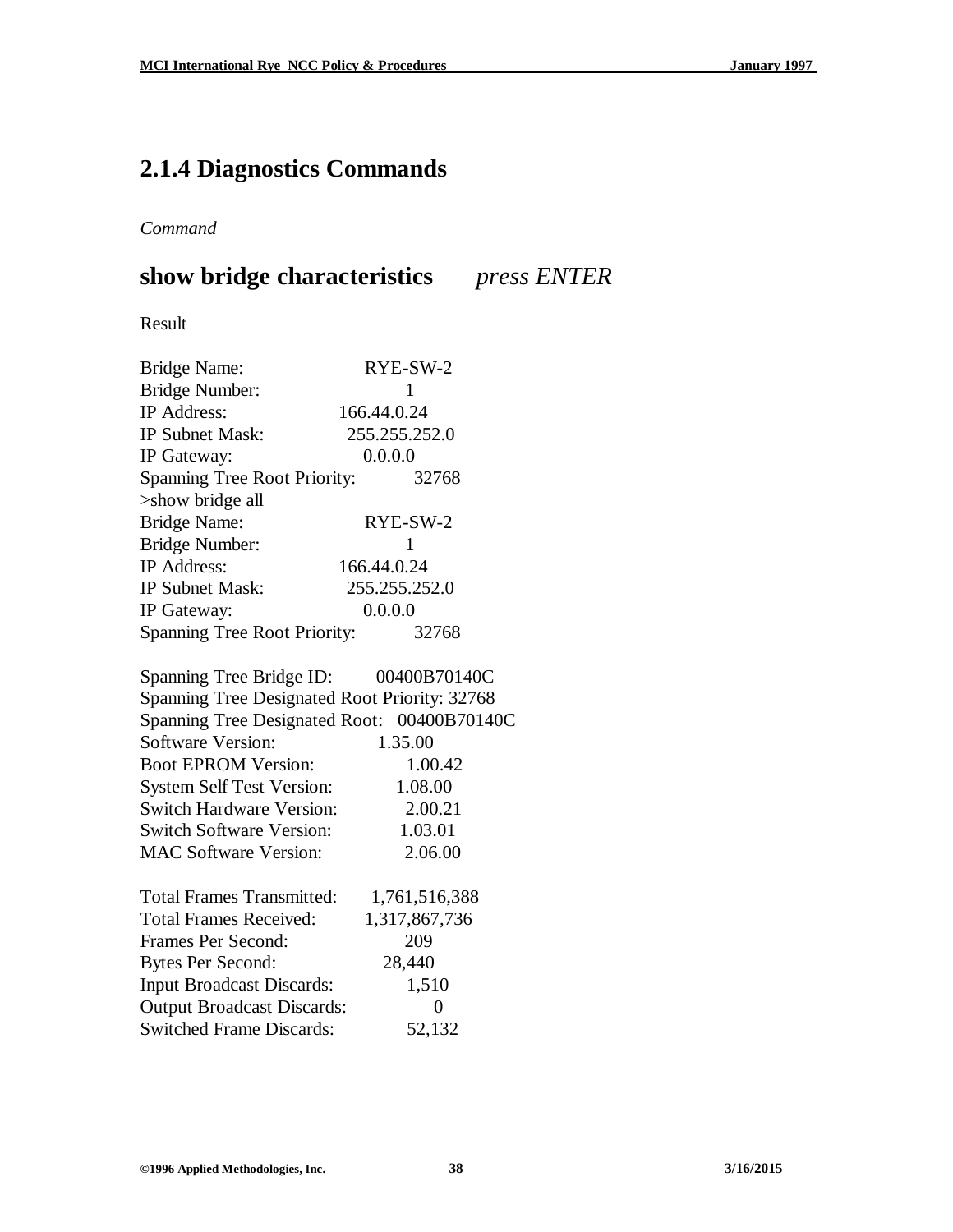# **2.1.5 Troubleshooting commands**

*Command*

#### **show bridge status** *press ENTER*

*Result*

| Spanning Tree Bridge ID:                      | 00400B70F402 |
|-----------------------------------------------|--------------|
| Spanning Tree Designated Root Priority: 32768 |              |
| Spanning Tree Designated Root: 00400B70140C   |              |
| <b>Software Version:</b>                      | 1.35.00      |
| <b>Boot EPROM Version:</b>                    | 1.00.42      |
| <b>System Self Test Version:</b>              | 1.08.00      |
| <b>Switch Hardware Version:</b>               | 2.00.21      |
| <b>Switch Software Version:</b>               | 1.03.01      |
| <b>MAC Software Version:</b>                  | 2.06.00      |
|                                               |              |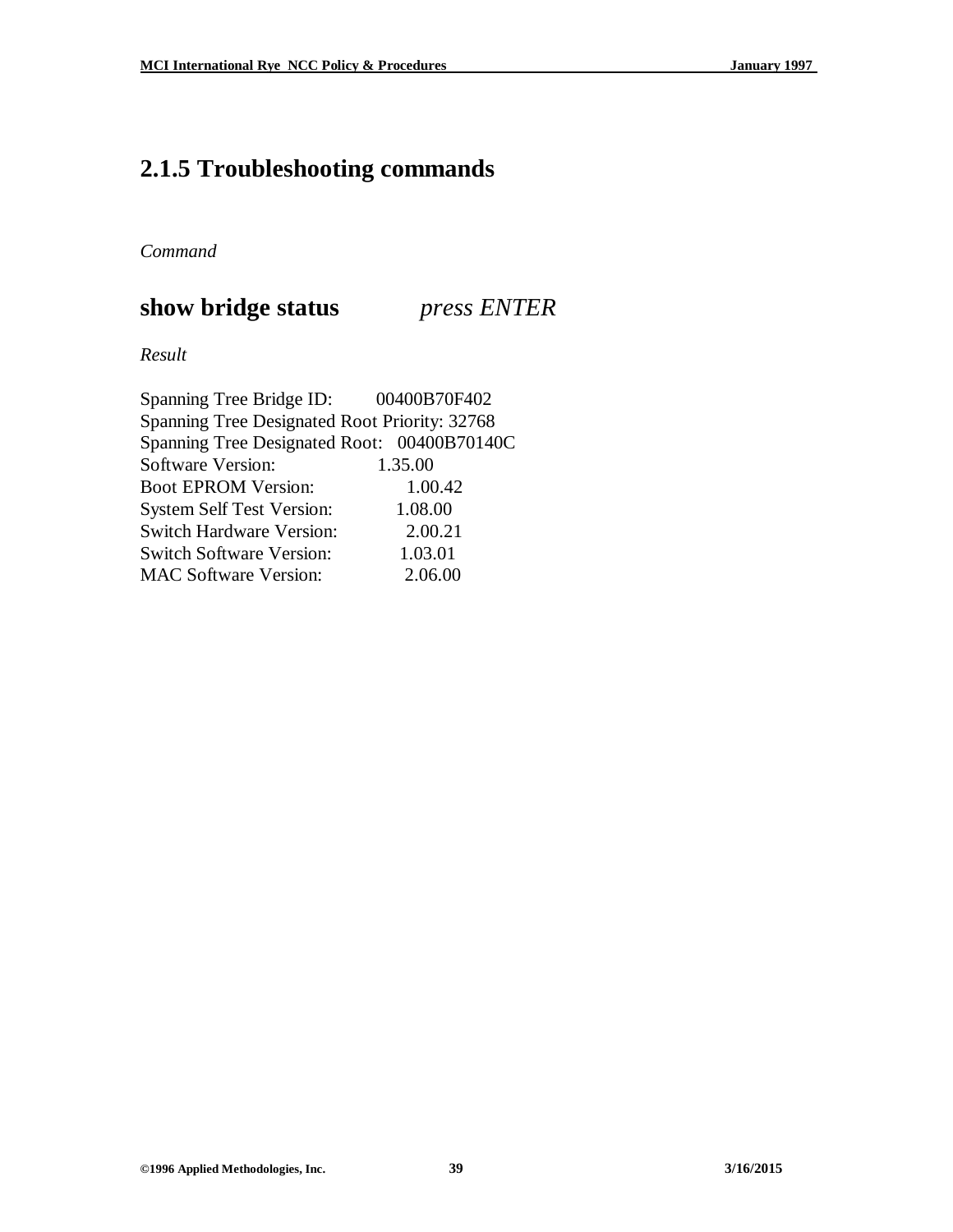# **Section 4.0 CSU/DSU Procedures**

MCI International utilizes many different brands of CSU/DSU equipment. The procedures outlined maintain a consistent format for each product.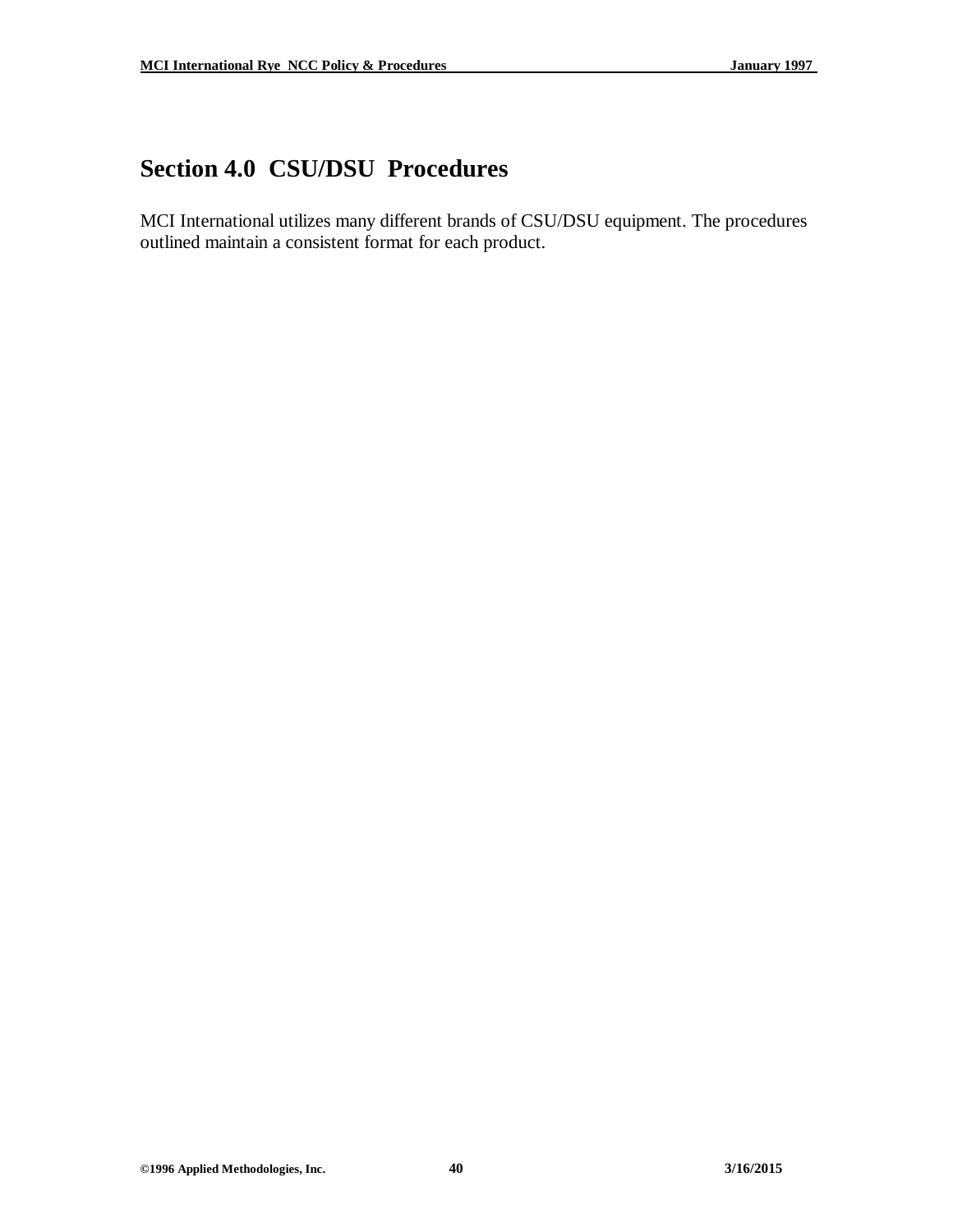#### *Section 4.1 Internal Communications (Ed Kelly) CSU/DSU*

There are seven of these NT QMT 21 CSUS/DSUs Two are used for production PBX links, the remaining are used for spares and tests

The procedures are outlined as follows:

- 4.1.1 Shut Down
- 4.1.2 Initialize
- 4.1.3 Monitor
- 4.1.4 Diagnostics
- 4.1.5 Troubleshooting

#### **4.1.1 Shut down**

#### **To shut down the CSU/DSUs**

1. Pull power cord

## **4.1.2 To INITIALIZE the CSU/DSU**

- 1. Plug in the cord
- 2. Monitor power on self test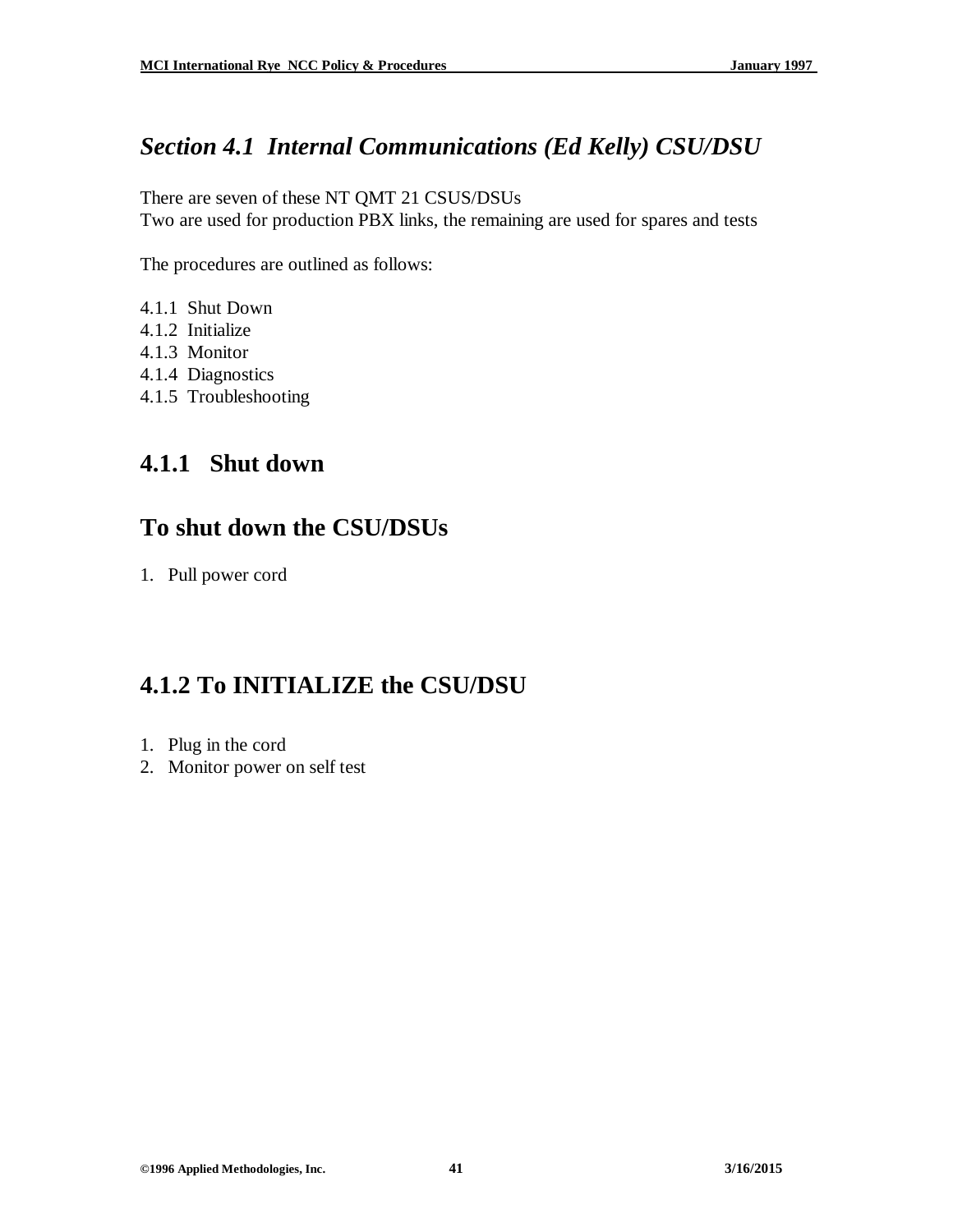## **4.1.3 Monitoring the CSU/DSU**

#### **Monitoring the NT QMT 21**

#### **CSU/DSU is working properly and circuit is up**

- 1. Check the CONNECT status LED indicator for activity
- 2. Check the SD and RD LEDs for blinking activity
- 3. DTR LED is active

#### **CSU/DSU is working properly and line is down**

- 1. Connect LED is off
- 2. DDN LED is active

#### **4.1.4 Diagnostics Commands**

#### **Loopback of the NT QMT 21**

- 1. Set switch **# 8** in bank **SW#1** to **OFF**(loopback)
- 2. Press the **RELEASE** button on the front panel

#### **4.1.5 Troubleshooting commands**

#### **CONNECT LED is no longer active**

- 1. **Call Internal Communications** at vnet **331-6464**
- 2. Open a trouble ticket
- 3. Provide Internal Communications the following information:
- *TN number located on the CSU/DSU*
- *LOOPBACK # 35*
- *Channel # 24*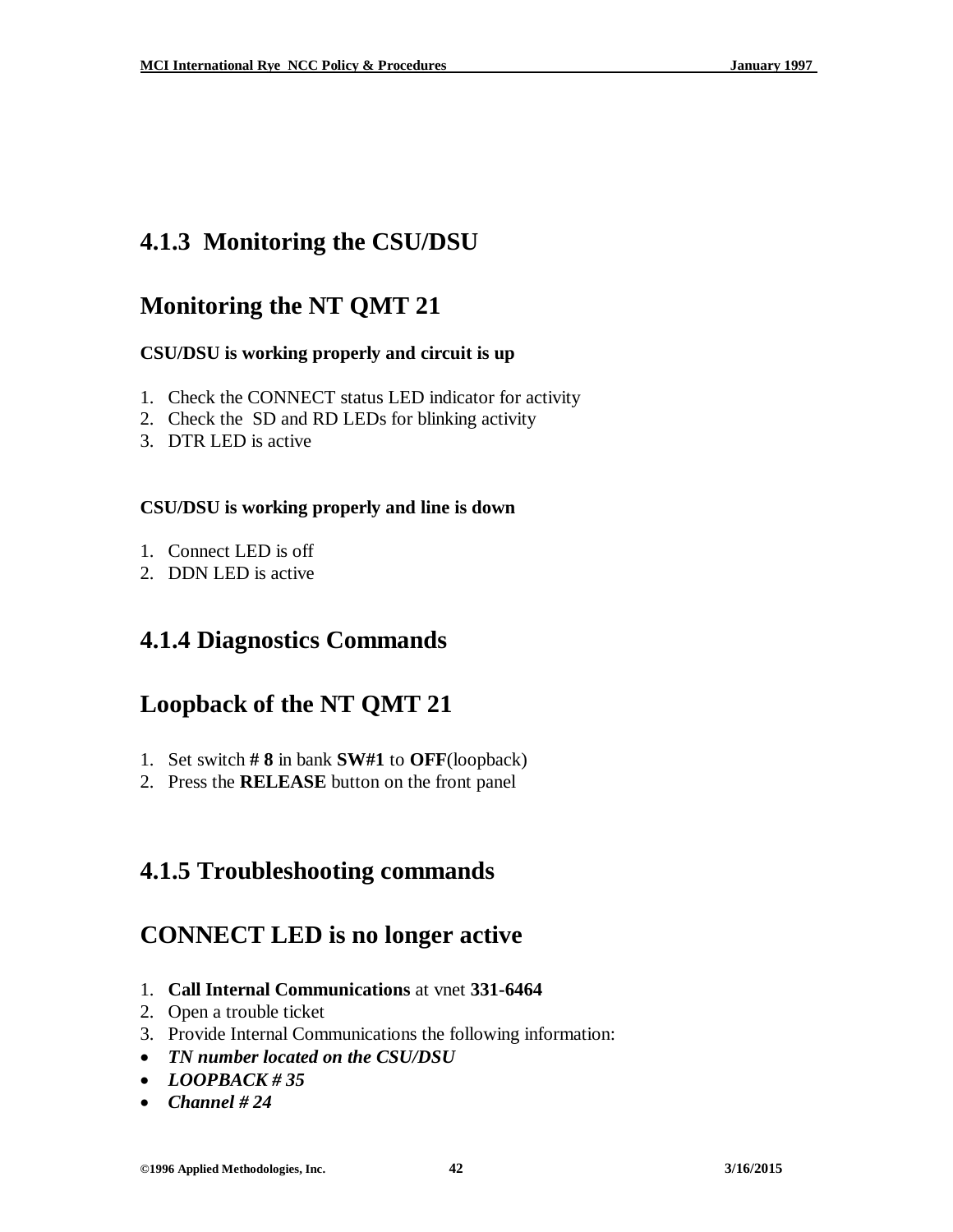## **Section 4.2 IncCSU/SW56 CM1156 CSU/DSU**

There are four of these INC CM1156 CSUS/DSUs All are used for Disaster Recovery Dial-in and Out. The configurations on all units are set to factory defaults.

The procedures are outlined as follows:

- 4.2.1 Shut Down
- 4.2.2 Initialize
- 4.2.3 Monitor
- 4.2.4 Diagnostics
- 4.2.5 Troubleshooting

#### **4.2.1 Shut down**

#### **To shut down the CSU/DSUs**

1. Pull power cord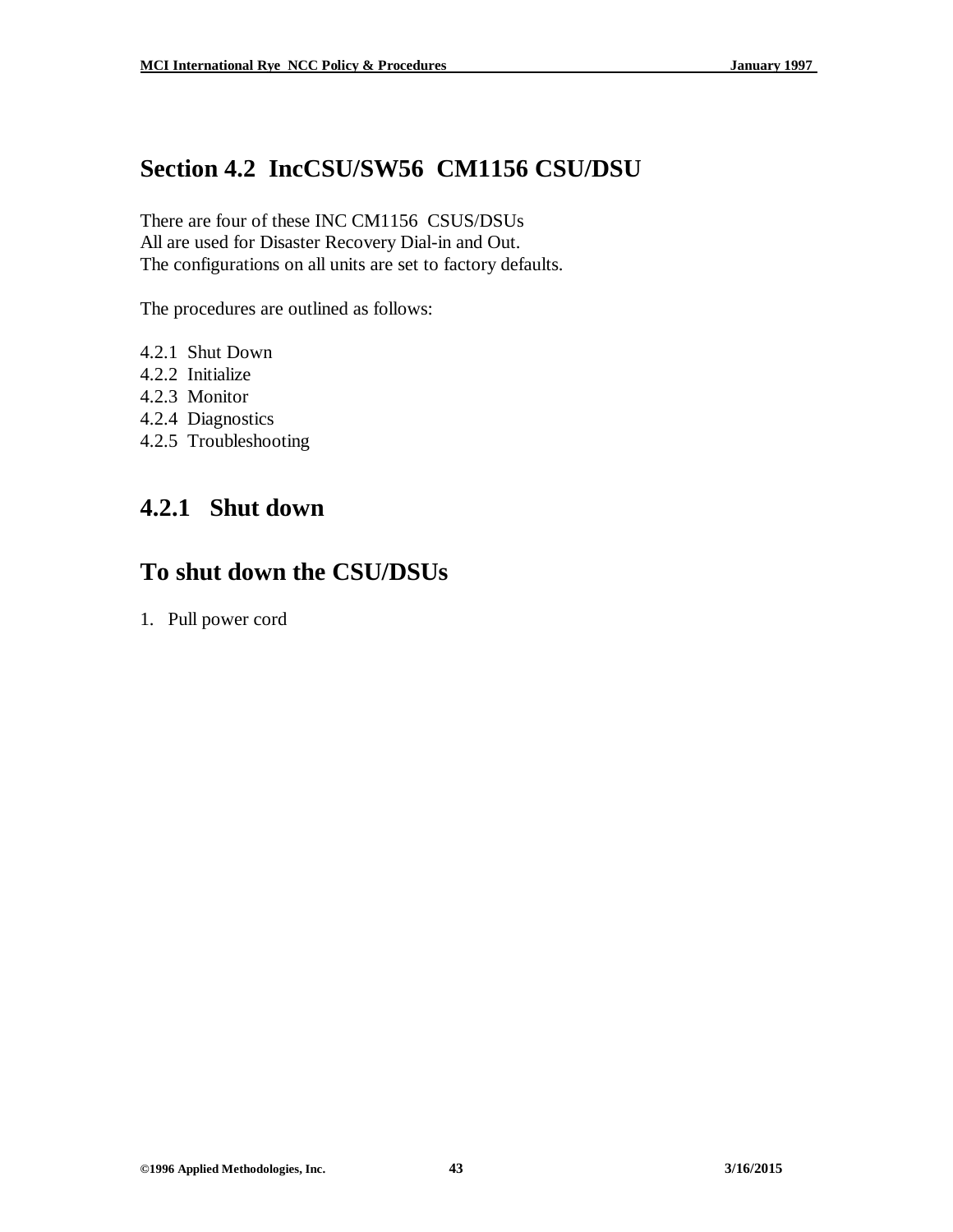## **4.2.2 To INITIALIZE the CSU/DSU**

- 1. Plug in the cord
- 2. Monitor power on self test
- 3. Check for **OFF-LINE - READY** status message on the **LCD**

## **4.2.3 Monitoring the CSU/DSU**

# **Monitoring the CM1156 CSU/DSU**

#### **When in use for Disaster Recovery:**

#### **In a NON ACTIVE state**

- 1. **DSR** and **DTR** LEDs are **GREEN**
- 2. LCD displays a **READY** message

#### **In an ACTIVE(during Disaster Recovery) State**

- 1. **DSR DTR CTS RLSD TD LED** indicators are all **GREEN** for a completed call
- 2. The message **CALL ESTABLISHED** is displayed on the LCD

A **failed** call shows only the **DTR LED** is **GREEN**

## **4.2.4 Diagnostics**

- 1. Cycle power on the CSU/DSU to run the diagnostics at startup
- 2. Monitor for errors

## **Loopback of the CM1166**

#### **To perform a Local loopback of the unit:**

- 1. Press the **LL** key
- 2. Monitor for a **looback** message on the LCD
- 3. Press the **LL** key to end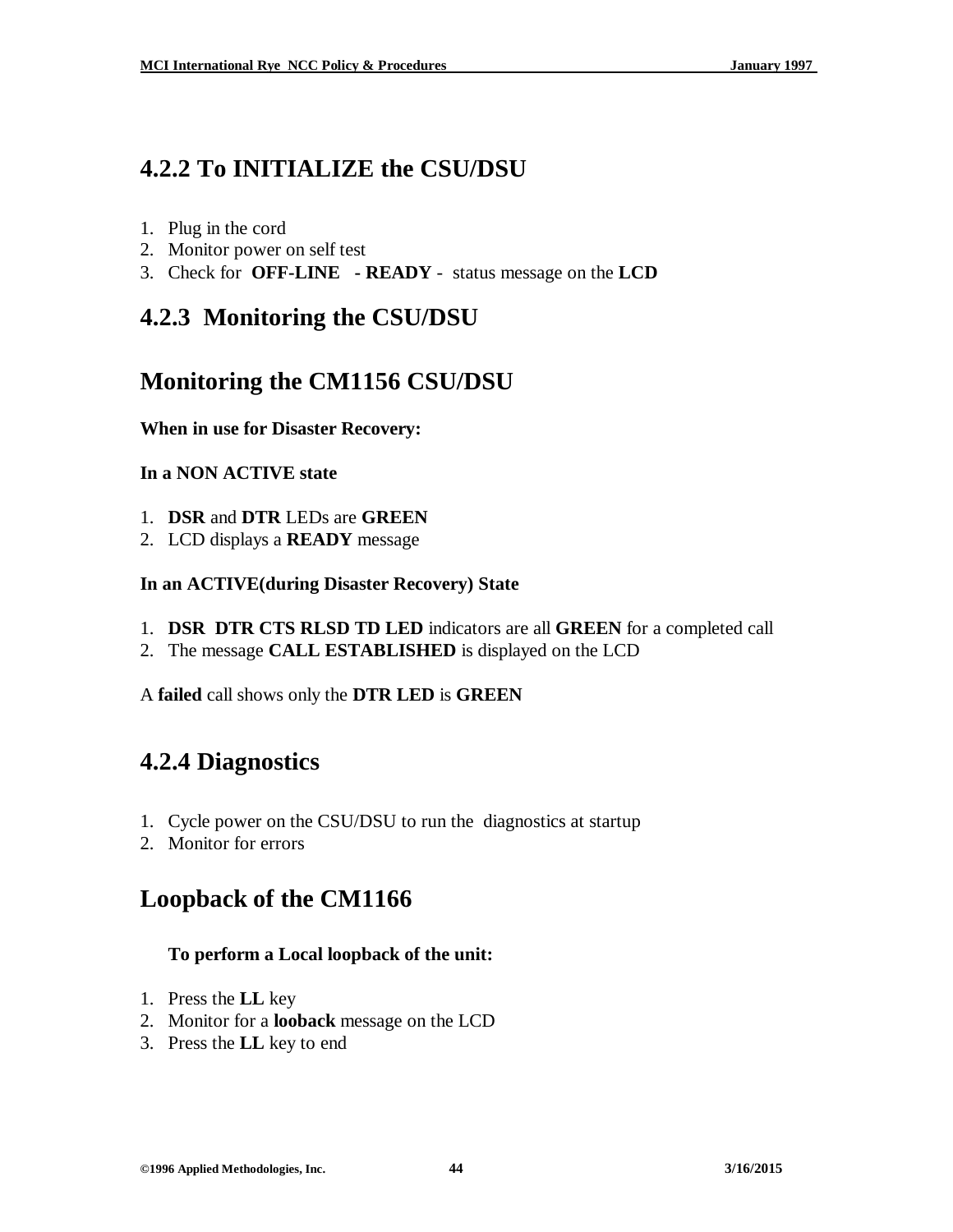#### **To perform a remote loopback of the unit:**

- 1. Press the **RL** key
- 2. monitor the **LCD** for the **ANSWER** message
- 3. press **RL** to end

*To kill a call hit the cancel key*

#### **4.2.5 Troubleshooting commands**

- 1. Cycle power on the CSU/DSU to run the diagnostics at startup
- 2. Monitor for errors
- 3. Replace the unit with a spare if an error is indicated on the LCD or LEDs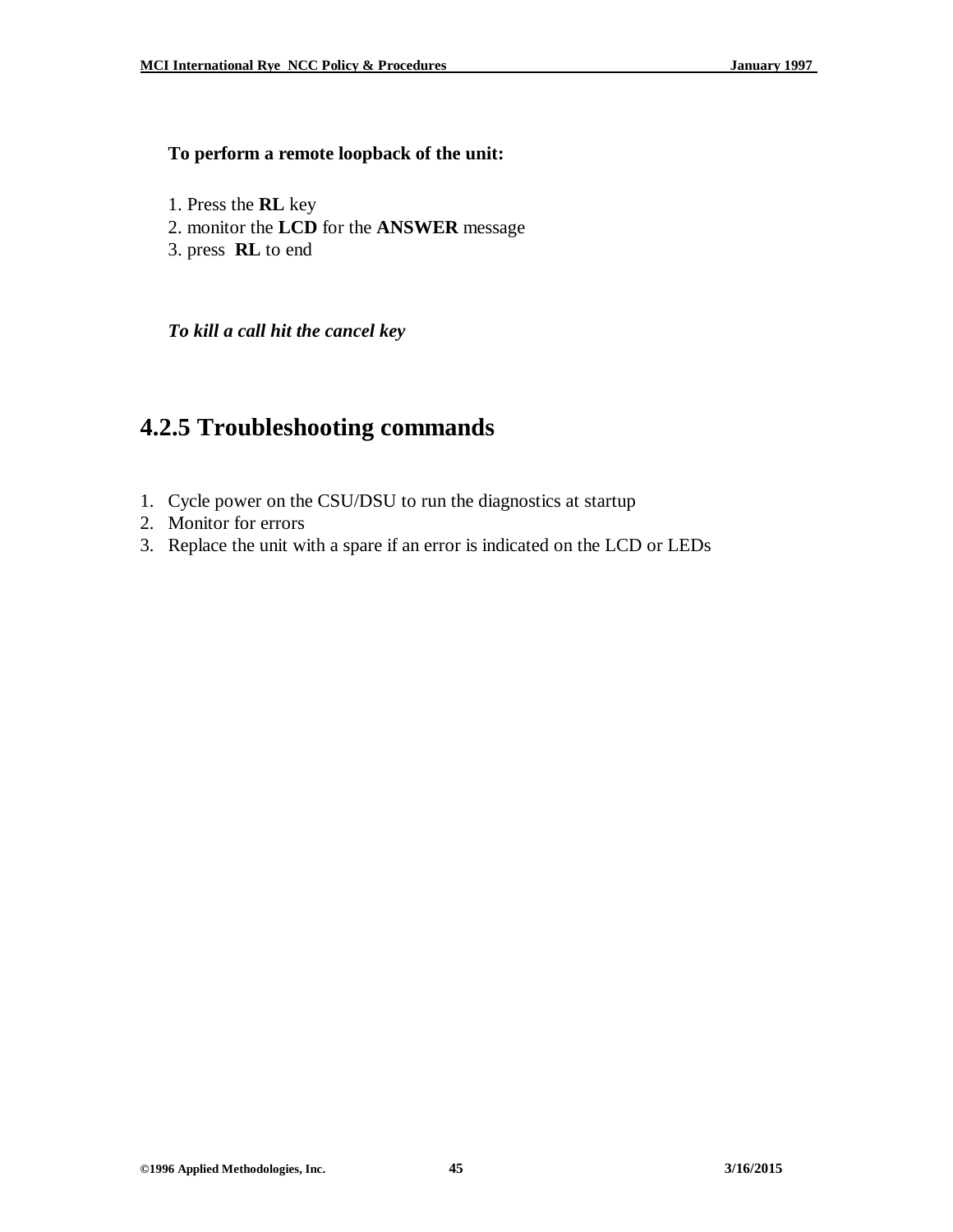## **Section 4.3 Motorola CODEX 3500 CSU/DSU**

This is the only CSU/DSU of this model used in the NCC. This CSU/DSU is used for the Puerto Rico circuit. The procedures are outlined as follows:

- 4.3.1 Shut Down
- 4.3.2 Initialize
- 4.3.3 Monitor
- 4.3.4 Diagnostics
- 4.3.5 Troubleshooting

#### **4.3.1 Shut down**

#### **To shut down the CSU/DSUs**

1. Flip **ON/OFF** switch in rear of unit

# **4.3.2 To INITIALIZE the CSU/DSU**

- 1. Flip **ON/OFF** switch in rear of unit
- 2. Monitor power on self test
- 3. Check for LCD status message **3500**

## **4.3.3 Monitoring the CSU/DSU**

#### **Monitoring the CODEX 3500**

#### **For normal operation condition**

- 1. Front panel LED **ST** is **GREEN**
- 2. **T-R** LED is **AMBER** and active
- 3. LCD displays **3500** message

#### **For abnormal operations**

- 1. Front panel LED **ST** is **RED**
- 2. **T-R** LED is **unlit** and not active
- 3. LCD displays **ERROR** message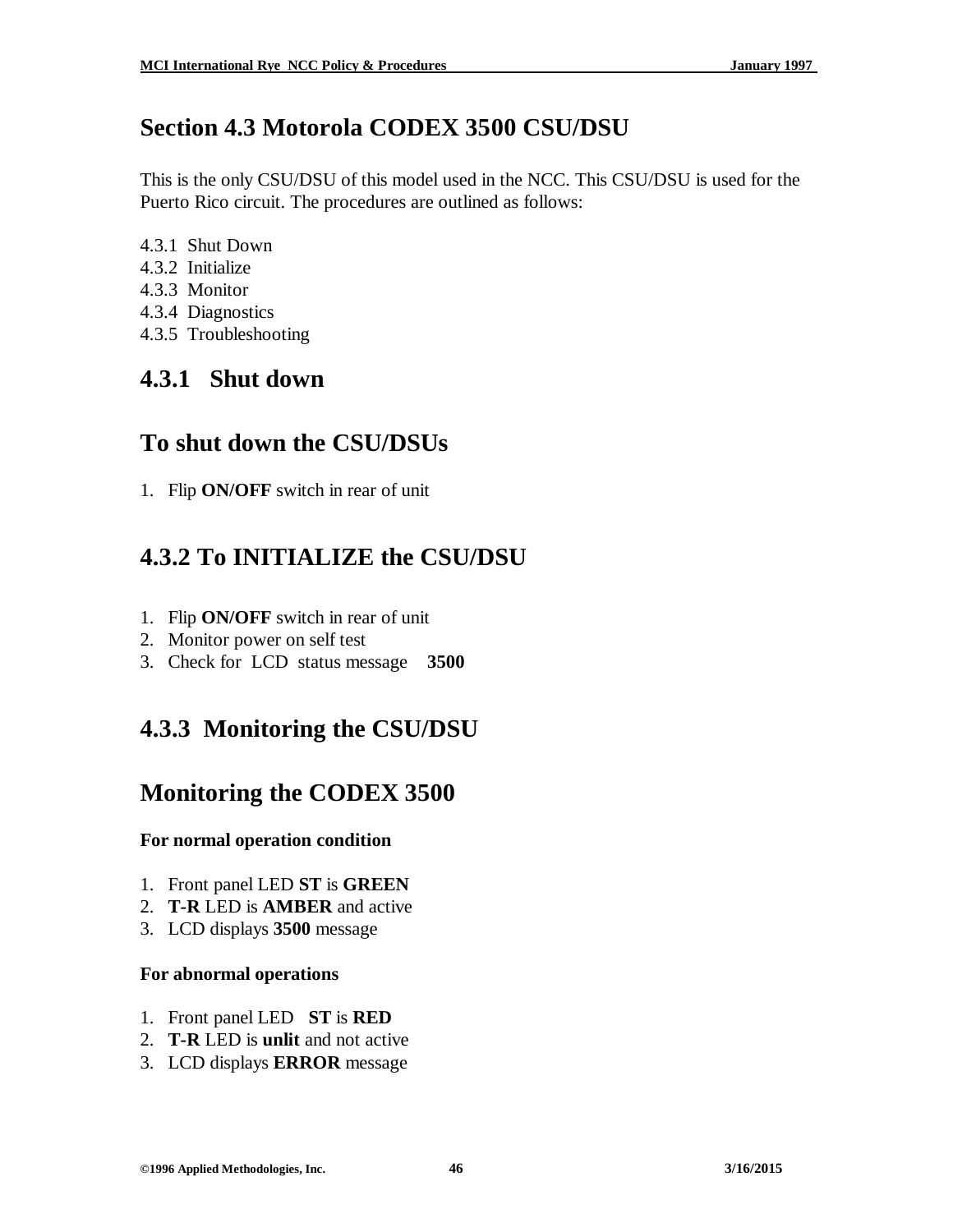#### **4.3.4 Diagnostics**

- 1. Cycle power on the CSU/DSU to run the diagnostics at startup
- 2. Monitor for errors

#### **Loopback of the CODEX 3500**

To perform a loopback of the unit:

- **Ž** 1. Press the **Ž** button to select TEST from the LCD menu **Ž Ž**
- **2.** Press the **Ž** until **LOOPBACK** is displayed Ž
	- 1. Press the  $\check{Z} \check{Z} \check{Z}$  button to select the type of loopback required
	- 2. Press the **+** key for the port selection
	- 3. Press the  $\odot$  key to execute the test

## **4.3.5 Troubleshooting commands**

- 1. Cycle power on the CSU/DSU to run the diagnostics at startup
- 2. Monitor for errors
- 3. Replace the unit with a spare if an error is indicated on the LCD or LEDs

#### **Section 4.4 Codex 2640 CSU/DSU**

The procedures are as follows:

- 4.4.1 Shut Down
- 4.4.2 Initialize
- 4.4.3 Monitor
- 4.4.4 Diagnostics
- 4.4.5 Troubleshooting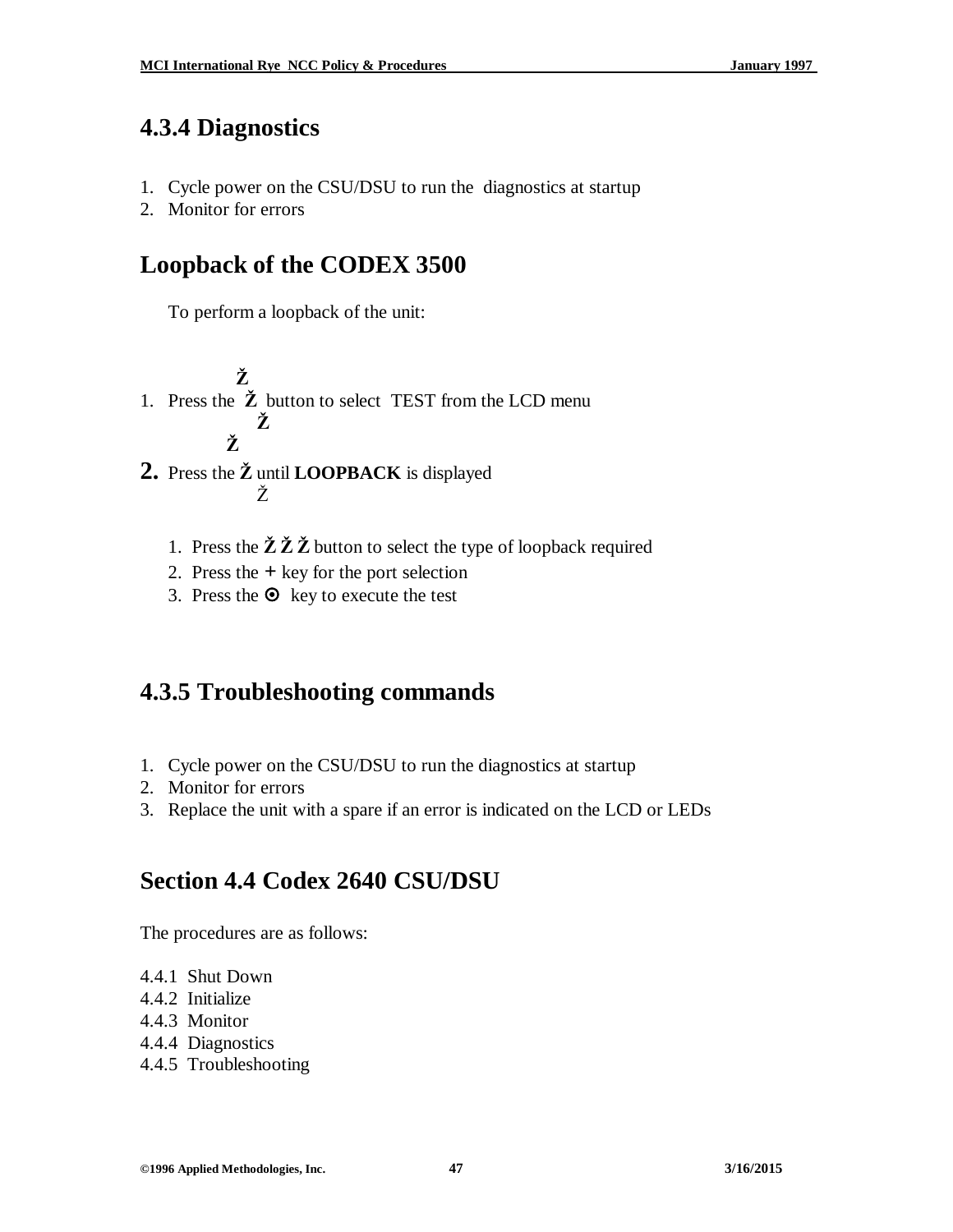#### **4.4.1 Shutdown the CODEX 2640**

1. Unplug the power from the unit

#### **4.4.2 Initialize the CODEX 2640**

1. Plug power into the unit

#### **4.4.3 Monitoring the Codex 2640 Modem**

#### **Point-to-Point Dial Up**

*Before Dial Up Initiated:*

1. Check for **Green Power** and **Red DSR** LEDs on solid

*After Connection Established*:

- 1. Check for **RSQ, DCD, RTS, CTS** LEDs on Solid
- 2. Check for **RXD** LED on
- 3. Check for **FLBK** LED on solid
- 4. Check for **TXD** and **DTR**

#### **Multi-Point Dial-Up**

*Before Dial Up Initiated* Check for **Green Power** and **Red DSR** LEDs are solid

*After Dial-Up Connection Established* Check for **RSQ, RTS, CTS, DCD LED** for flicker activity

A*fter Front End/System Connection Established* Check for **RXD & TXD** for flicker activity

*Note:If the remote end modem is not the same, check for FLBK LED to come on solid*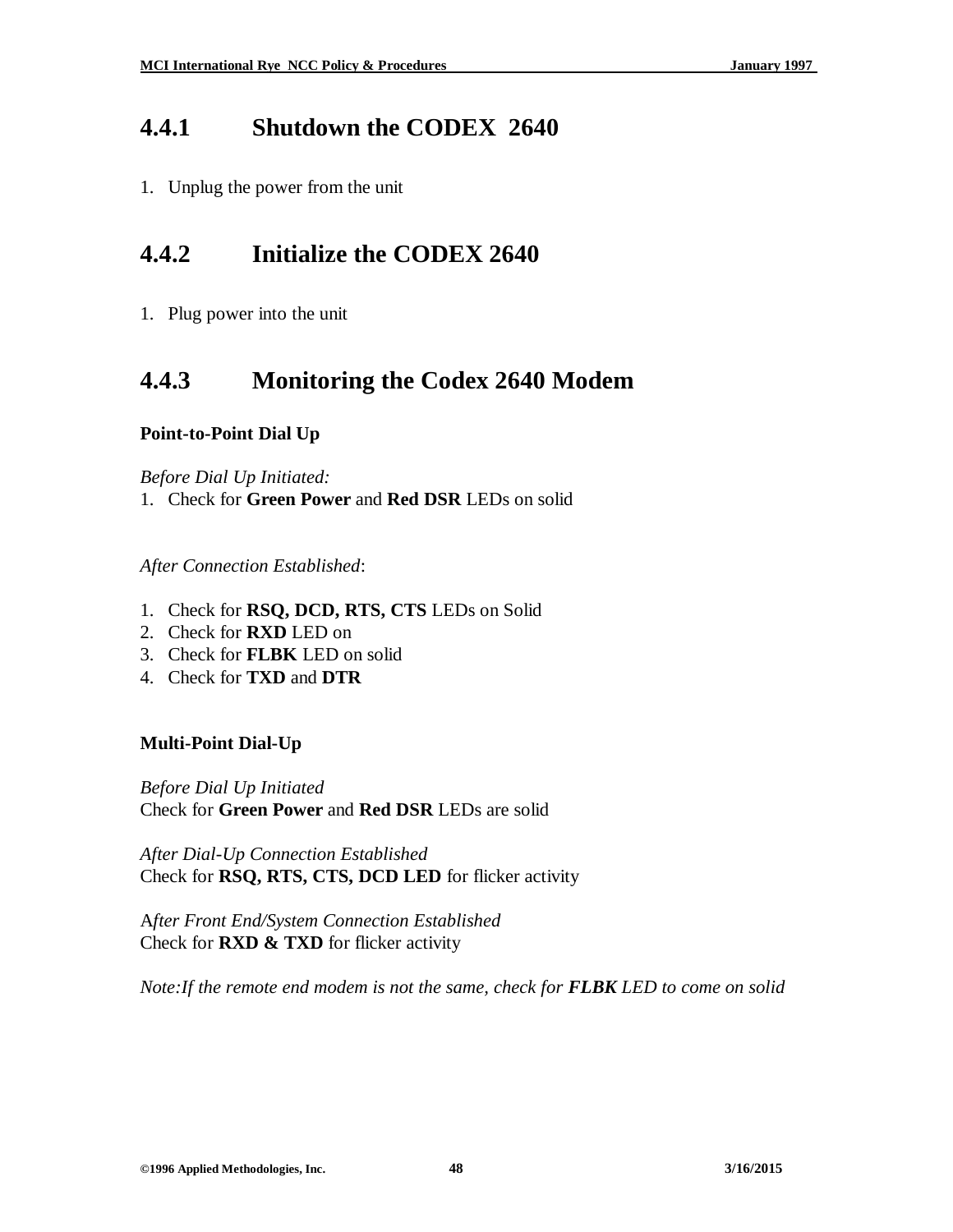#### **Monitoring the Line Status**

- **1.** Press **Status**
- 2. Press **CQMS**
- 3. Press **Down Arrow**  $(\downarrow)$  Line Parameters come up
- 4. **RL** should be -12 to -20 DB
- 5. **SNL** should be 30 to 38 DB
- 6. **CRP** should be all zeros
- 7. **PH** should 02
- 8. **IH** should be all zeros
- 9. **GH** should be all zeros

*Conditions for Redialing:*

- 1. If above levels are not met or come close, **drop line** and **redial**.
- 2. If **VTAM** shows the line to be **good**, even if the levels are not met, **do not drop line**.
- **3.** If **VTAM** shows the live is **not up**, even if the levels are acceptable, **drop the line and redial.**

If the above does not work, follow diagnostic procedure or escalate to a higher level technician who can use the **Data Scope** to diagnose the problem.

# **4.4.4 Diagnostics**

**N/A**

# **4.4.5 Troubleshooting**

- **1.** If the **RSQ LED** is blinking after connection established, **drop the line** and **redial**. If that **does not work**, **contact Engineering.**
- 2. If the top row of LEDs do not come on after connection established, drop the line and redial. If that does not work, **contact Engineering**.
- 3. If you **cannot connect**, **reset** to another mode.
- **4.** If you cannot connect after the line is established and/or **VTAM** brings the line **up, Put an analog phone on the line to test.**

*Escalate to Engineering If*

- 1. The line continually **receives errors**
- 2. Terminals operating on the line do not come up
- 3. Frequent redialing is needed
- 4. **RSQ** continually goes out or flickers
- 5. A need is identified to log on to the remote modem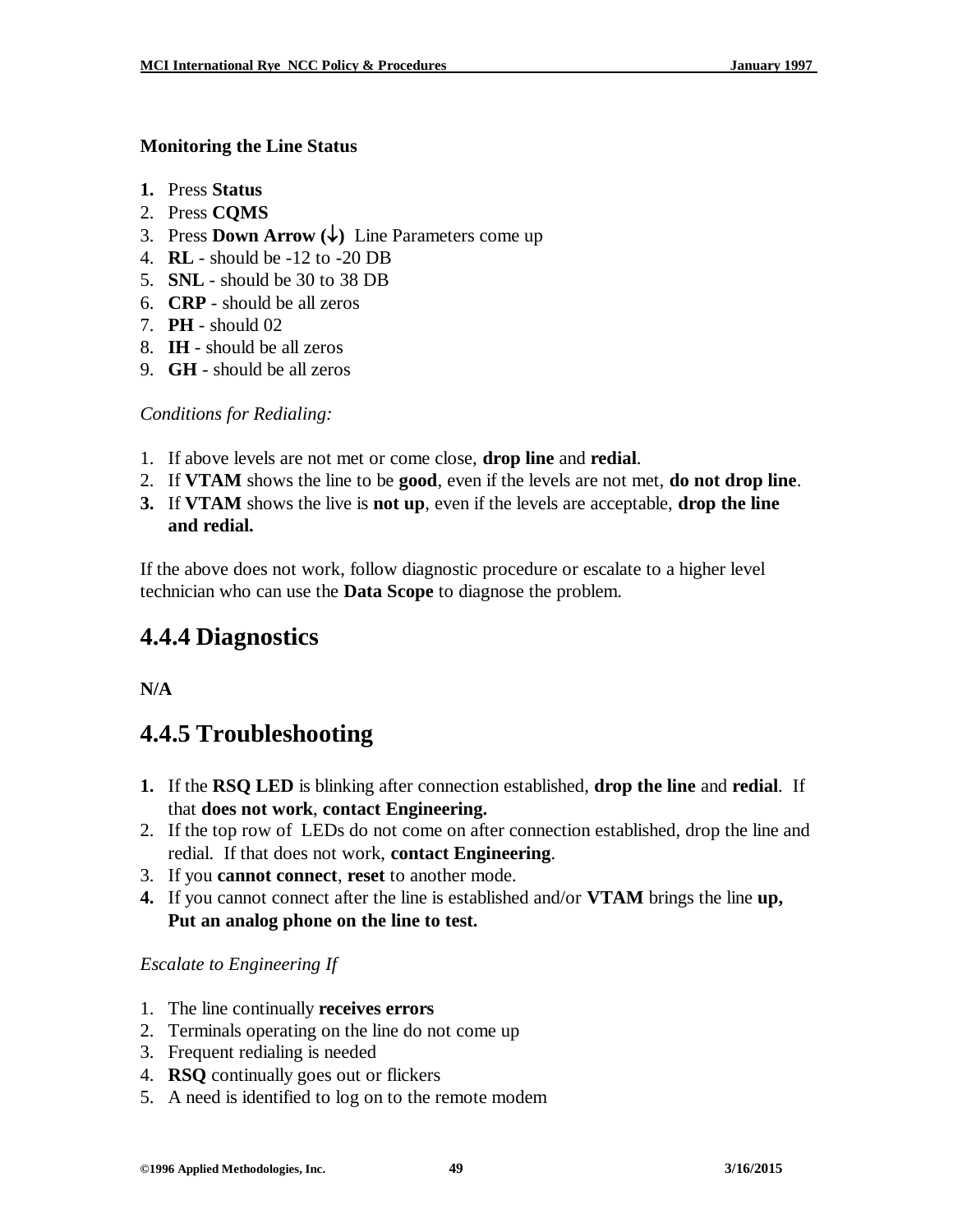# **Section 4.5 VERILINK CSU/DSU**

The procedures are as follows:

- 4.5.1 Shut Down
- 4.5.2 Initialize
- 4.5.3 Monitor
- 4.5.4 Diagnostics
- 4.5.5 Troubleshooting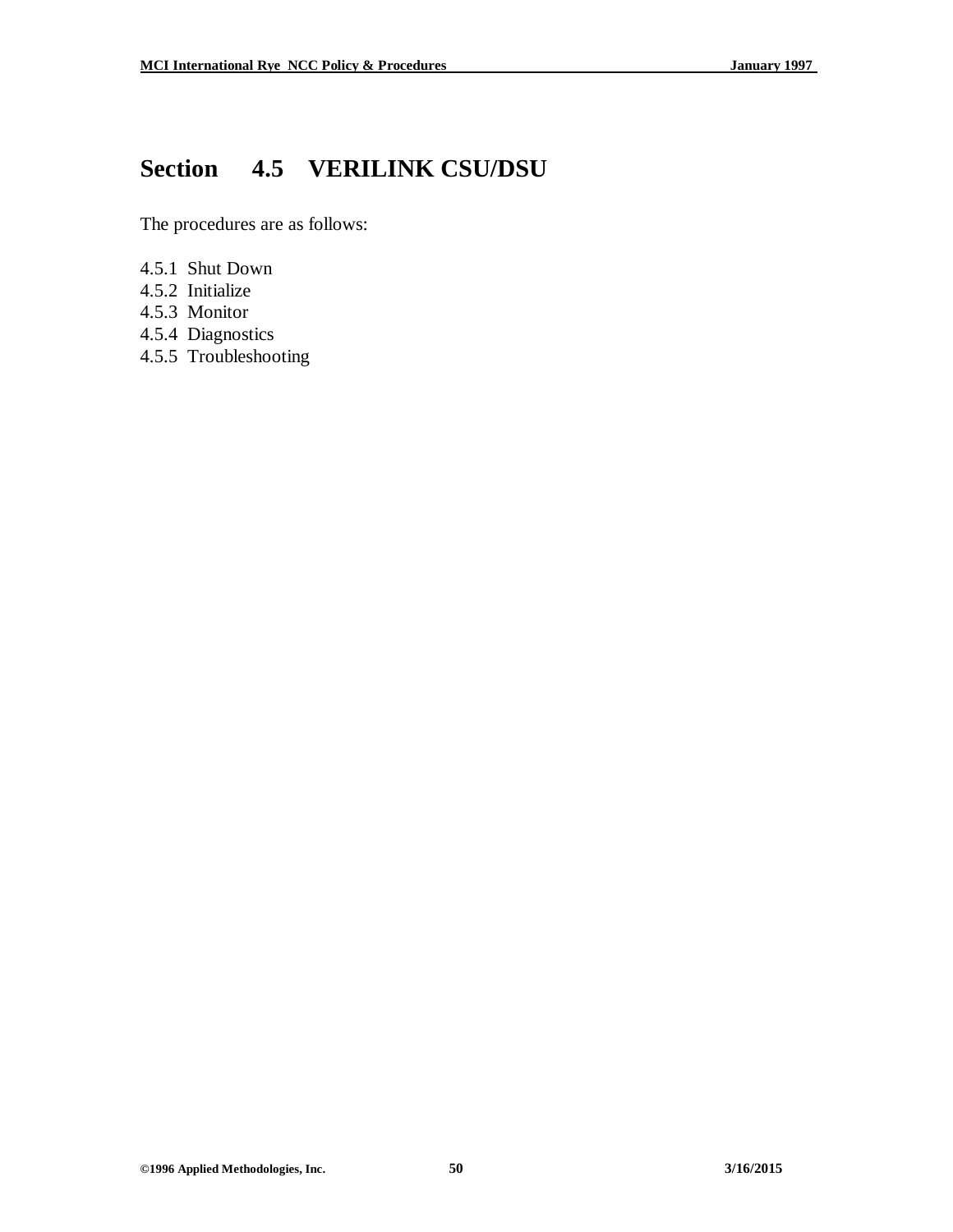#### **4.5.1 Shut Down**

1. Unplug electrical cord from rear of modem

## **4.5.2 Initialize**

1. Confirm with Help Desk or Tech. Support the line is up through VTAM/Netview

#### **4.5.3 Monitoring the Verilink CSU/DSU**

1. Check for **DM, TR, RR, RS, CS, TT** LEDs on Solid

## **4.5.4 Diagnostics**

- 1. Check to see the LEDs listed under "Monitoring" section
- 2. Escalate to a higher level technicial who can use the Data Scope to diagnose the problem.
- 3. Call Major Accounts if the above is not possible

# **4.5.5 Troubleshooting the Verilink CSU/DSU**

- 1. If the **Alarm LED** and/or Looped **CRC LEDs are on**, follow escalation procedure
- 2. If the pulsing **LEDs** are in an **orange** or **red** state, follow escalation procedure
- 3. Ignore the middle row of LEDs. They have no function.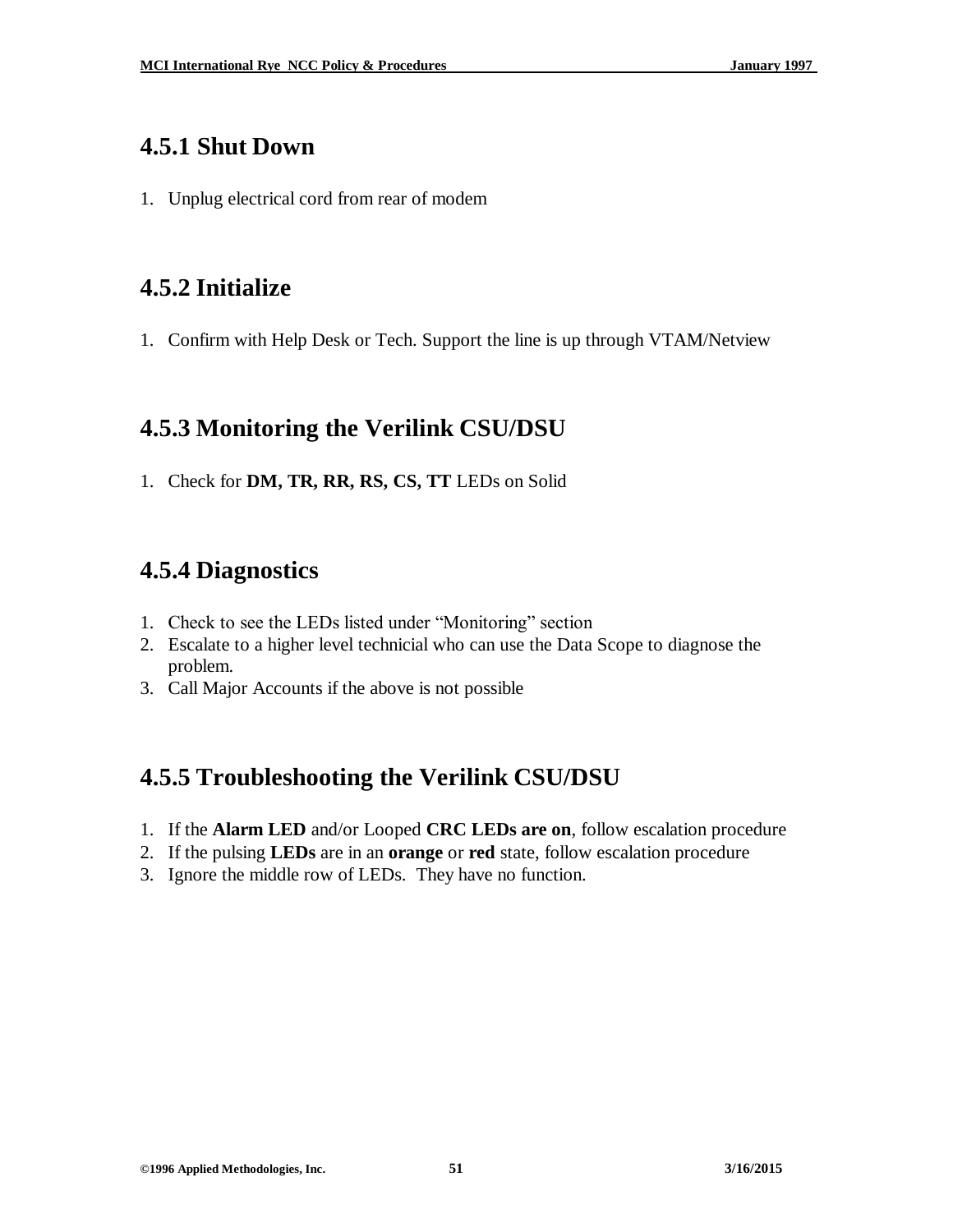#### **Section 4.6 LARSE CSU/DSU - ACCESS-T and SPLIT-T**

The procedures are as follows:

- 4.6.1 Shut Down
- 4.6.2 Initialize
- 4.6.3 Monitor
- 4.6.4 Diagnostics
- 4.6.5 Troubleshooting

#### **4.6.1 Shut Down**

1. Unplug electric cord from rear of modem

## **4.6.2 Initialize**

1. Confirm with Help Desk or Tech. Support the line is up through VTAM/Netview

# **4.6.3 Monitoring the LARSE CSU/DSU**

1. Check for Green **LEDs** on Solid

## **4.6.4 Diagnostics**

- 1. Press **Status**
- **2.** Press **Line**
- 3. Observe LEDs
- 4. **LEDs** with the colors or **Orange, Amber or Red** signal a **problem**. Follow troubleshooting procedure listed in section 4.6.5.

# **4.6.5 Troubleshooting**

- 1. **Escalate** to a higher level technicial who can use the **Data Scope** to diagnose the problem.
- 2. **Call Major Accounts** if the above is not possible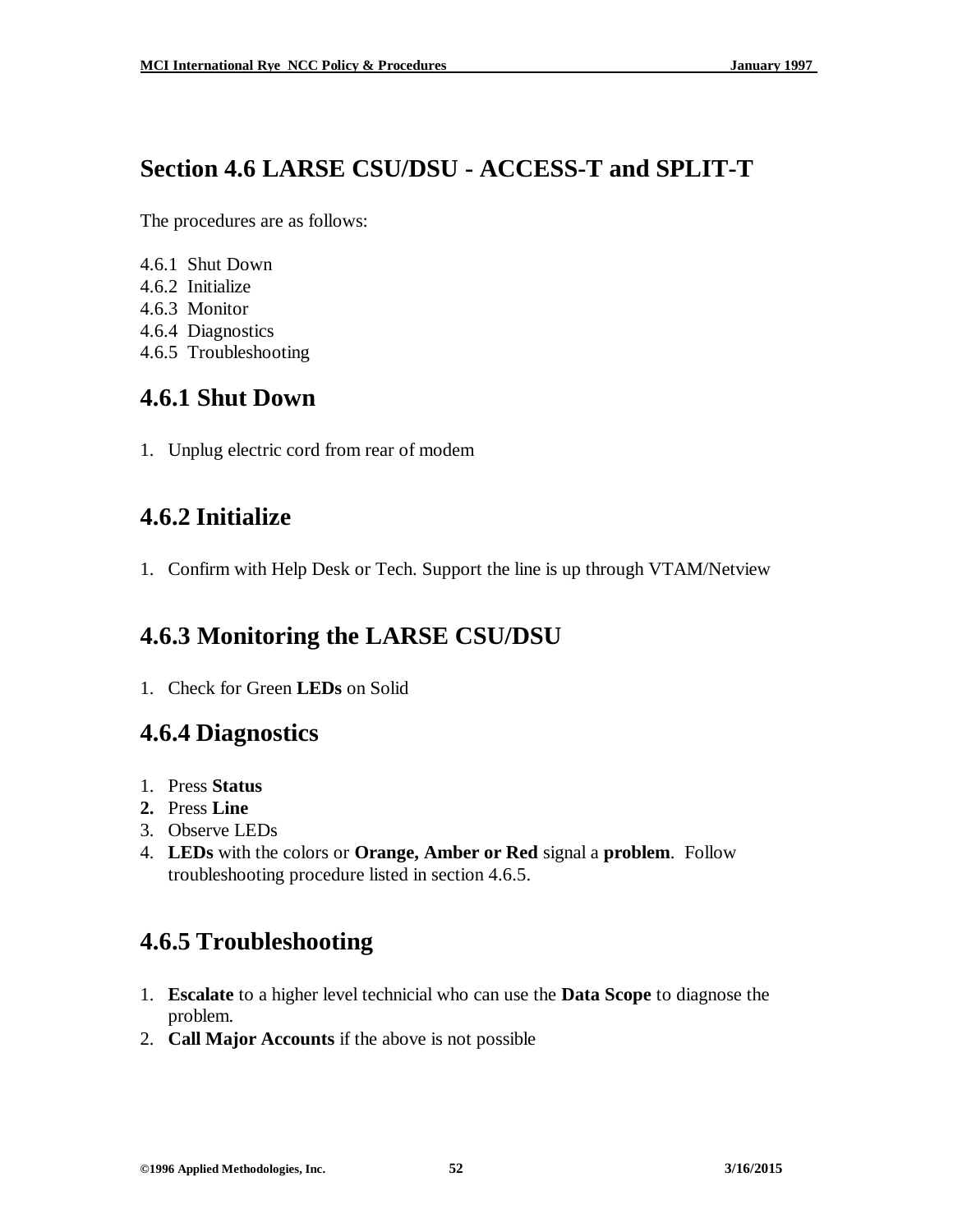## **Section 4.7 CODEX 2185 DIGITAL BRIDGE MODEM**

(Located in Top of Cabinet #7)

The procedures are as follows:

#### **Card Operation**

- 4.7.1 Shut Down
- 4.7.2 Initialize
- 4.7.3 Monitor
- 4.7.4 Diagnostics
- 4.7.5 Troubleshooting

#### **4.7.1 Shut Down**

#### *Modem Chassis:*

1. Power on modem rack using off/on switch on front of modem chassis

*Modem Card:*

1. Release card, unseat and reseat it in chassis (pull-it-out and in)

## **4.7.2 Initialize**

1. Each card has two modems. Note which rumber is lit, 1 or 2 to determine which modem is in use.

## **4.7.3 Monitoring the Codex 2185**

- 1. Check for **CIU** and **DR LEDs** on solid
- 2. Check for **amber LED** to left of **DR** to be **flickering**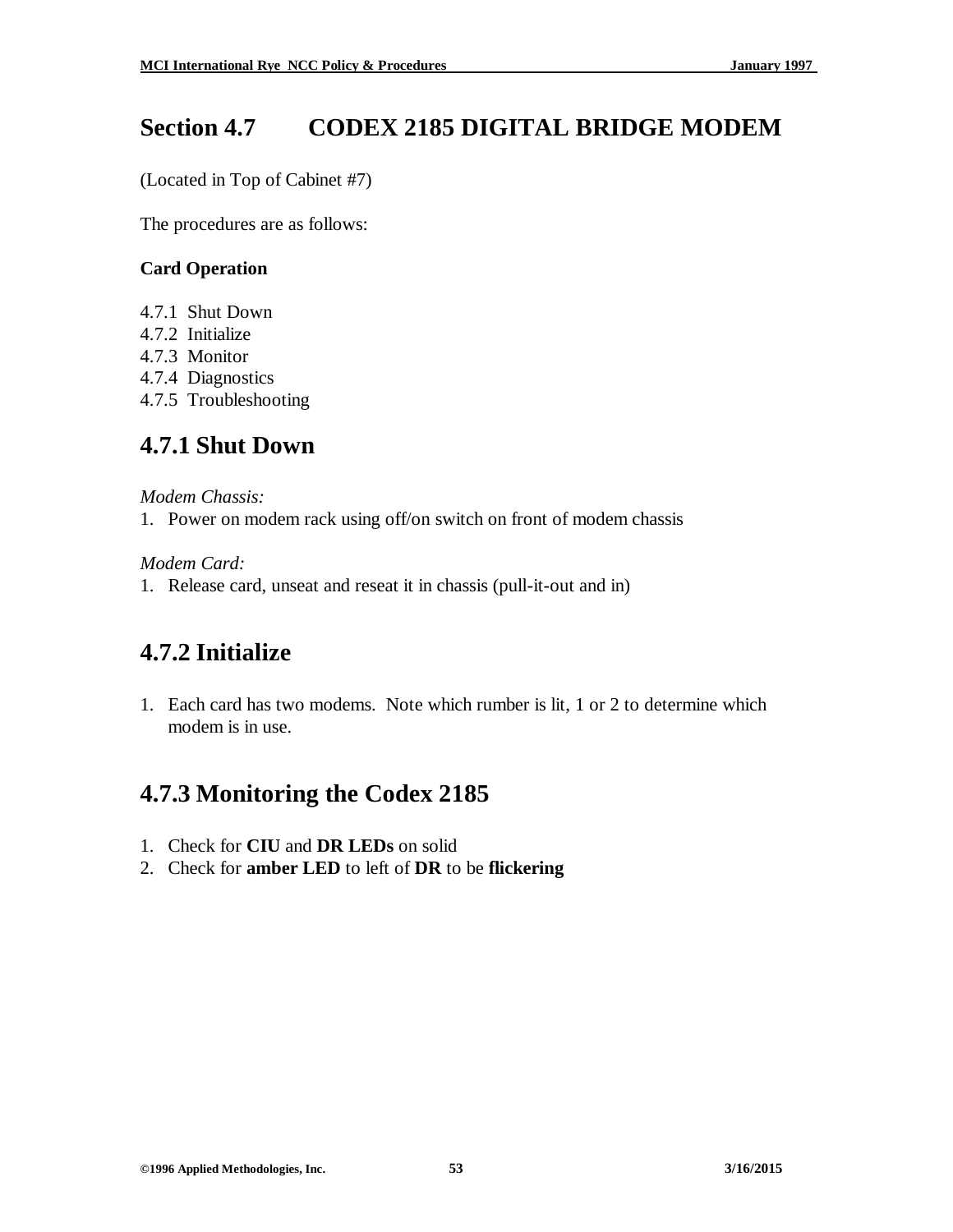## **4.7.4 Diagnostics**

- 1. **Check** to see if any **LEDs are displayed** on card
- 2. **Check** with Help Desk or Tech Support to see if **VTAM is polling**
- 3. Check to see if the **Alarm LED** next to the port is **active**
- 4. Check to see if the RS-232 cable is connected in the back of the modem

# **4.7.5 Troubleshooting**

- 1. **Confirm** the control unit on the remote end is up
- 2. Check the back of the modem to see if the **"Y" cable** has on end going to the Front End, and the other to the Communication Device
- 3. **Release card**, unseat and reseat it in chassis
- 4. Swap out card
- 5. Escalate to a higher level technician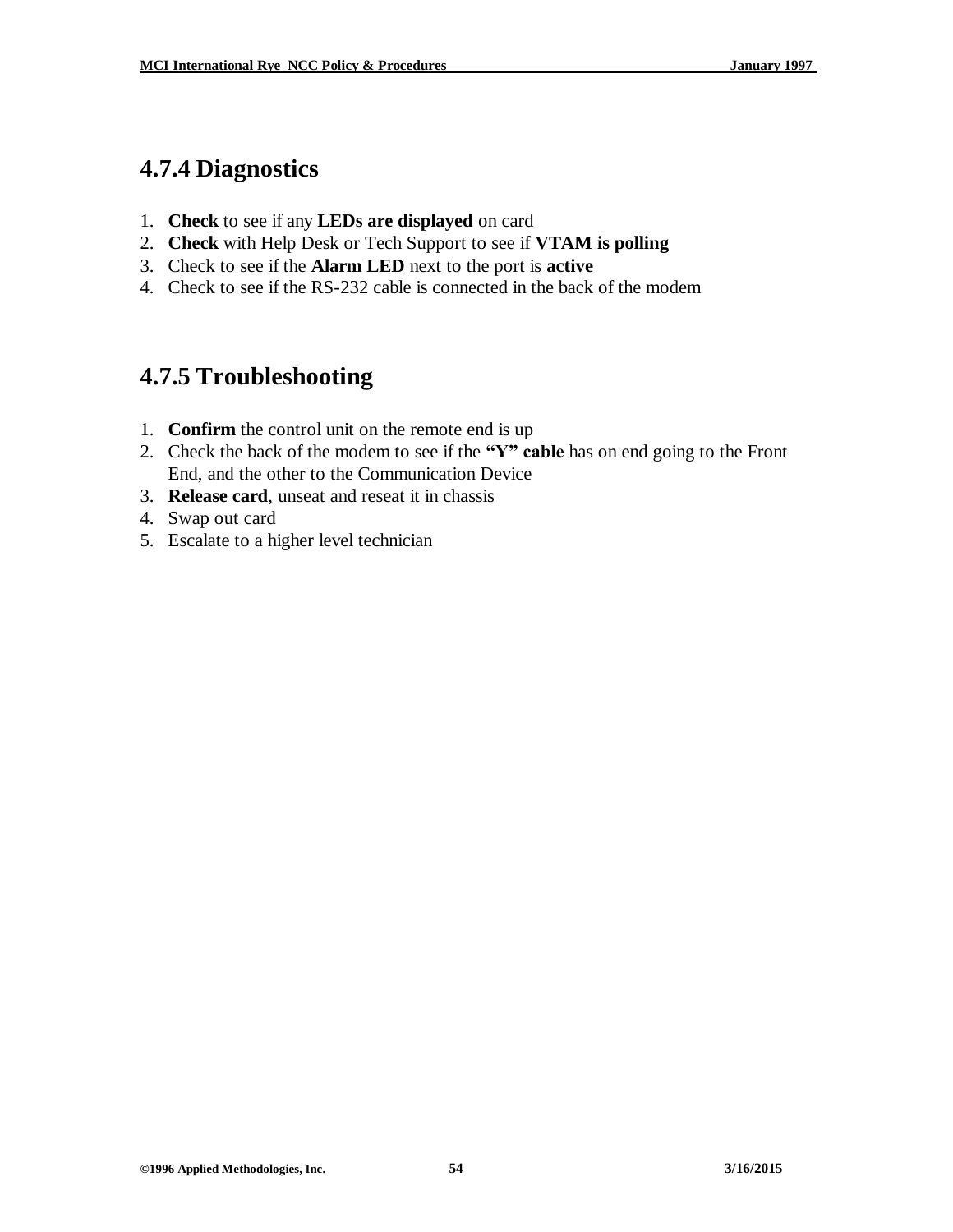#### **Section 4.8 IDNX**

(Located in Top of Cabinet #5)

- 4.8.1 Shut Down
- 4.8.2 Initialize
- 4.8.3 Monitor
- 4.8.4 Diagnostics
- 4.8.5 Troubleshooting

#### **4.8.1 Shut down**

1. **NEVER** Power On/Off this box

#### **4.8.2 Initialize**

- 1. **NEVER** Initialize this box
- 2. Wait for **MCIT** to call and handle the situation

## **4.8.3 Monitoring**

- 1. **Check** with Help Desk or Tech. Support to see if **VTAM** or End User **is down**
- 2. **Check in TSO** to find out the **Circuit Path (DSN8JT0.Circuit.Network**)

## **4.8.4 Diagnostics**

- 1. Check to see if there are any **LEDs** on
- 2. Check to see if power cord in installed

## **4.8.5 Troubleshooting**

1. **Call** National Accounts at **800-678-5755**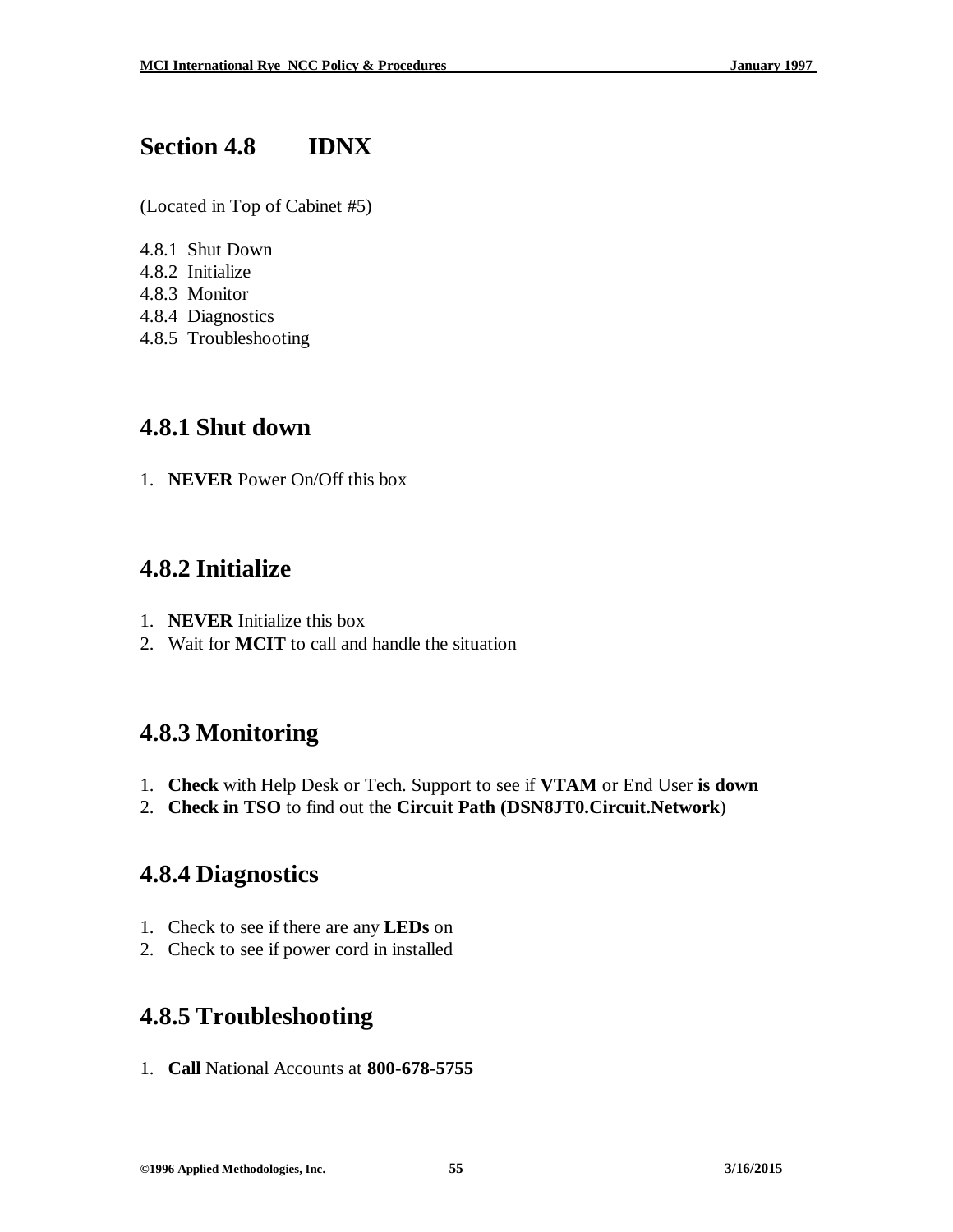## **Section 4.9 ATLANTIC RESEARCH 7200 TURBO TEST SET**

(Located in Cabinet #4)

- 4.9.1 Shut Down
- 4.9.2 Initialize
- 4.9.3 Monitor
- 4.9.4 Diagnostics
- 4.9.5 Troubleshooting

**Note:** *This Protocol Analyzer/Data Scope is for third level technician use only.*

#### *ATLANTIC RESEARCH 8000 TEST SET*

(Located in Cabinet #3)

This Protocol Analyzer/Data Scope is for third level technician use only. It is for circuits running 56KB and up and is Cross Connected to Patch Panel 1 and 2 in Cabinet #2.

## **4.9.1 Shut Down**

1. Unit is always on

## **4.9.2 Initialize**

1. Unit is always on

## **4.9.3 Monitoring**

1. Anything other than a **"G"** displayed on the scope is a bad frame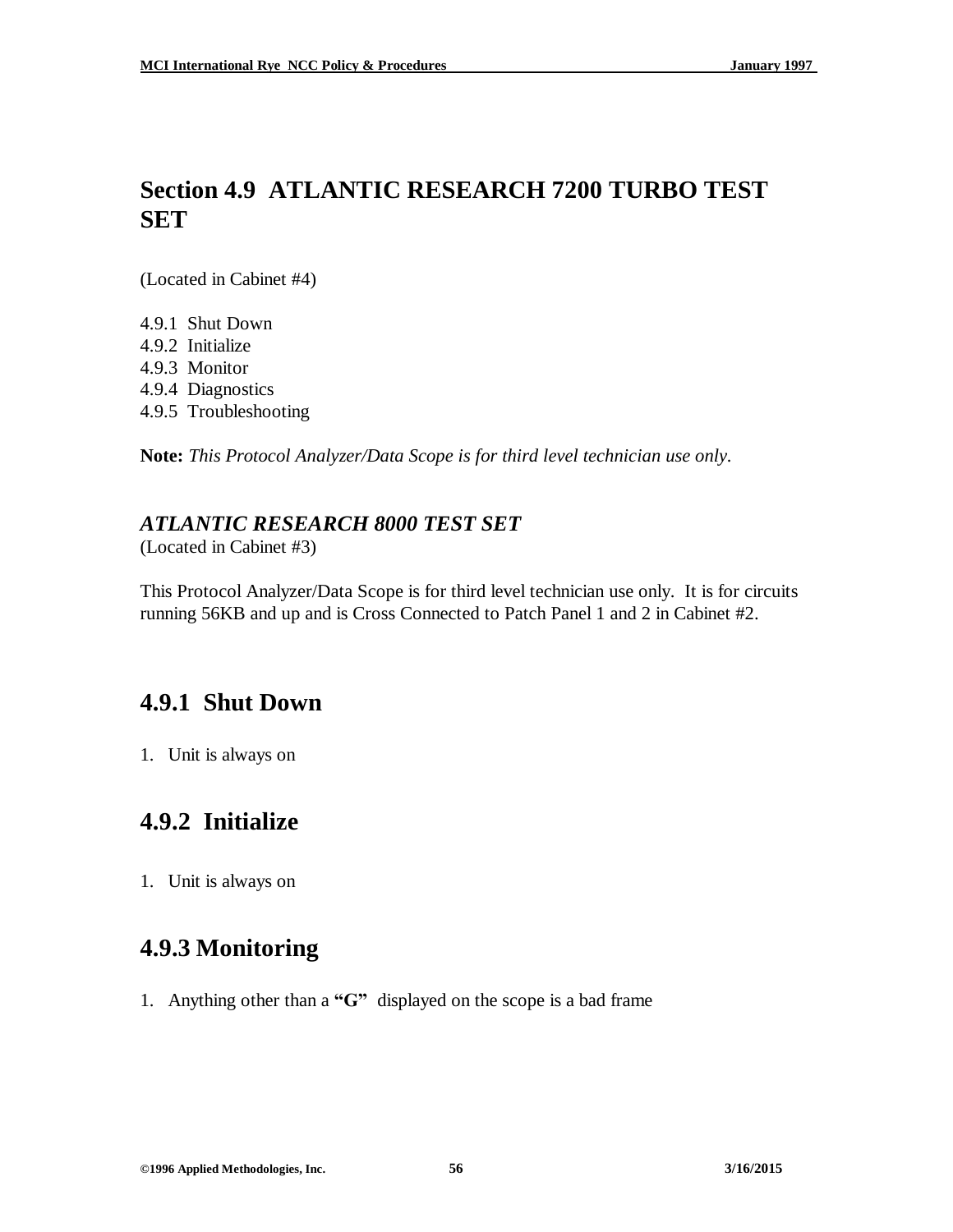#### *SPECTRON PATCH PANEL*

(Located in Cabinet #2)

- 1. This Patch Panel is cross connected to the Atlantic Research 8000 Protocol Analyzer.
- 2. The first Patch Panel is set up as a DTE
- 3. The second Patch Panel is set up as a DCE
- 4. Used for 9.6 up to 19.2 circuits

#### **Monitoring on the Spectron Patch Panel**

- 1. Check for the **Red 232 LED** to be on
- 2. Check for the **Green RDY LED** to be on

## **4.9.4 Diagnostics**

1. This equipment is for third level technician use only.

#### *SPECTRON PATCH PANEL*

(Located in Cabinet #1

Used for Dial up Modems. The last two Patch Panels connect to the 3745.

# **4.9.5 Troubleshooting**

1. Use of this equipment is technician dependent.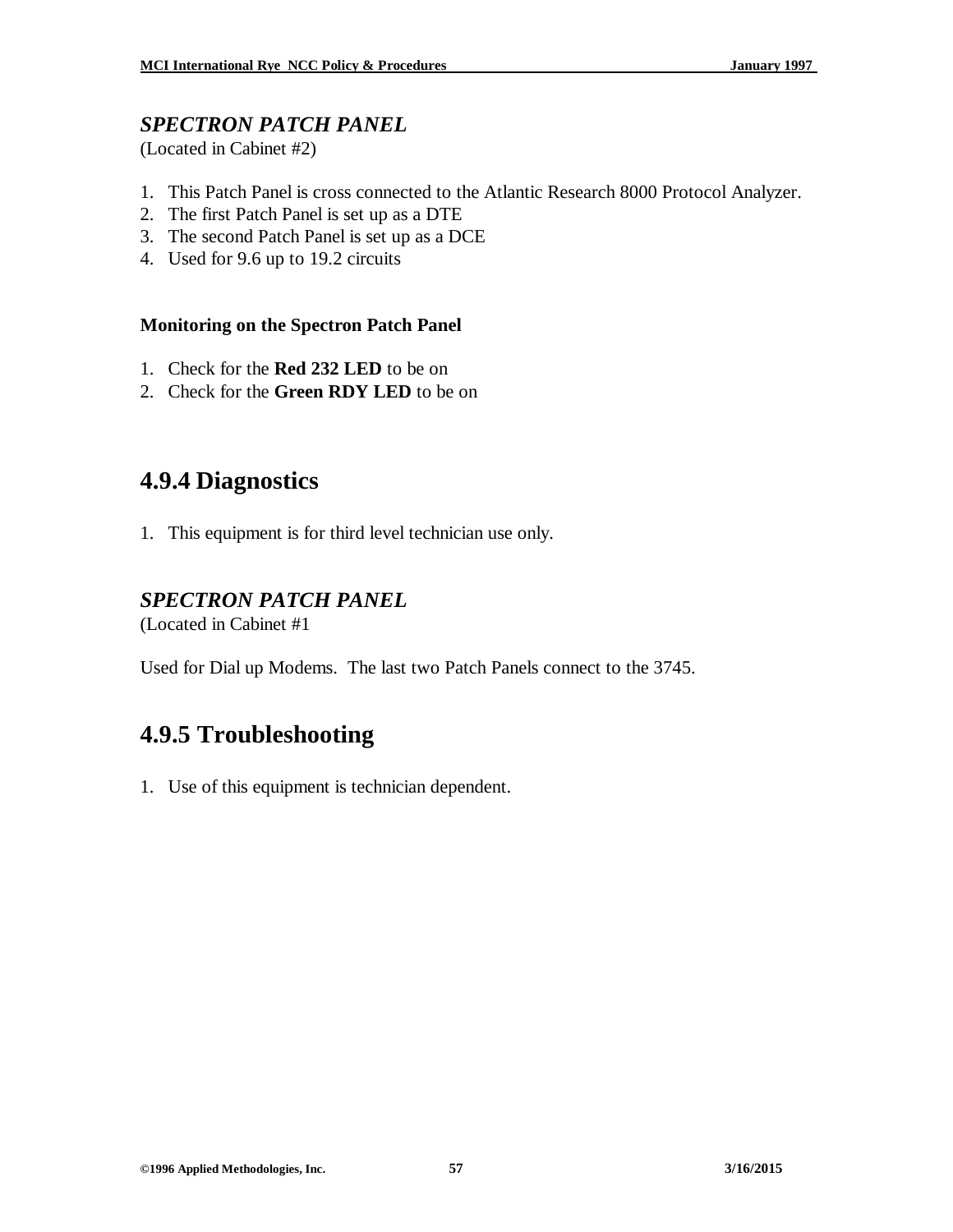## **Section 4.10 CODEX 6740 MUX**

(Located in Cabinet #3)

4.10.1 Shut Down 4.10.2 Initialize 4.10.3 Monitor 4.10.4 Diagnostics 4.10.5 Troubleshooting

**Note:** *This mux is used as a test bed for Frank Diano's Q-2 Server in Piscataway It runs on an Internal Comm. PBX 9.6 leased line to a Codex 6005 mux in Piscataway*

## **4.10.1 Shut Down**

1. Press Power off/on switches are on top front of unit.

#### **4.10.2 Initialize**

1. Make sure software diskettes are in the diskette drives before power up. If not, insert diskettes and **press SysReset button**.

## **4.10.3 Monitoring**

- 1. Check for **Green PWR/FAIL** LED on top of Modem Chassis
- 2. Check for **Green FAN/FAIL** LED on top of Modem Chassis
- 3. Check for **Green ST LEDs** on all Cards
- 4. Check to see whether the back of the mux is cabled to another communications device.

#### **4.10.4 Diagnostics**

- **1.** Check to see if **red AL** LED is **on**
- 2. Check to see if **DCD** is **off**
- 3. Check to see if **LU1 or LU2** LED is **off** or **flashing**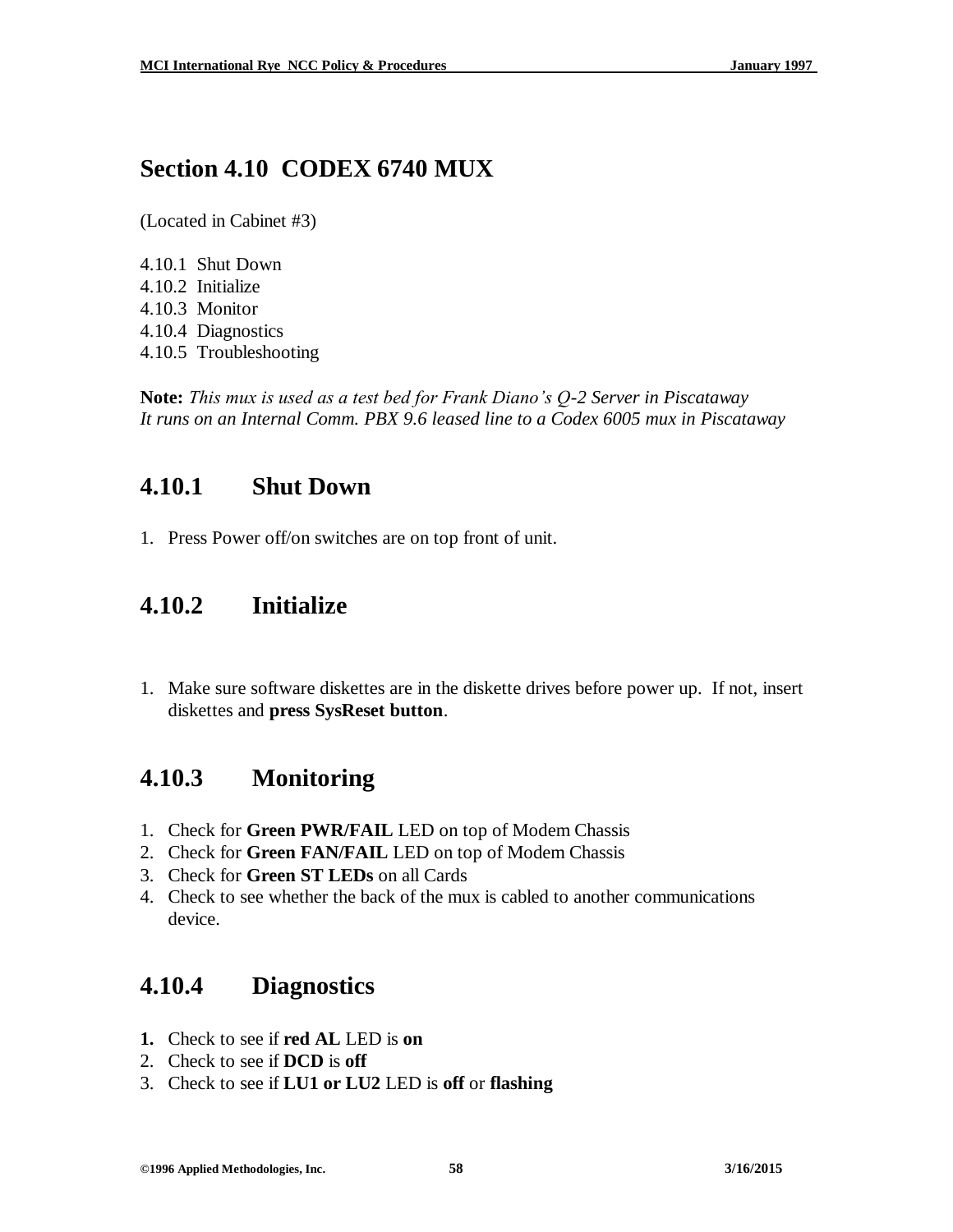#### **4.10.5 Troubleshooting**

1. If LED conditions from section 4.10.4 are displayed, escalate to third level technician.

#### **Section 4.11 SHORT HAUL MODEM RACK**

(Located in Bottom of Cabinet #5)

**Not in Use**

#### **Section 4.12 MODEM ELIMINATOR**

(Located in Bottom of Cabinet #5)

**Not in Use**

#### **Section 4.13 ACCESS-T ANALOG TONE TESTER**

(Located in Cabinet #3 and 4)

This equipment is for use by third level technicians only.

#### **Section 4.14 HAYES MODEM CHASSIS**

(Located in Cabinet #3)

**Not is use**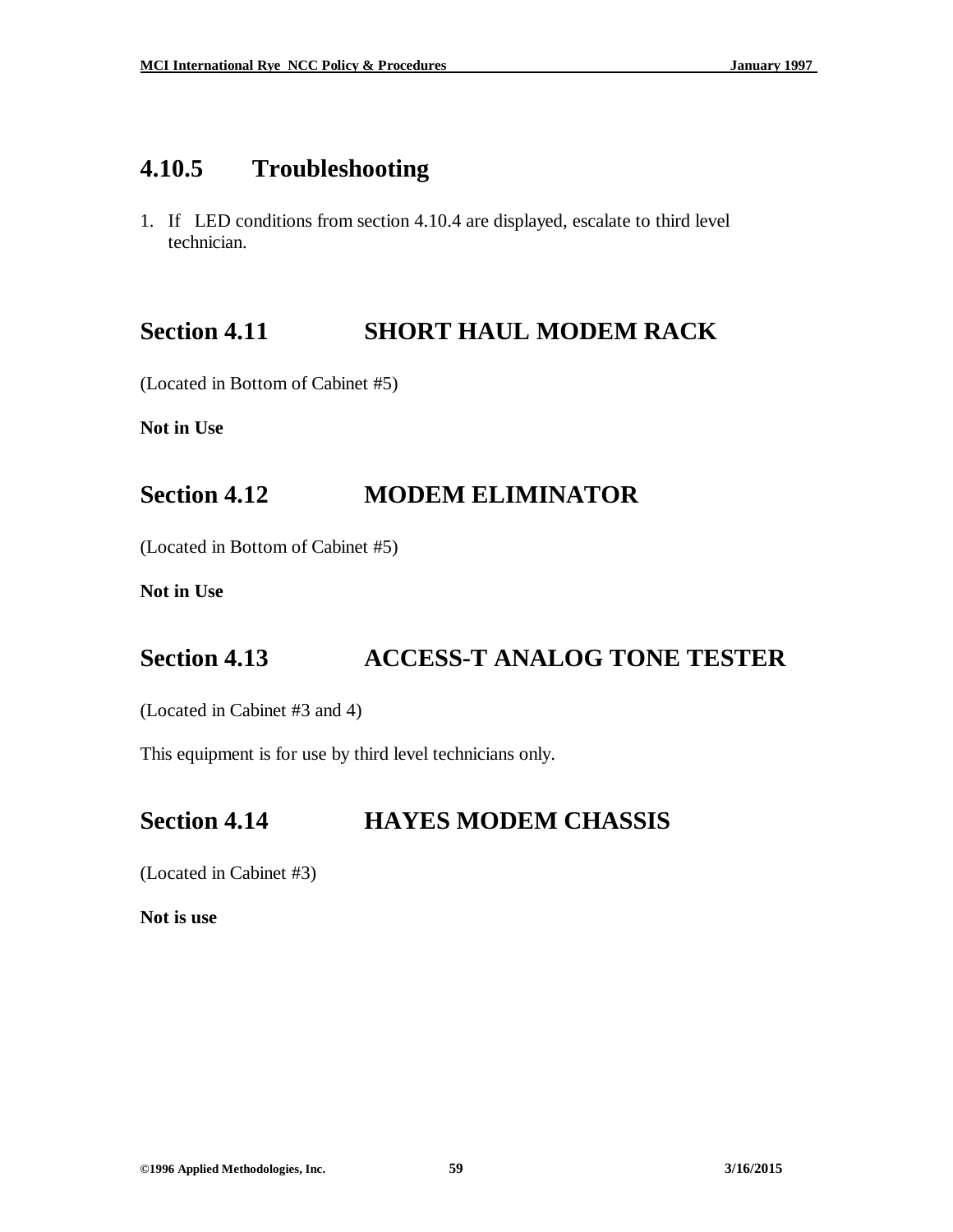#### **Section 4.15 CODEX 3262 V-FAST MODEM CHASSIS**

(Located in Cabinet #2)

- 4.15.1 Shut Down
- 4.15.2 Initialize
- 4.15.3 Monitor
- 4.15.4 Diagnostics
- 4.15.5 Troubleshooting

**Note:** *These modems are reserved for Mainframe dial-in and client use*

## **4.15.1 Shut down**

- 1. Press **master Off/on** switch in back of unit
- 2. **Reset individual cards** by unseating and reseating them

# **4.15.2 Monitoring**

*For "A" Modem* 1. Check for **TR LED** to be **on**

*For "B" Modem*

- 1. Press **Return**
- 2. Press **Enter**
- **3.** Check for **TR LED** to be **on**

*When modem is in Connect State*

1. Check for **RX, TX CD** LEDs to be **on**

# **4.15.4 Diagnostics**

- 1. Try unseating/reseating card
- 2. Call Codex for replacement card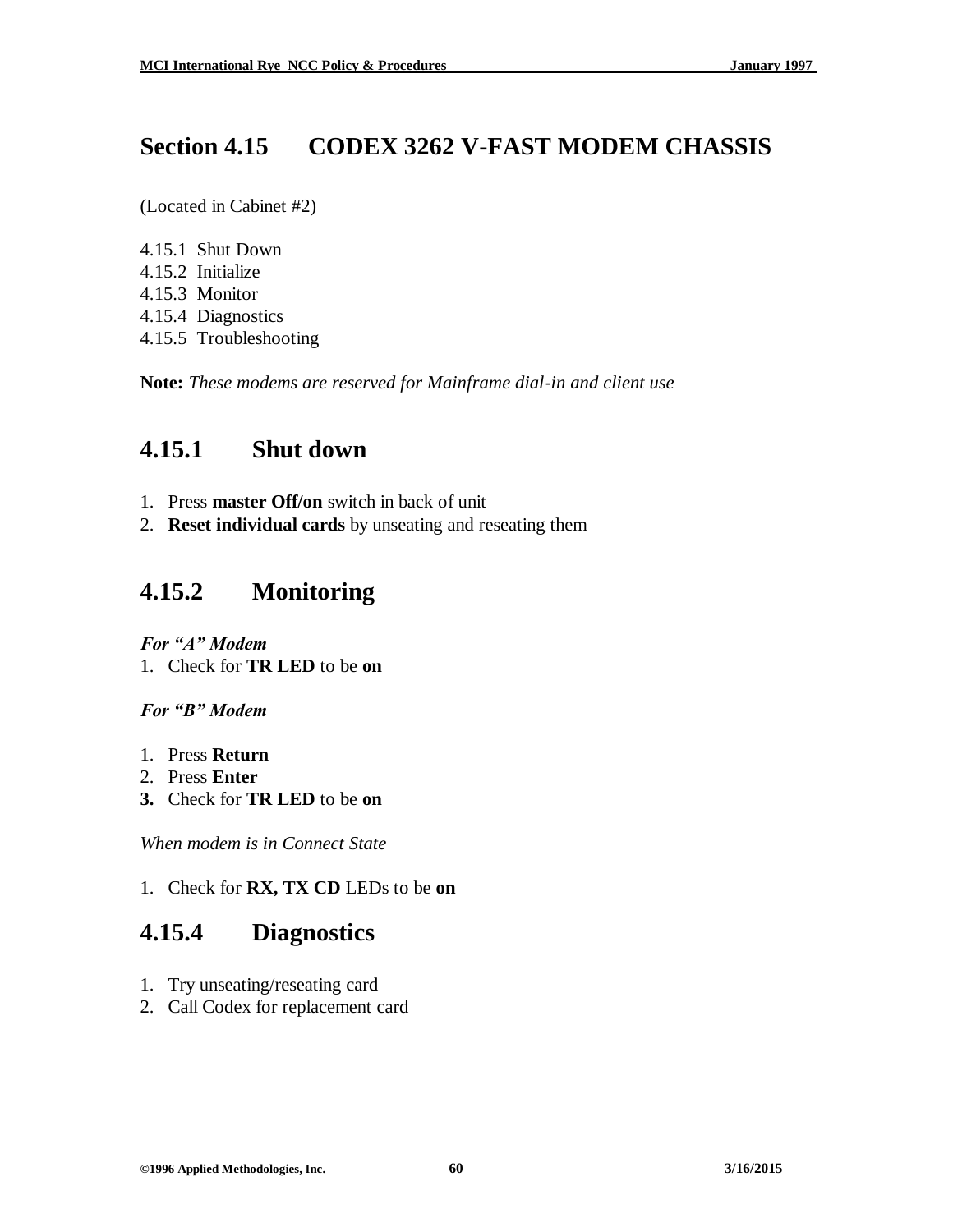# **4.15.5 Troubleshooting**

1. Check to see if any **LEDs are displayed** on the modem:

#### **If No LEDs** are displayed

- 1. Unseat and reseat modem
- 2. Replace modem

#### *If an Error Has Occurred*

- 1. Have client try **dialing in again**. Check to see what message is displayed in the display panel. If it say "**No Disconnect**", there is a problem
- 2. Unseat and Reseat the modem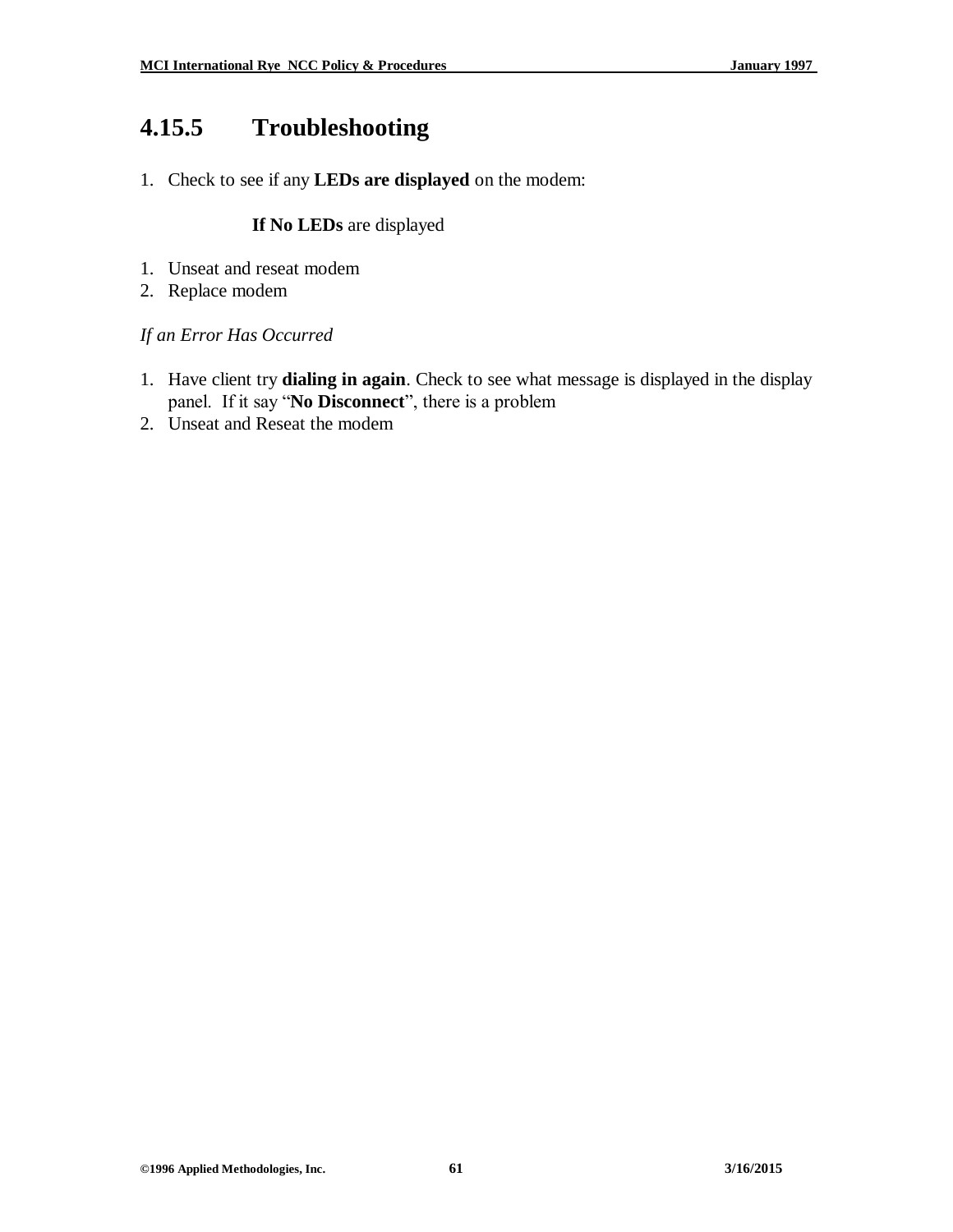#### **Sectioin 4.16 CODEX 2239 MODEM CHASSIS**

(Located in Cabinet #6)

4.16.1 Shut Down 4.16.2 Initialize 4.16.3 Monitor 4.16.4 Diagnostics 4.16.5 Troubleshooting

These modems are used as dial ups through the IBM 3174 Controllers. There are two modems to each card.

# **4.16.1 Shut Down**

*Modem Chassis:*

1. Power on modem rack using off/on switch on front of modem chassis

*Modem Card:*

1. Release card, unseat and reseat it in chassis (pop-it-out and in)

# **4.16.2 Initialize**

1. Each card has two modems. **Press appropriate switch to move from A to B**. You can also use CDI to move from modem #1 to modem #2.

## **4.16.3 Monitoring the Codex 2239**

- 1. Check for **TR LED** on solid
- 2. Check for all **green LEDs** on Chassis
- 3. Note that a **Busy State** indicated the **modem is in use**
- 4. Check for **CD, TR, RI, TX, RX** to all be flickering when the **modem is in use**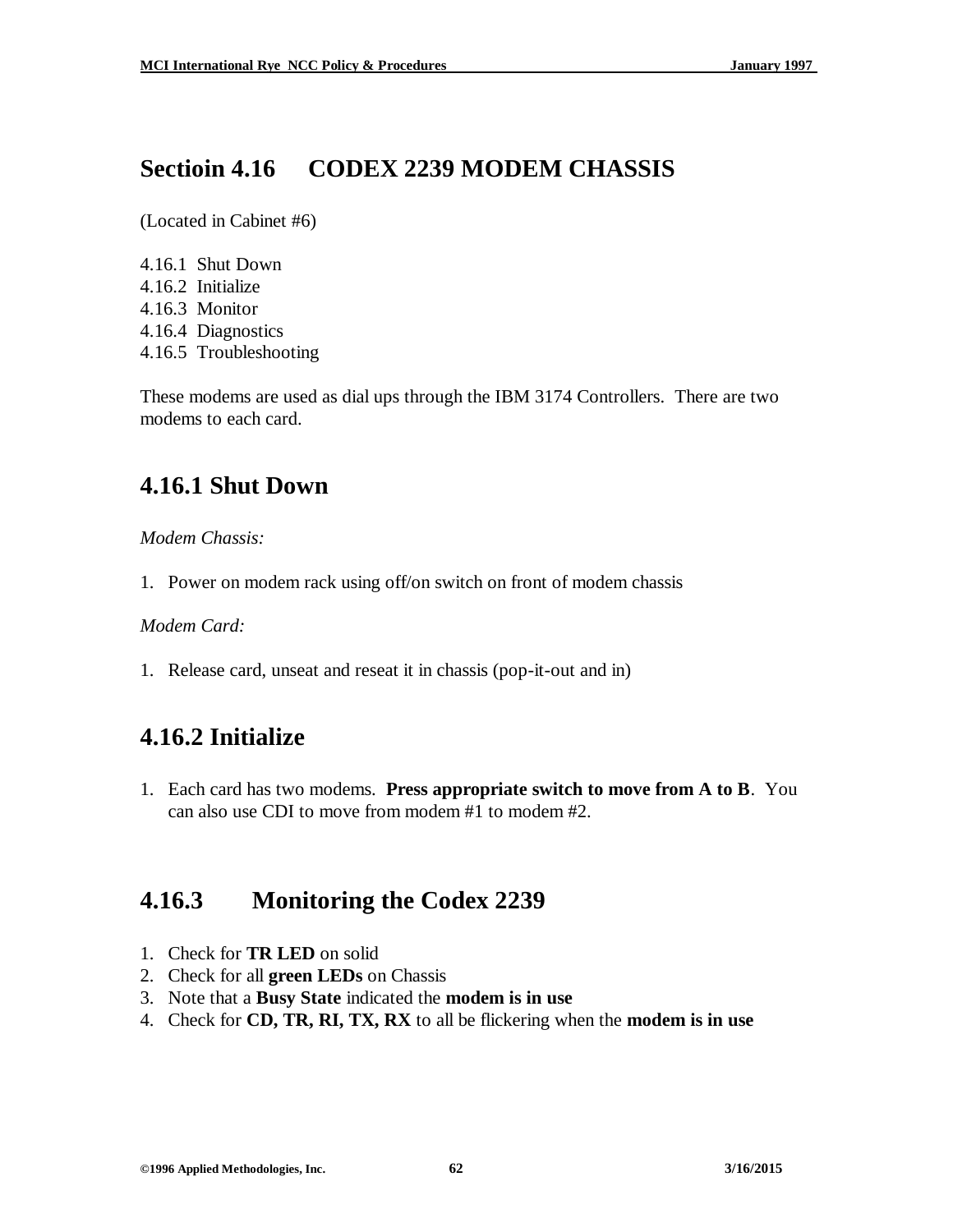#### **4.16.4 Diagnostics**

- 1. Check to see if any **LEDs** are displayed on card
- 2. Release card, unseat and reseat it in chassis (pop-it-out and in)

#### **4.16.5 Troubleshooting**

- 1. Confirm the control unit on the remote end is up
- 2. Check to see if the red **AL, DL TPN LEDs are on**.
- 3. Check to see if the **Asynch Busy LED** is **on**
- 4. Release card, unseat and reseat it in chassis
- 5. Swap out card if reseating it does not work
- 6. Escalate to a higher level technician
- 7. Put an analog phone on the line to confirm you have dial tone
- 8. If there is no dial tone, report the problem to Internal Comm.

Note: There is no checkback test.

## **4.17.0 TDM'S**

These modems are not in use.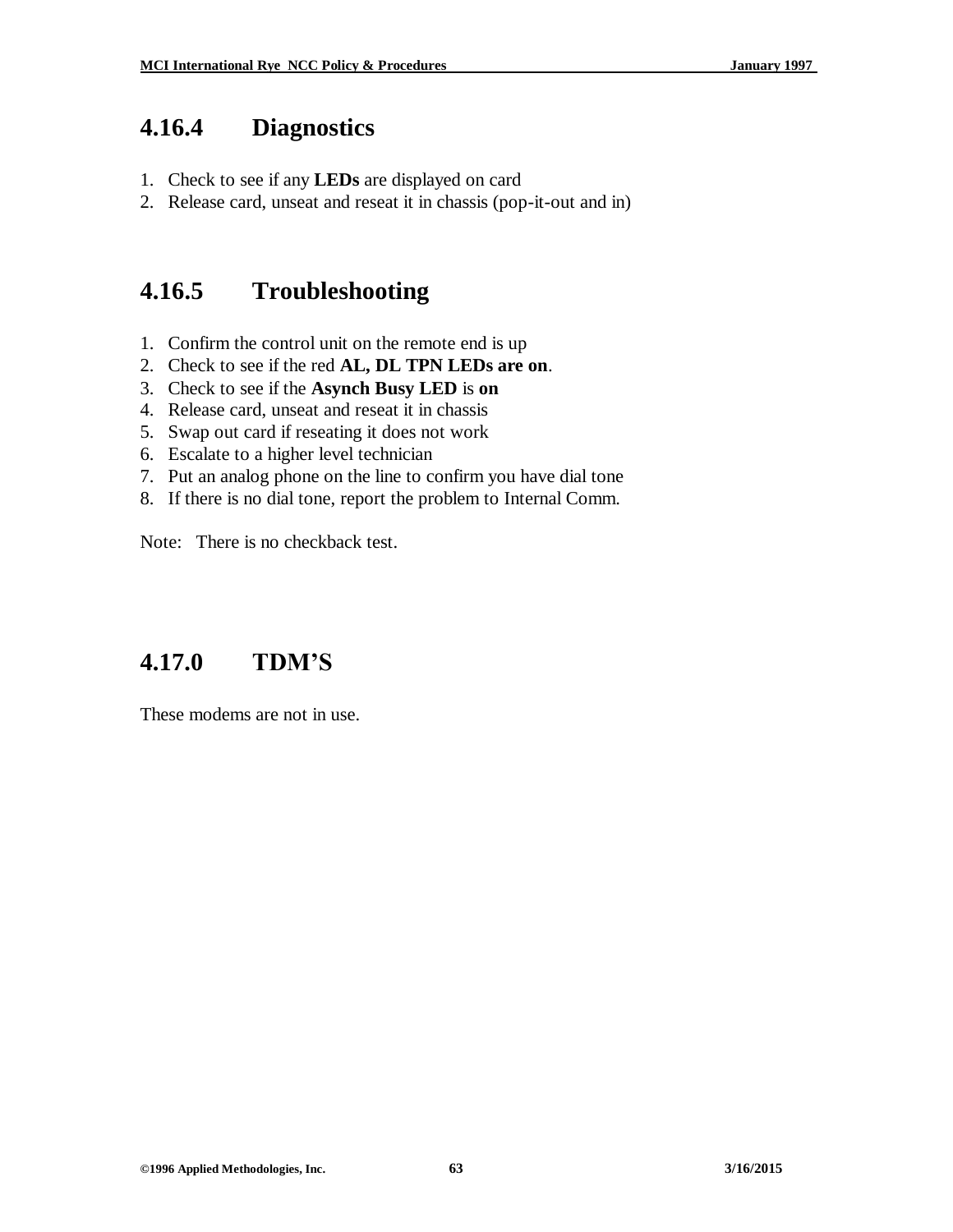#### **Section 8.0 Control Units**

## **Section 8.1 IBM Controllers - LOCALLY ATTACHED**

- 8.1.1 Shut Down
- 8.1.2 Initialize
- 8.1.3 Monitor
- 8.1.4 Diagnostics
- 8.1.5 Troubleshooting

The following procedure is for the I BM Controllers located in the Rye Brook NCC. All dial-up modems run through the two controllers except the 2640's.

#### **8.1.1 Shut Down**

1. Press the **Off/On** Switch on the front left of the controller.

## **8.1.2 Initialize**

- 1. Check to see whether there is a microcode diskette in each drive #1 of the controller.
- 2. Press the **IML Button** on the front of the controller.

## **8.1.3 Monitoring**

Check to see if the **green** power **LED** is **on**. Check to see if the **green diskette drive LEDs are on** Check to see if the **green Data Transfer** LED is **flickering** from time to time or **"3174**" is displayed in the Status Panel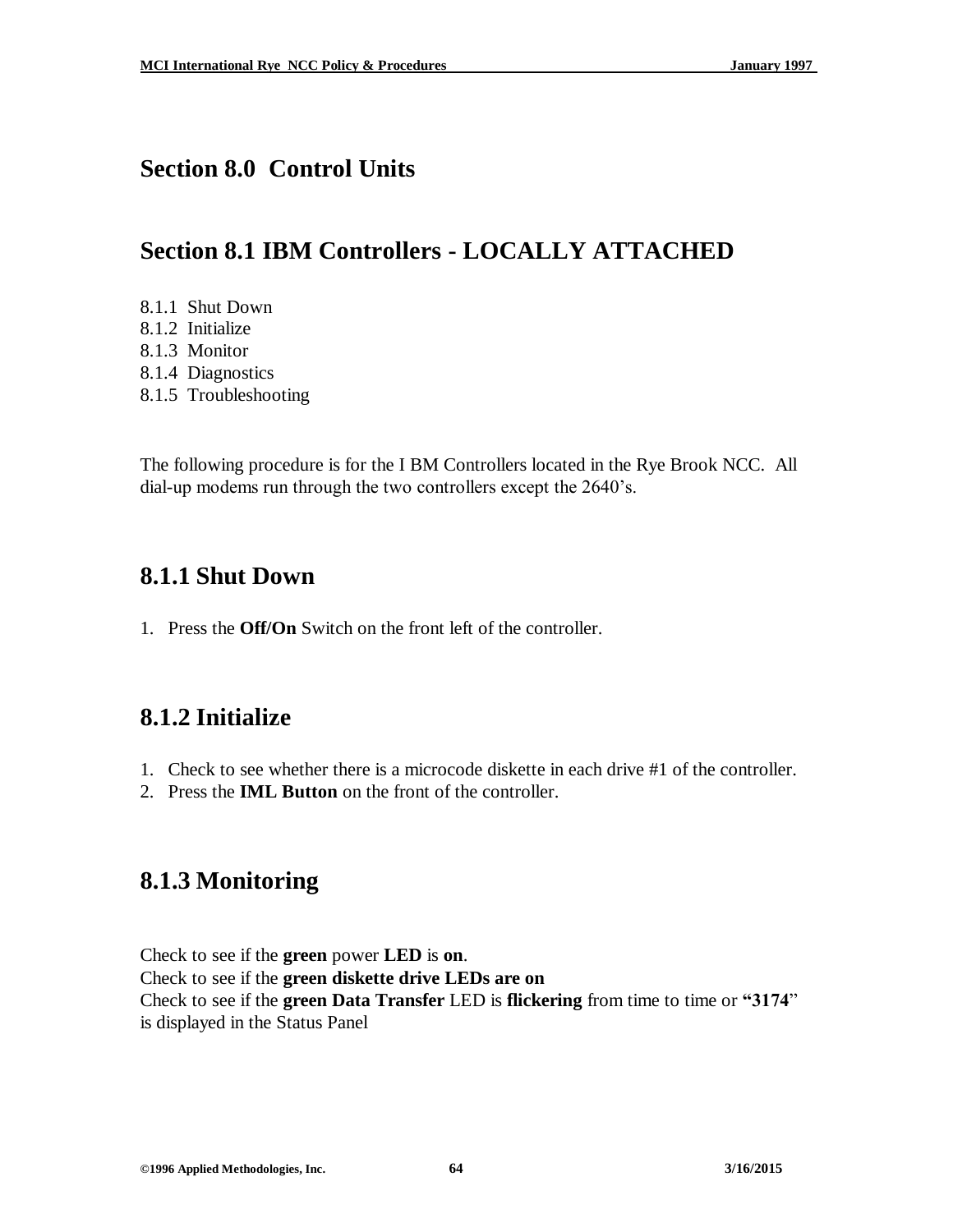#### **8.1.4 Diagnostics**

- 1. Press the **Enter** key
- 2. Check to see whether **"3174**" is displayed in the Status Panel
- 3. Check with the Help Desk or Tech. Support to see whether the line is active

#### **8.1.5 Troubleshooting**

- 1. Turn the **Power Control** switch to Local
- 2. Lift the **Power switch to Start** and release it
- 3. Turn the **Power Control** switch to Remote
- 4. Continue normal operation or refer to 3174 User's Guide, the third level technician or Technical Support for assistance.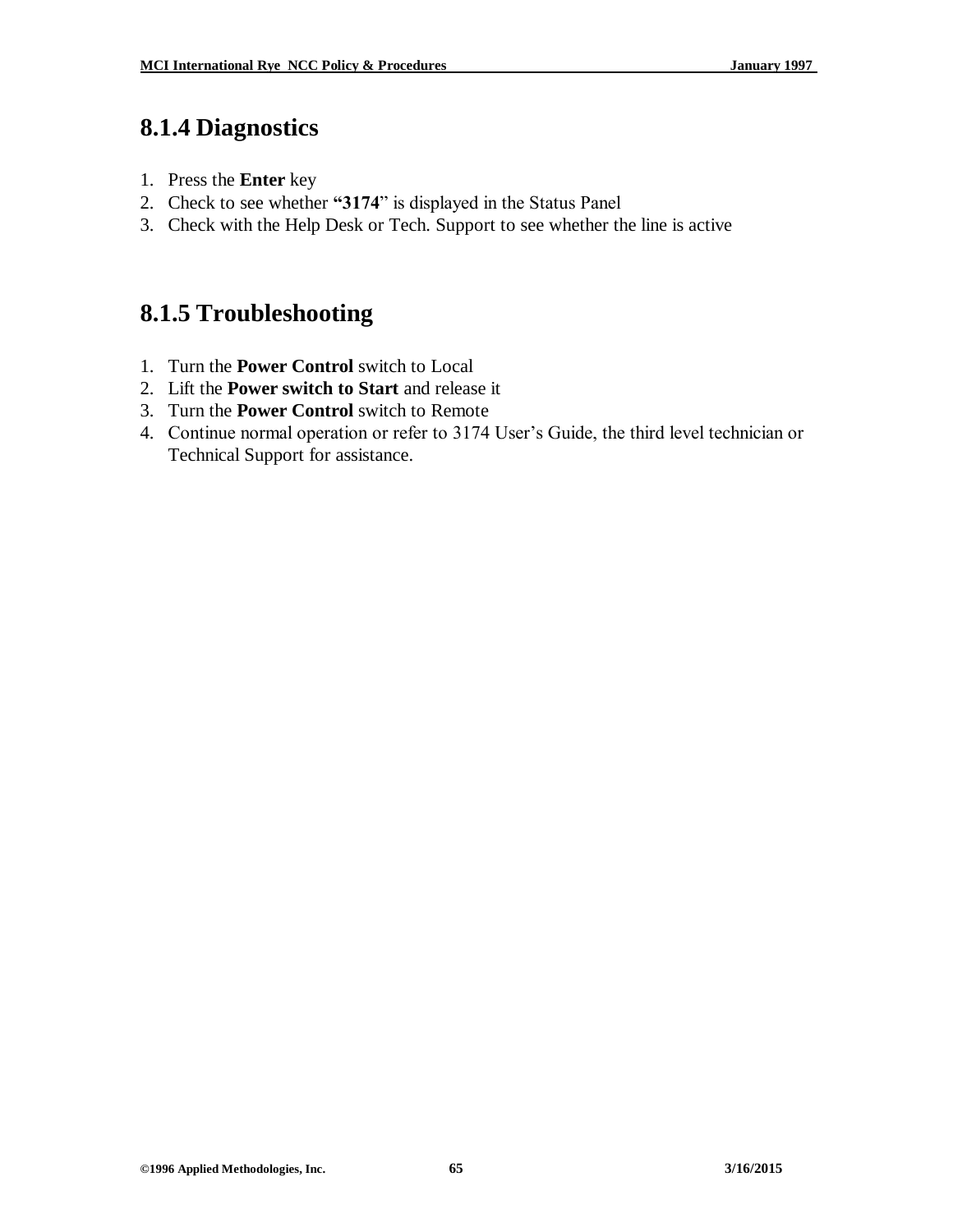## **Section 9.0 Internal Network Management Systems**

#### **Section 9.1 Madge TrueView Procedures**

TrueView is a Windows-based application that allows for the monitoring and configuration of Controlled Access Units (CAUs) and Lobe Attachment Modules or LAMs on Token Ring networks.

- 9.1.1 Shut Down
- 9.1.2 Initialize
- 9.1.3 Monitor
- 9.1.4 Diagnostics
- 9.1.5 Troubleshooting

#### **9.1.1 Shutdown**

1. Click on **File** and **Select Exit**

## **9.1.2 Initialize**

- 1. Select TrueView Icon
- 2. Double click n Icon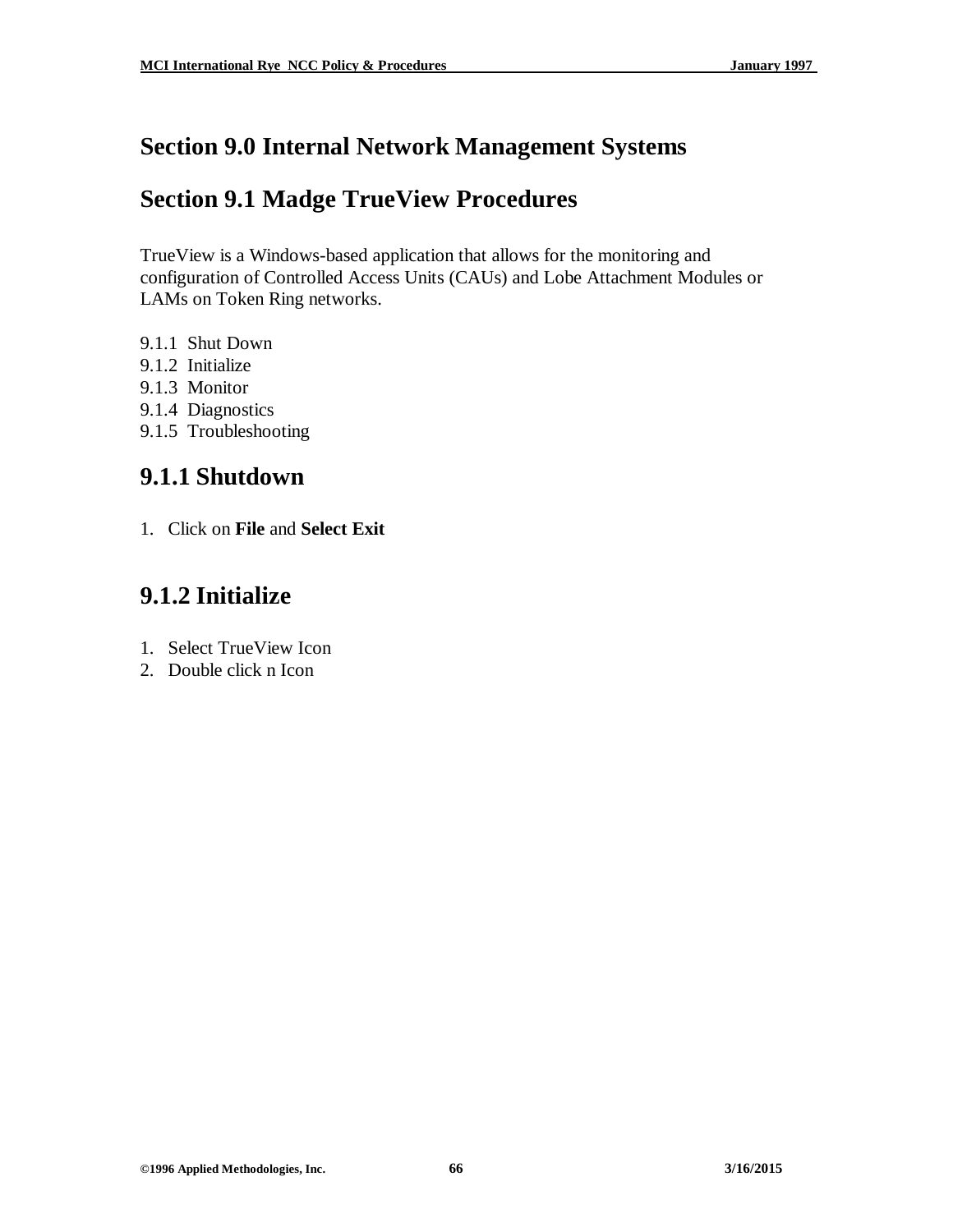## **9.1.3 Monitoring**

- 1. **Double click TrueView Icon** in Windows to start the application: all the CAUs configured for the application are displayed.
- 2. **Pick a CAU** to monitor by **clicking its icon**: you see the picture of the CAU. All the LAMs connected to it are also shown.

 The remaining operations can be performed in any order. They are not done sequentially.

3. To check the CAU's setup parameters, **double click the CAU's display screen.** You can browse through features such as:

> **Name:** the name given or to be given to the CAU.  **Location:** physical location of the unit. **Password:** any password needed to access the CAU. **Base Address:** the physical address of the CAU. **IP address/Subnet mask:** internet parameters for the CAU. **Ring speed:** 4 or 16 Mbps. **Comments:** a field for any additional item pertaining to the unit **Reset:** to click if resetting the unit.

- 4. To monitor or configure a LAM, **double click the LAMs #:** you can see a display showing the status of all the 20 ports; a green LED LED means shows active ports.
- 5. Click a port and you can **Enable/Disable** it.
- 6. A task bar allows you to get the following menu items:

**OK:** to save configuration changes

- **I:** to show the information on the display screen (step 3.)
- **Chart:** to represent a diagram of the Backbone traffic monitoring as a function of operation time.

**Key:** symbol representing the security settings of the system.

**Diagnostic:** to perform diagnostics on the unit.

**Temperature:** shown in degrees Fahrenheit or Celsius.

**Fan:** to set the unit to manufacturer's operational range of temperature  **Help:** help menu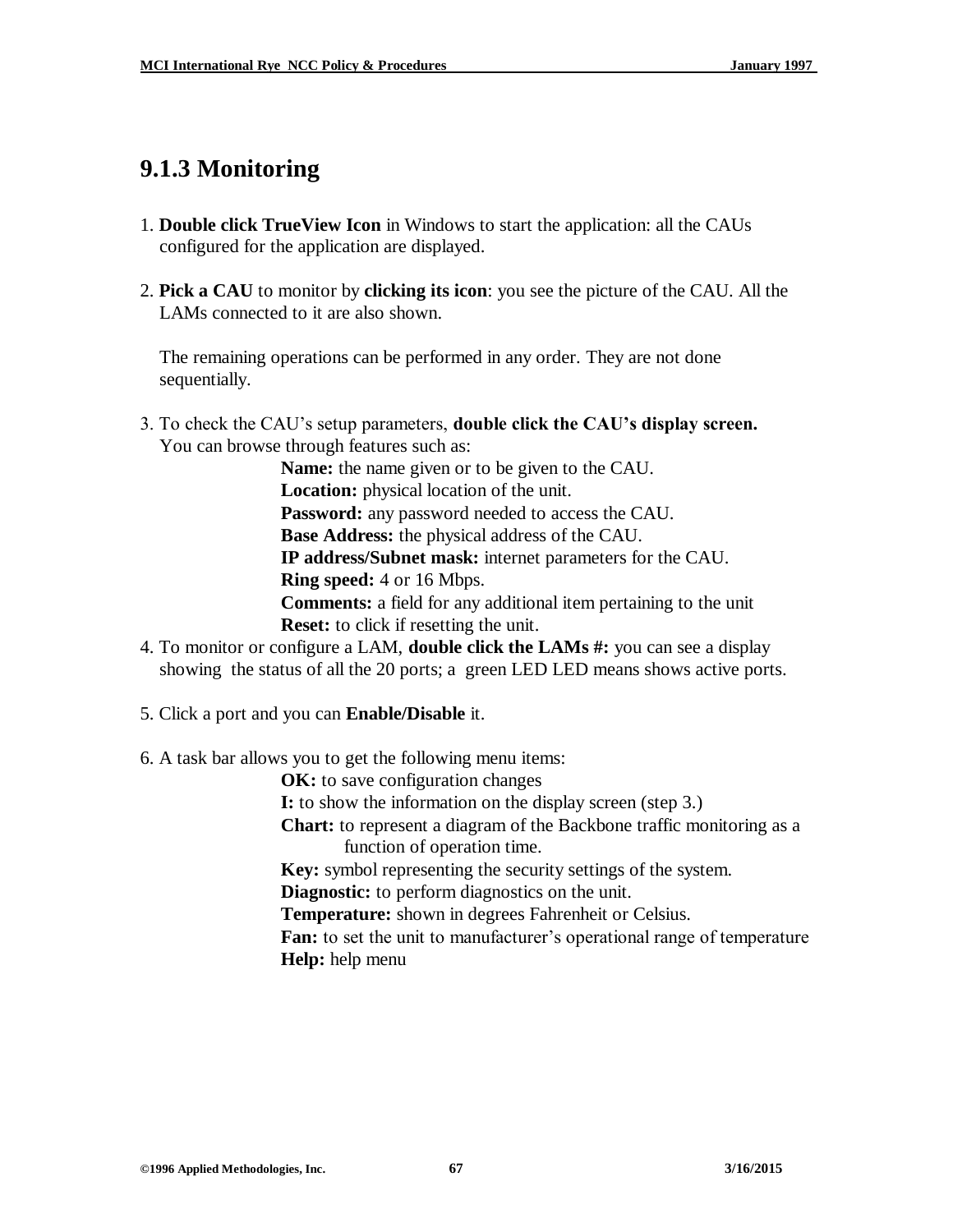# **9.1.4 Diagnostics**

The diagnostic is primarily done by monitoring the status of the LEDs on the LAM ports for any unusual sign (blinking signal).

If you see a **blinking LED**, do the following:

- 1. verify that the port is enabled
- 2. check the port cabling for proper connectivity
- 3. Move the connection to another available LAM port if possible

Do not do the following on a CAU without supervisory approval, since up to 80 users may be connected to the unit at any given time:

- 1. Turning off or unplugging the CAU.
- 2. Resetting the CAU.
- 3. Changing the setup parameters (Step 3.)

## **9.1.5 Troubleshooting**

N/A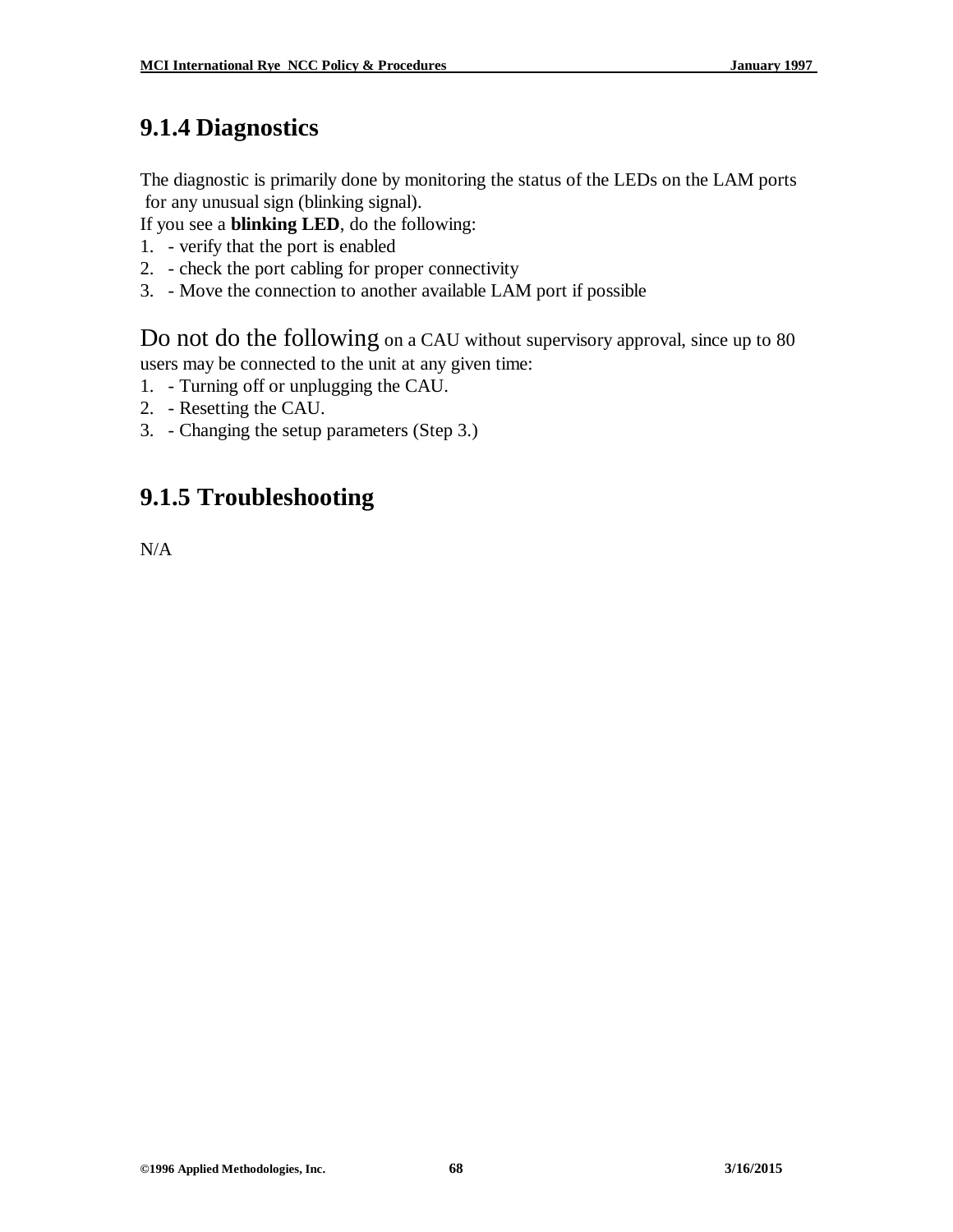# **Section 10.0 General Infrastructure(HUBS)**

## **10.1 Procedures for CAUs, LAMs and MAUs**

Controlled Access Units or CAUs represent intelligent network wiring hubs for Token Ring networks. The actual network stations are connected to Lobe Attachment Modules or LAMs that are attached to CAUs (up to four LAMs may be connected to a CAU.) MAUs (Multistation Access Units) are passive hubs that can handle up 8 stations.

The procedures are as follows:

10.1.1 Shut Down 10.1.2 Initialize 10.1.3 Monitor 10.1.4 Diagnostics 10.1.5 Troubleshooting

## **CAU Operations**

#### **10.1.1 Shut Down**

1. Press the ON/OFF switch

## **10.1.2 Initialization**

1. Set the power switch ON: the unit runs initialization diagnostics.

#### **10.1.3 Monitoring**

In normal operation, the LEDs on the CAU have the states shown below:

| <b>LED</b>         | <b>State</b> |
|--------------------|--------------|
| RI                 | On           |
| <b>RO</b>          | On           |
| Power (IO)         | On           |
| OK                 | On           |
| $LAMS(1-4)$        | On           |
| Error Code Display | Off          |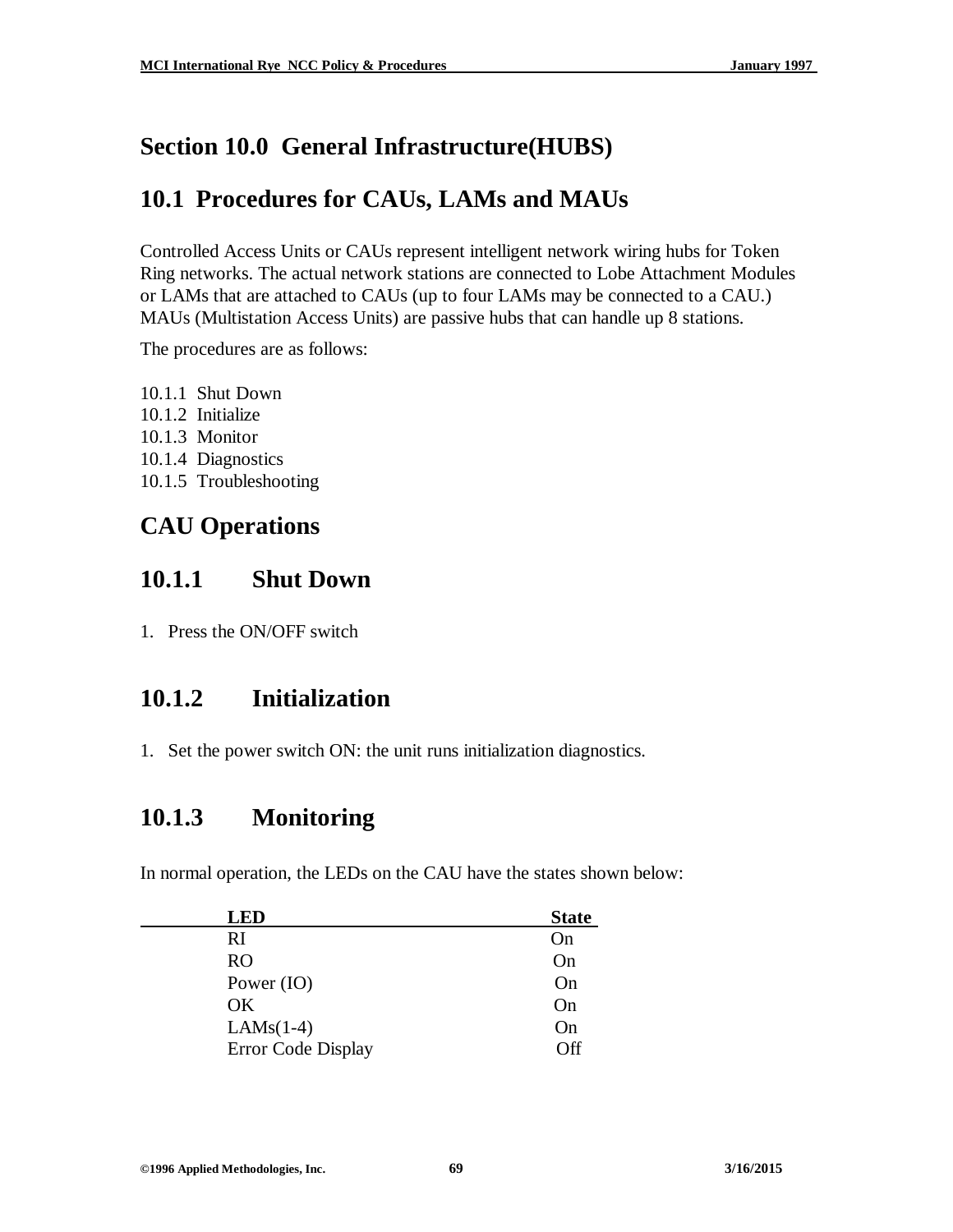#### **10.1.4 Diagnostics**

N/A

#### **10.1.5 Troubleshooting**

If any of LEDs are not in the state described in section 10.1.3, the CAU is defective.

To isolate the problem, perform the following:

- 1. Record the **2-digit status code** and the state of each LED.
- **2.** Check the **4/16 Mbps** switch **setting**
- 3. Determine the type of error displayed from the **Error Code Display**.
- 4. If the problem is LAM related, refer to the LAM section for troubleshooting.
- 5. Turn the power on, and wait for the unit to the auto-diagnostics.

 **Note:** *Do Not turn off the power of the CAU unless instructed to do so. These troubleshooting procedures are also possible with TrueView software.*

## **10.2.1 LAM Operations**

The procedures are as follows:

- 10.2.1 Shut Down
- 10.2.2 Initialize
- 10.2.3 Monitor
- 10.2.4 Diagnostics
- 10.2.5 Troubleshooting

#### **10.2.1 Shut Down**

1. Unplug LAM from CAU

## **10.2.2 Initialization**

- 1. Press ON/OFF switch
- 2. Once the LAM's cables are connected to the CAU, it starts its internal diagnostics: all of the LEDs on the front panel will flash for few seconds.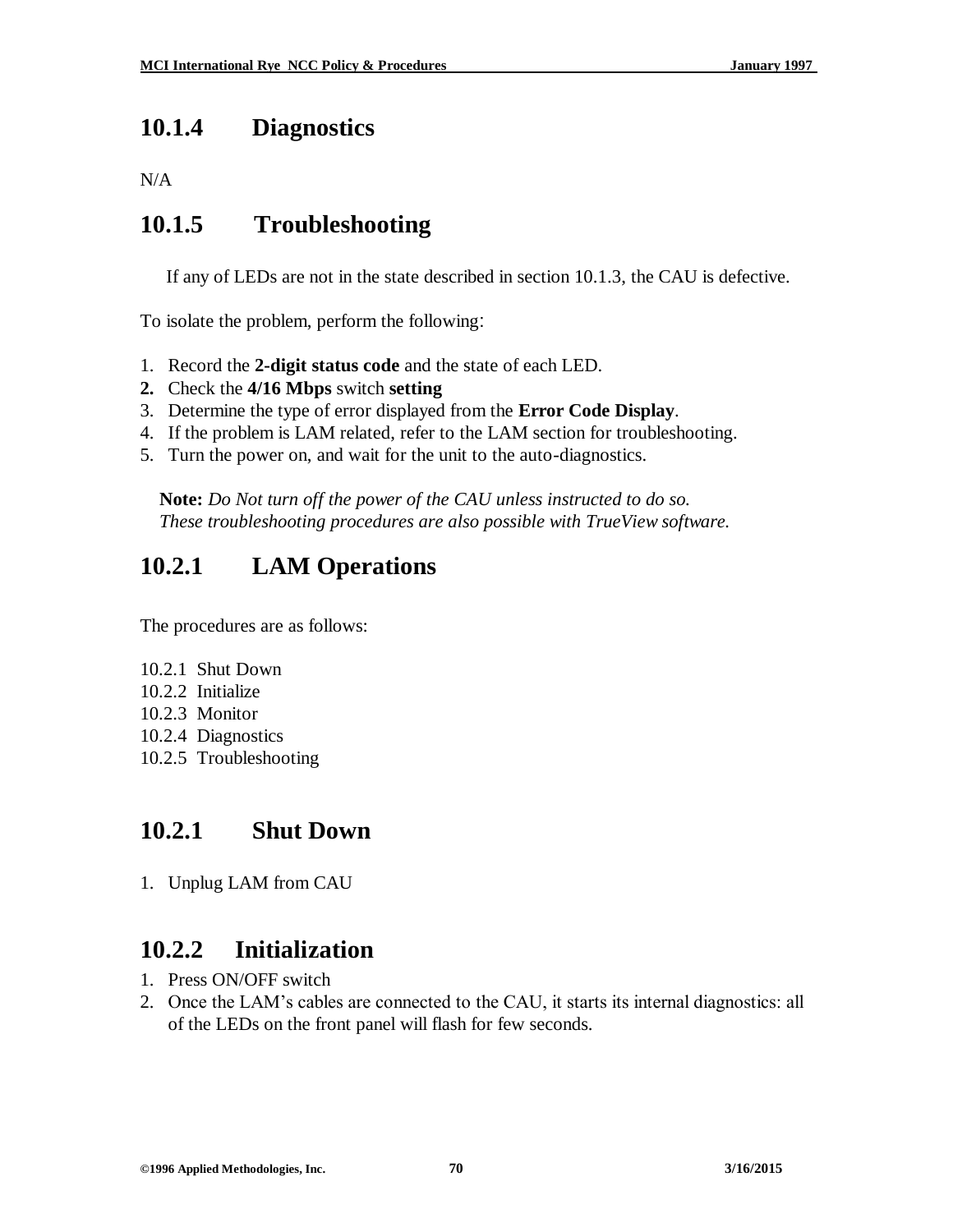#### **10.2.3 Monitoring**

**1.** In normal operation, the LEDs should be flashing on the LAM**.**

#### **10.2.4 Diagnostics**

**N/A**

#### **10.2.5. Troubleshooting**

TrueView allows for the troubleshooting of LAMs. A defective LAM or cabling could cause flashing of the LEDs or errors in the LAM's Error Code.

From the error code, determine which LAM is showing the error message.

- 1. check the LAM connections to the CAU.
- 2. disconnect and reconnect LAM to the base unit.
- 3. if the LAM is proved to be defective, replace it.
- **Note:** *A LAM can be removed or installed without shutting down the CAU. So, Do Not turn off the power on the CAU.*

#### **10.3.0 MAU Operations**

MAUs are passive elements used to extend Token Ring networks. A MAU can support 8 user stations. To extend a network, the RI and RO ports of the MAU are respectively connected to the RO and RI ports of the device on the existing network. No special monitoring or troubleshooting operations are performed on a MAU.